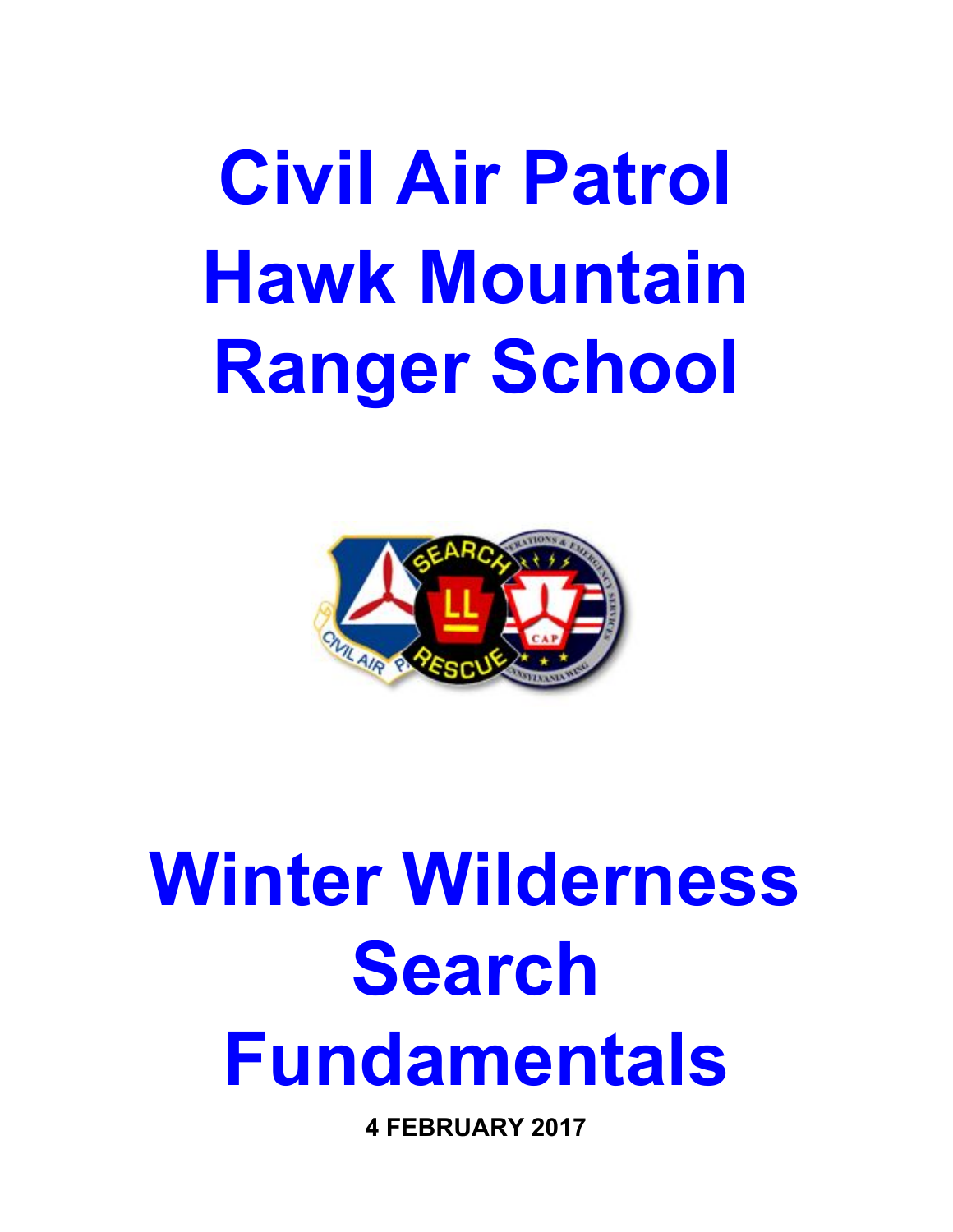### **Table of Contents**

### **Introduction Introduction to Cold-Weather Operations Overcoming the Cold Cold Conditions Effects of Cold Weather on Operations Safety Briefing Positive Leadership and the Right Attitude The following are suggestions on how to defeat the cold: Winter Operations Walking in Cold Conditions Hazards Cold Weather Search Techniques Personal Clothing and Equipment Personal Protective Equipment (PPE) Universal Precautions Minimum Equipment Required for Winter SAR Operations Clothing Web Gear/Rugged Day Pack Backpack Individual Clothing The Cold-Weather Uniform Cold-Weather Equipment Packing Your Backpack Backpacks Sleeping Bags Ground Pads Tents**

**Sunglasses & Sunscreen**

**Canteens and Hydration Systems**

**Electronic Equipment**

**Camp Stoves**

#### **Rations, Diet, and Heat Exchange**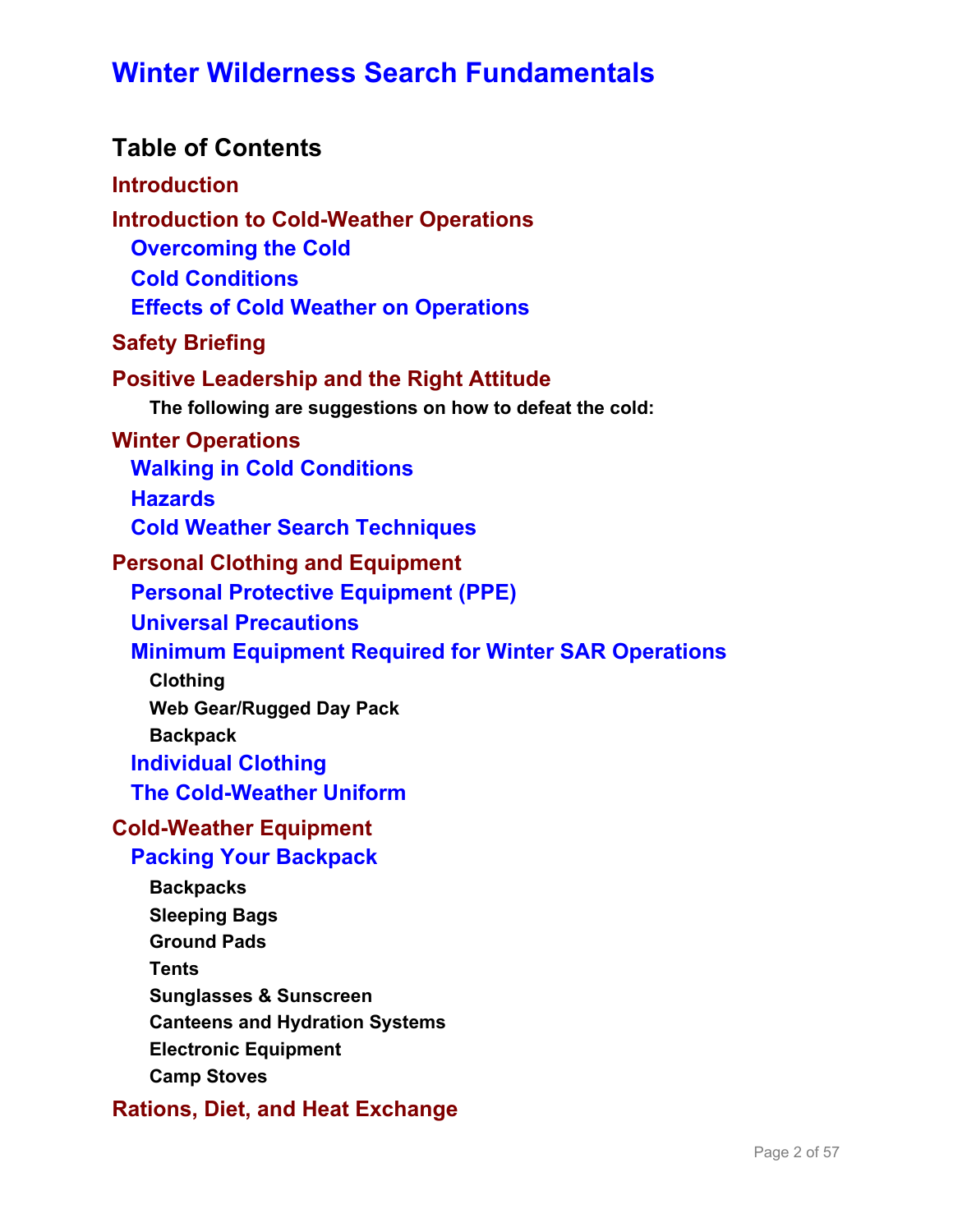**General**

**Food**

**Liquids**

**Hygiene and First Aid**

**Hygiene Tips**

#### **Hypothermia**

**Prevention**

**Symptoms**

**Treatment Of Hypothermia**

#### **Frostbite**

**Prevention**

**Symptoms of Superficial Frostbite**

**Symptoms of Deep Frostbite**

**Treatment**

#### **Dehydration**

**Prevention**

**Symptoms**

**Treatment**

#### **Carbon Monoxide Poisoning**

**Prevention**

**Symptoms Treatment**

#### **Burns**

**Prevention**

**Symptoms of 1 st Degree Burns (Called Superficial Burns) Symptoms of 2 nd Degree Burns (Called Partial-Thickness Burns) Symptoms of 3 rd Degree Burns (Called Full Thickness Burns) Treatment**

#### **Snow Blindness**

**Prevention**

**Treatment**

#### **Sunburn**

**Prevention**

**Symptoms**

**Treatment**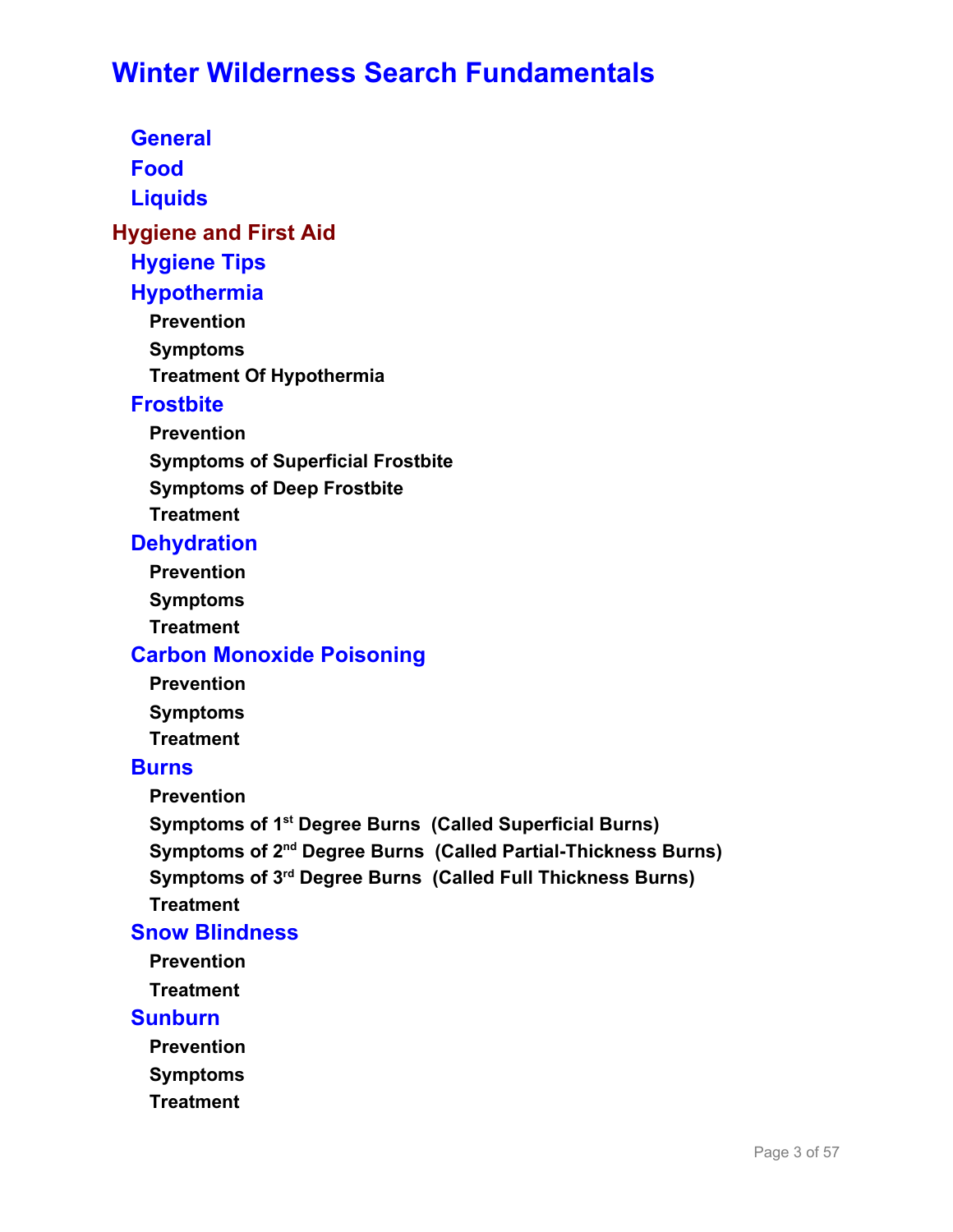**Tent Eye Trench Foot/Immersion Foot Prevention Symptoms Treatment Constipation Prevention Symptoms Treatment Diarrhea Heat Cramps Symptoms Treatment Heat Exhaustion Symptoms Treatment Effects of Illicit Drugs, Alcohol, and Tobacco Treatment Fires Campsite Selection Shelters Search Search Types A Type I (Hasty) - A Type II (Efficient) - A Type III (Thorough) - Search Tactics Flagging Night Searches Search Lines Clues Clue - Electronic –**

**Working with Aircraft**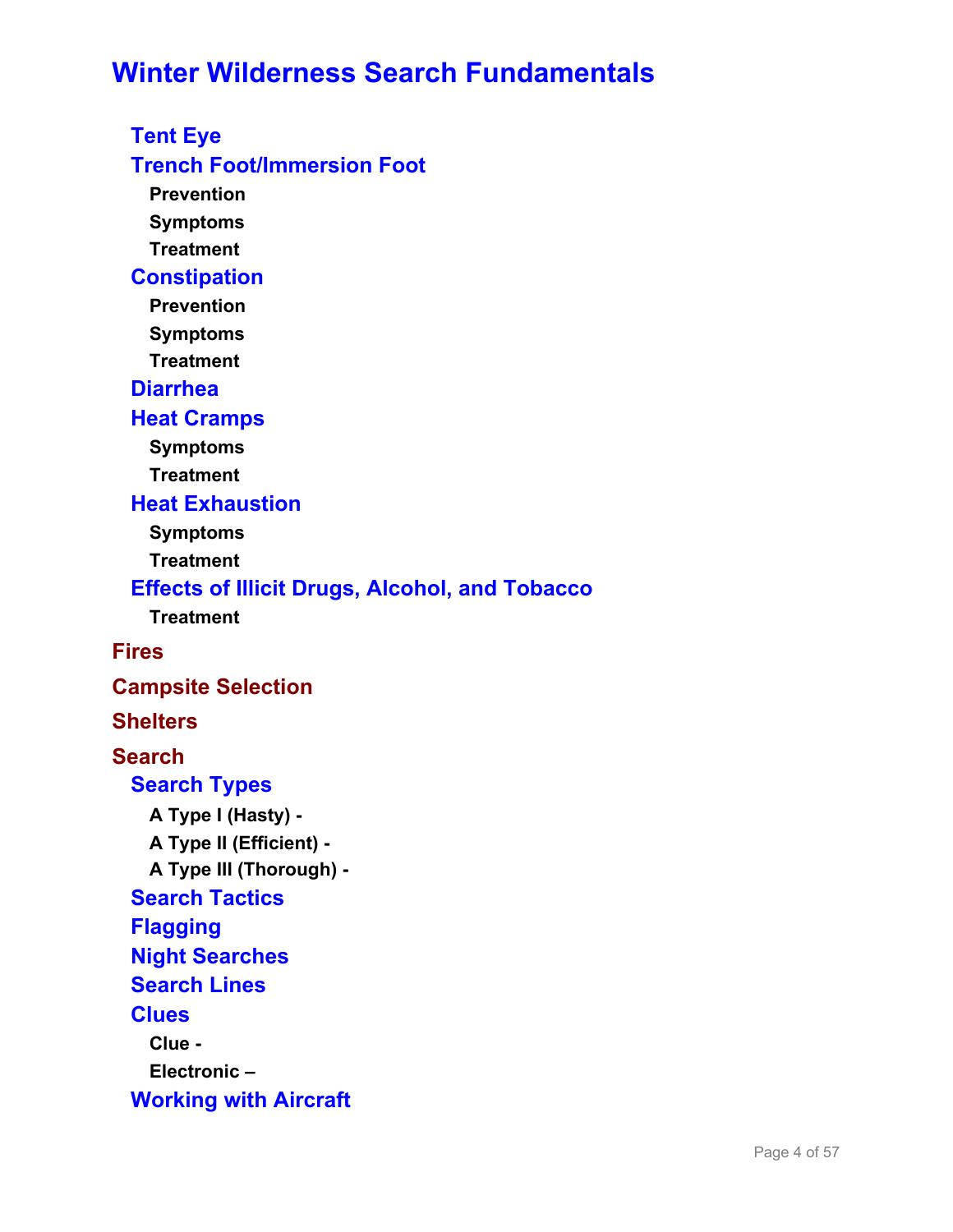**Sign Cutting Security Survival Surviving an Emergency Avoiding Getting Lost When Lost Within A Known Locality Conduct When Lost Appendix 1**

**Hawk Mountain Ranger School History**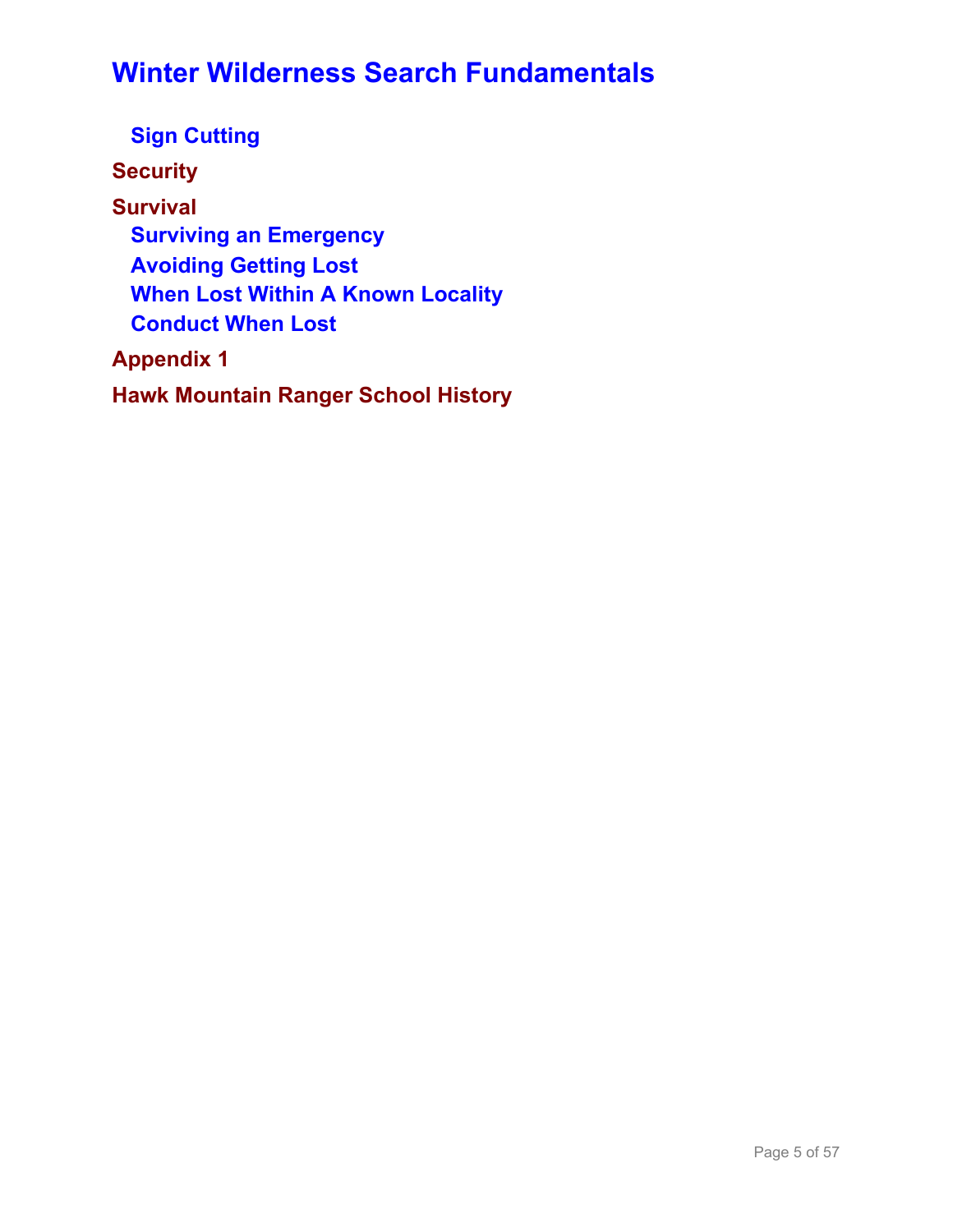# **Introduction**

This reference material was developed to be used by students attending the initial and intermediate training at Civil Air Patrol's Hawk Mountain Winter Ranger School.

The information is basic in nature and is designed to supplement prerequisite training and experience as well as formal instruction at the school.

Additional training material and performance evaluation check sheets will be provided based on the student's course of study.

Students are expected to complete the following basic training requirements before learning Winter Wilderness Search Fundamentals:

- Basic First Aid
- Basic CPR
- NIMS IS-100, (Introduction to ICS) and IS- 700a (NIMS, An Introduction)
- General Emergency Services Training

Additional copies of this manual are available by contacting:

DeEtte Riley PA Wing driley@awandsons.com

[http://capranger.org](http://capranger.org/)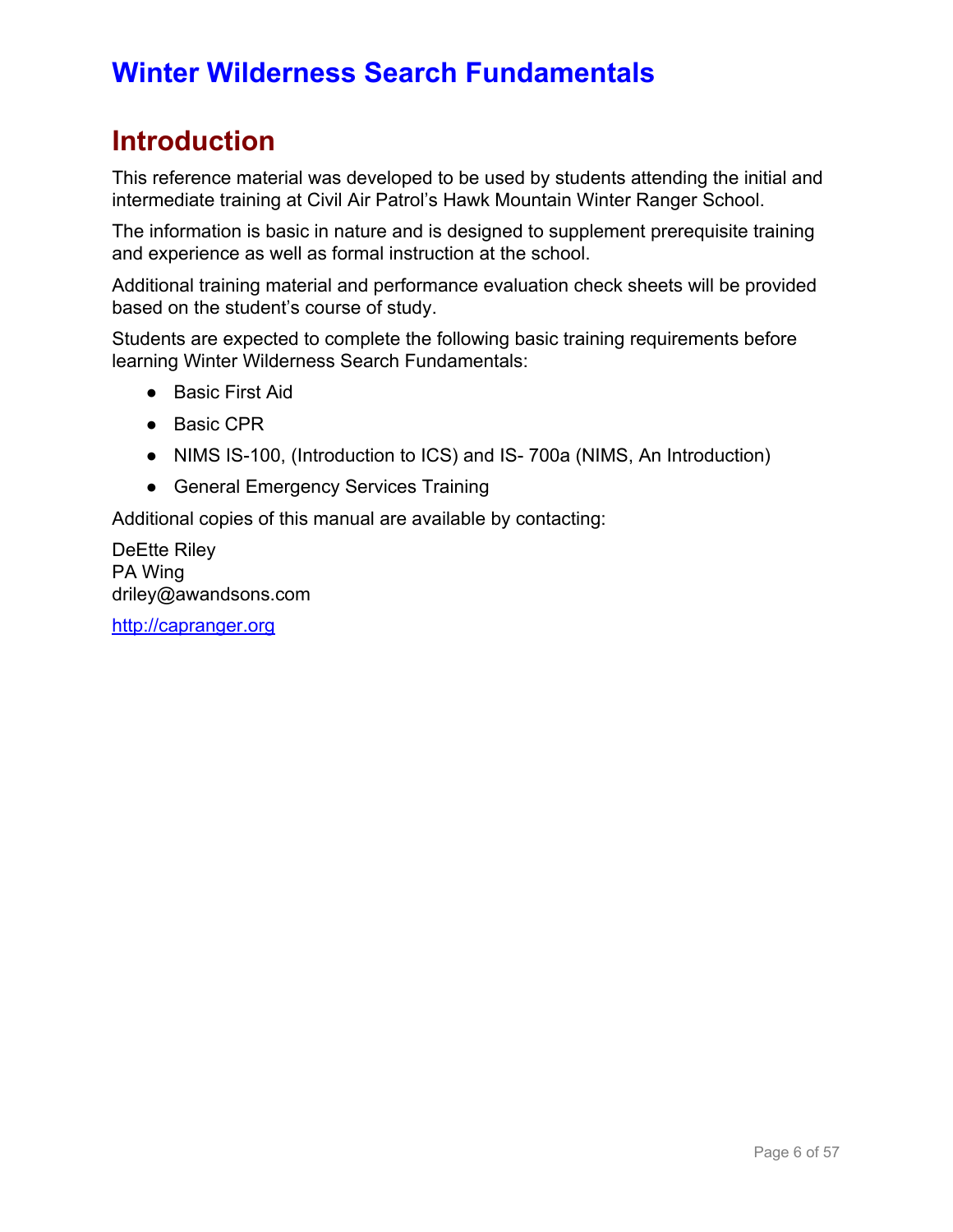### **Introduction to Cold-Weather Operations**

*"Rangers in pairs look after each other; be faithful to your buddy; be loyal to your leaders."* - Anonymous

### **Overcoming the Cold**

The body must be protected. It must be kept clean, dry, and warm, with normal body processes maintained. Rest and nourishment are vital. The right approach to cold-weather living will keep you healthy and get you through challenging times. There are four basic rules to follow:

**Keep in Shape** - Cold-weather clothing and equipment are heavy, and add weight to your normal equipment load. This hinders movement in snow and uses much more energy with respect to warm weather operations. The importance of being in excellent physical condition cannot be overemphasized. Your unit must have a tough, challenging, demanding physical training program.

**Drink Plenty of Water -** Drink plenty of water (at least 3 quarts per day) to avoid dehydration and fatigue. Water may be difficult to obtain, so you may drink less than you need or drink only when thirsty. This will not give you the water needed to avoid dehydration. DO NOT eat snow as a water substitute; it will lower your body's core temperature.

**Eat to Keep Fit** - Regular, nutritious hot food is needed for top performance. Eat even when you are not hungry. Hot meals will assist in heating the body's core.

Do not eat if you don't have water. Eating adds to dehydration as the body needs water for digestion.

**Maintain a Good Attitude** – Your attitude toward the cold will reflect others. There will be many new challenges, but none that cannot be overcome.

### **Cold Conditions**

**Cold-Wet -** Cold wet conditions occur when temperatures are near freezing, the high and low temperatures cause alternate freezing and thawing. These conditions can be accompanied by wet snow and rain, causing the ground to become slushy and muddy. Wear clothing that has a water proof/repellent, wind resistant/proof outer layer, and an inner layer with insulation that provides protection in moderately cold weather (above 14 deg. F). Waterproof footwear is essential.

**Cold-Dry -** Cold dry conditions occur when average temperatures are less than 14 deg. F. The ground is usually frozen and the snow dry. Low temperatures plus wind increase the need for protection of the entire body. **Wind Chill -** Wind chill is a measure of the combined effects of wind and temperature. Temperature alone does not give a true indication of the impact of the cold. In order to effectively gauge the difference between temperature and the impact of the cold, a wind-chill scale must be used. (See appendix  $-1$ )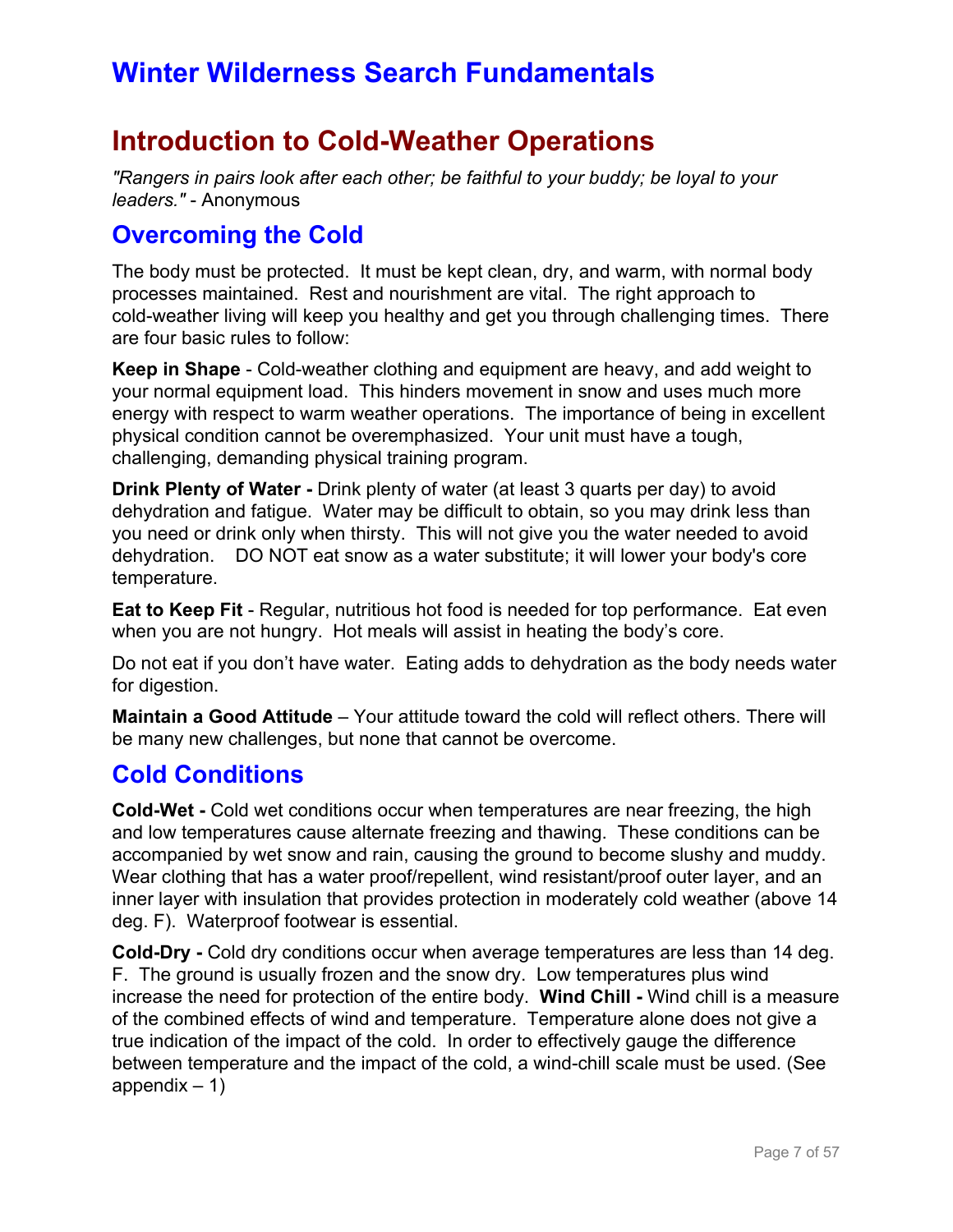### **Effects of Cold Weather on Operations**

Cold has a numbing effect on skin, which hinders performance. This must be considered when accomplishing such routine tasks as vehicle maintenance, making and striking camp, and performing search functions. When conditions become extreme and the temperature drops, the problem of survival becomes critical. Under these circumstances, people may tend to withdraw emotionally, not wanting to leave the warmth and protection of their shelter or tent.

**Cocoon-Like Existence -** Many people, when wearing several layers of clothing and with their heads covered, tend to withdraw within themselves and assume a cocoon-like existence. When so clothed, hearing and field of vision are restricted; they tend not to notice their surroundings. Their thinking and reasoning become sluggish.

**Individual and Group Hibernation -** This process is characterized by individuals seeking the comfort of sleeping bags, and by the group remaining in tents or other shelter. Many important measures may be neglected, jeopardizing the security and safety of the unit.

**Remedy–** The remedy for these cold weather effects is physical activity; try to remain alert and active.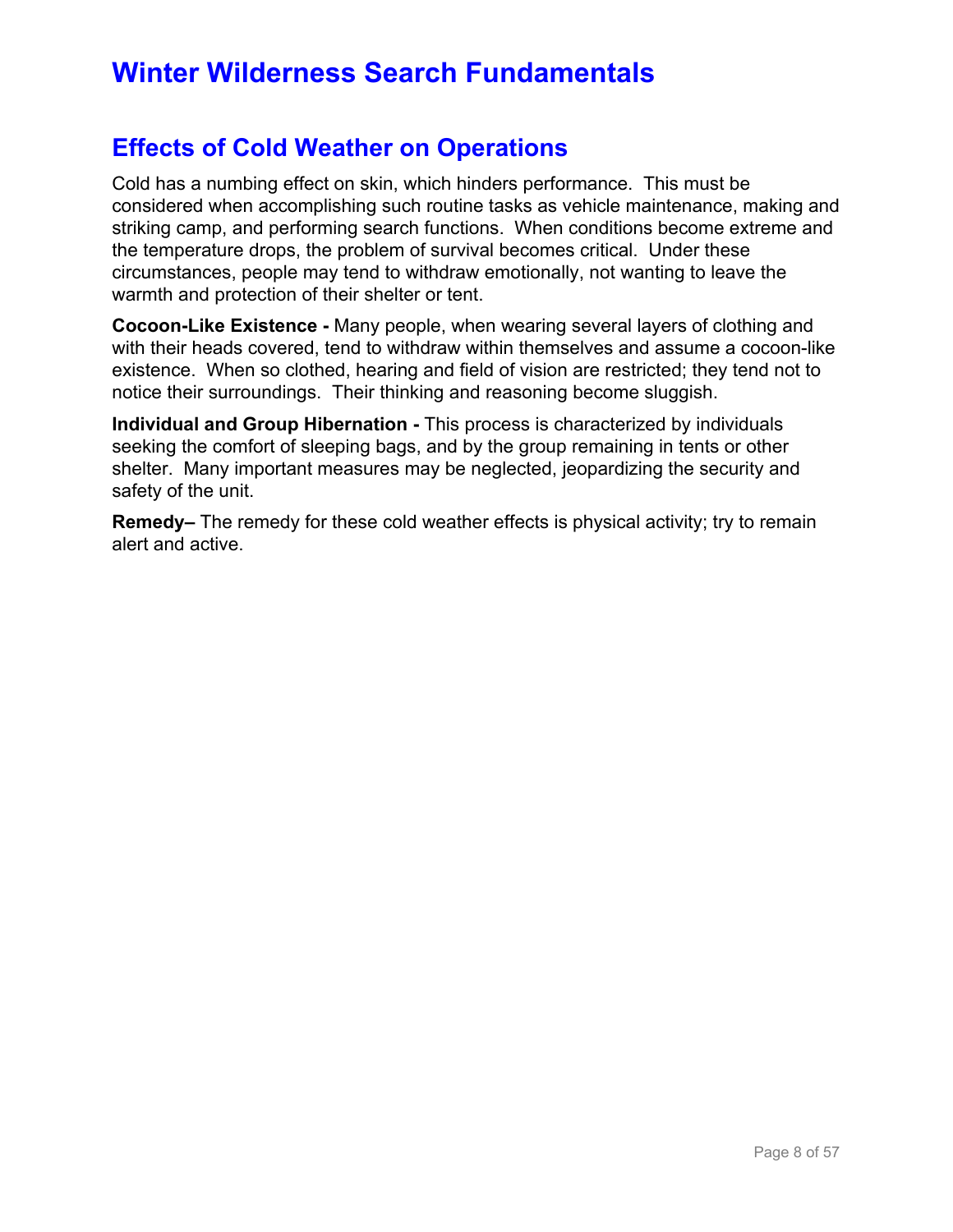# **Safety Briefing**

The four minimum requirements in a safety briefing are:

- Explain task
- Identify hazards
- Take steps to minimize or eliminate hazards
- Identify required personal protective equipment

Report any injuries immediately to your team leader.

# **Positive Leadership and the Right Attitude**

Most, after a few weekends of cold-weather training, will be able to cope with the environment. Some team members may not be as skilled as others, but most will succeed.

Set an example for other team members. Winter conditions can be frightening, trying to meet challenges never met before. Any mistake could make you a casualty. Aggressive leadership actions that overcome the challenges of the environment are essential to mission accomplishment.

There are two enemies to overcome in northern operations: the SAR mission and the cold. The first step in defeating either enemy is having the right attitude. The cold can defeat you psychologically if you are not aware of the symptoms of a poorly prepared unit.

#### **The following are suggestions on how to defeat the cold:**

- If someone becomes moody, or doesn't want to talk, get them involved with others. Don't leave out the weaker team members.
- Remind team members that for search and rescue, personal and team equipment must be kept in working order. Operations in a northern environment can easily become just a camping trip, with serious consequences. You must avoid this common mistake.
- Cold weather may slow down the common task, but that is no excuse for not doing it.
- Cold weather may make tasks harder and take longer to do, but it will not make them impossible. With knowledge, proper equipment, and proper training you can overcome the cold and be successful.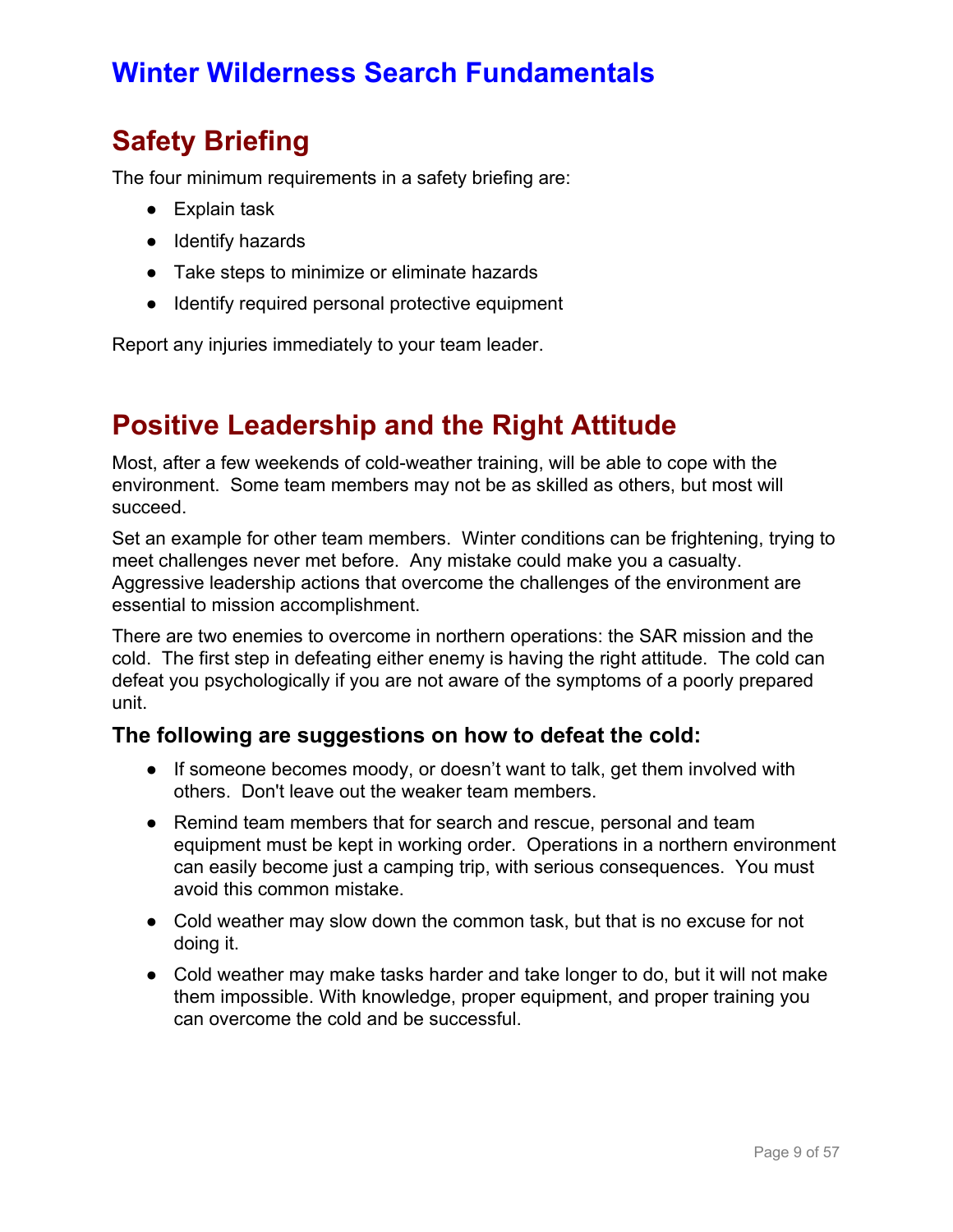## **Winter Operations**

*"Every mile is two in winter."* -George Herbert

### **Walking in Cold Conditions**

Traveling will be slower in cold conditions, moving will take more exertion because the body must use more energy to keep warm. The terrain may have snow or ice cover, which will further slow down your pace.

It is necessary to take frequent breaks. During these times fluids and snacks should be consumed. During breaks more clothing might be necessary since body movement will not be producing extra heat. Remove extra clothing before starting to move again or overheating may occur.

If walking in deep snow, pulling your feet out of the snow every step will be very tiring. Walking on top of the snow is ideal. Snow shoes distribute your weight over a larger area of snow so that you can walk on top of it and, therefore, expend less energy and move faster.

When walking on ice, it is difficult to keep your footing. There are a few products sold that can keep you from slipping and falling. The most common are metal cleats that strap onto your shoes. Always remember that a significant amount of time at temperatures below <32 deg. F is needed to freeze a body of water. Ice conditions at the shore may not be the same at the lake center.

Walking sticks can be helpful to test whether you can put your foot at any point. They also offer a third point of contact and can help you keep your balance and distribute your weight.

### **Hazards**

The most common hazard from walking in cold conditions is simply slipping and falling. Ice and black ice can form on many surfaces. Black ice, is a thin slick coating of glazed ice on a surface, often a roadway. It is especially hazardous when driving or walking because it is both hard to see and extremely slick. A thin film of snow on a hard surface can also be very slippery. Snow tends to fill in the crevices between rocks and boulders. Places that look safe to walk may in fact, be large holes. It is very easy to get a twisted ankle or broken knee if care is not taken.

### **Cold Weather Search Techniques**

When on a search line in cold weather, there are a few extra things to keep in mind. Objects can be buried by snow. If you suspect that something may be located under a snowdrift, it is important to check under it. The need for thorough search coupled with safety concerns will cause the search line to move more slowly.

Equipment, such as hoods will impede your vision and even make it more difficult to look around. Under these situations, it is necessary to make sure that you are still searching all around you, including front, back, left, right, up and down.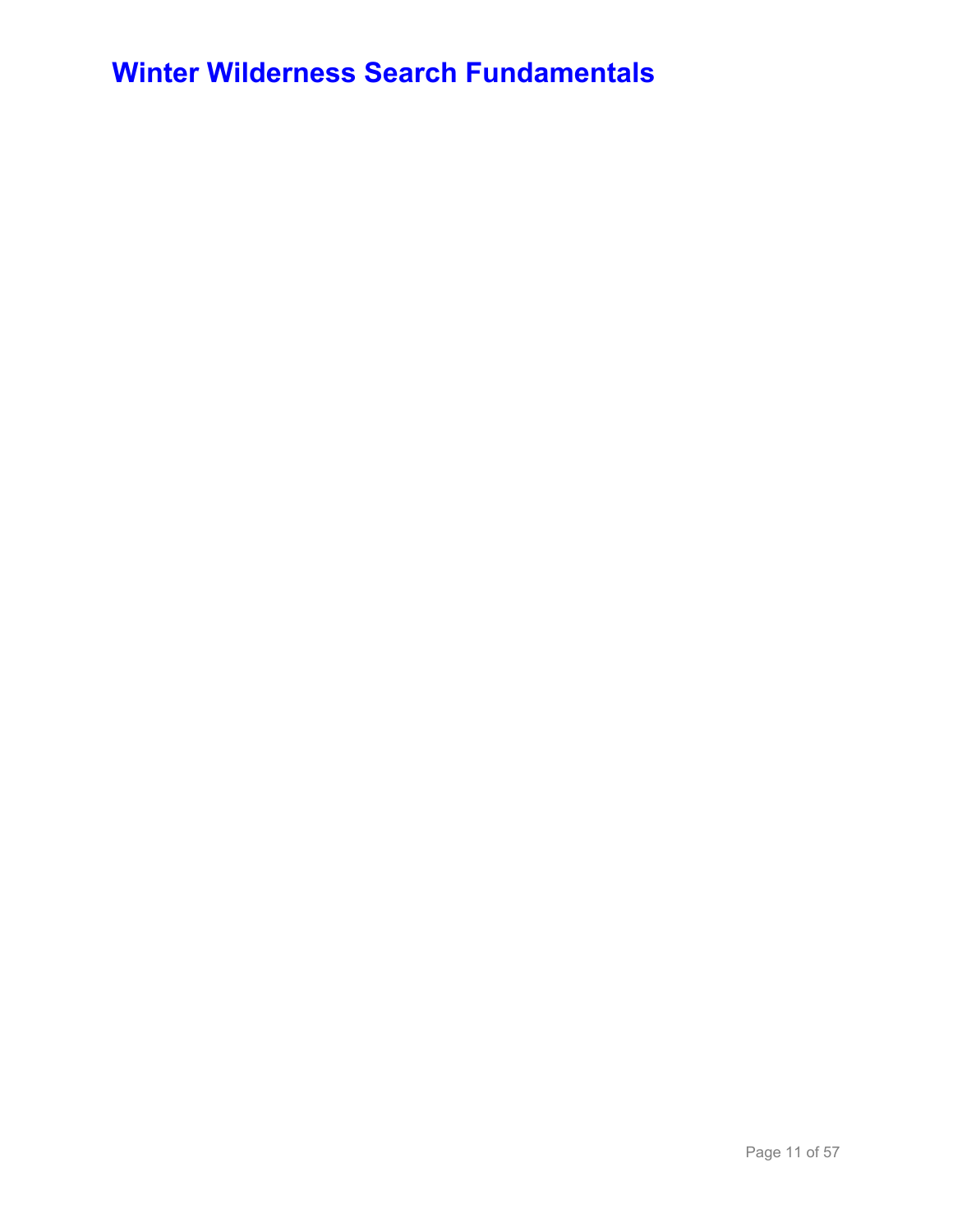# **Personal Clothing and Equipment**

### **Personal Protective Equipment (PPE)**

### **Universal Precautions**

Orange hard hats and vests should be worn in field operations. There are several methods of securing a hard hat on your head, but the chin strap is the most foolproof.

Hand protection must be worn during vertical operation for all tasks except inspecting rope. Leather gloves must be worn in the preparation and use of rope systems and while tying knots.

Safety glasses protect the eyes from physical damage. Travel in wooded areas without wearing safety glasses greatly increases the risk of eye injury. Safety sunglasses may be okay during the day, but substitution with clear glasses in limited light is required.

Wearing latex or nitrile gloves and safety glasses will increase a team member's safety through Body Substance Isolation (BSI). Nitrile gloves reduce the potential for latex allergic reactions but may reduce tactile sensitivity.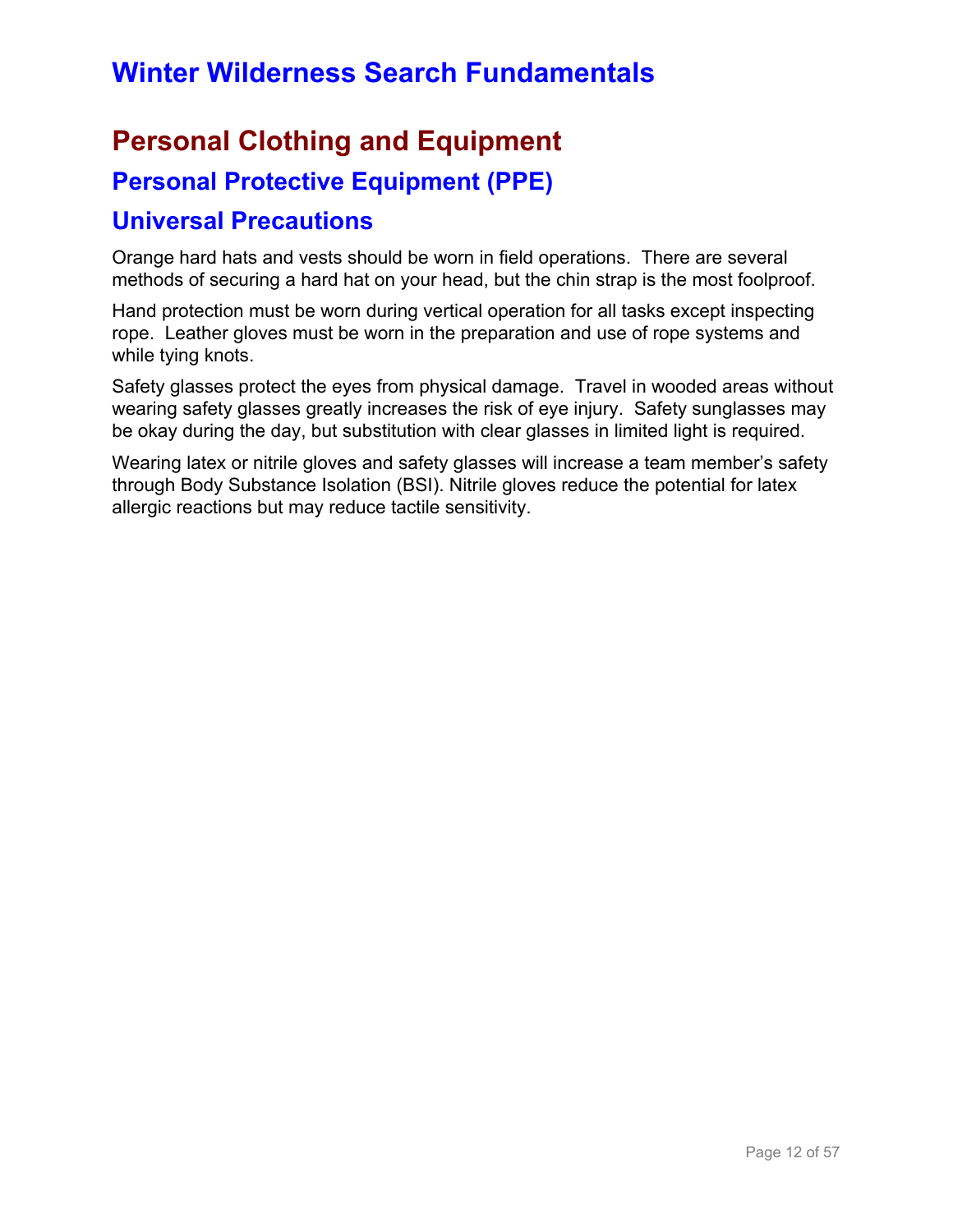### **Minimum Equipment Required for Winter SAR Operations**

These are items to be added to the standard SAR Operations Packing List.

#### **Clothing**

The base layer against the skin should be a wicking material like polypropylene that keeps the skin dry. Clothing made from cotton is not a good choice for winter operations, because it accumulates moisture then cold.

- BDU modified for comfort in cold weather don't forget your wallet, CAP ID card, and ES cards.
- Wool or synthetic material long underwear NOT cotton
- Winter Coat: Parkas can be used, but four or five layers with the outer being windproof is a better solution than one big layer in the form of a heavy parka. Have the ability to dress up and down in layers according to the activity level. It is more important to be warm than to have an outer layer that "looks military." Expect to stand around inactive, loosing heat and getting cold. Expect to hike in the woods carrying heavy loads, getting rather heated.
- Heavy knit cap, adjust your hard hat to fit comfortably over it
- Insulated gloves or mittens with water resistant shell and leather palm. These are in addition to leather gloves.
- Thermal Socks Ideally a wool, wool blend, or alpaca outer sock with polypropylene liner to wick away perspiration.
- WATERPROOF, INSULATED COLD WEATHER BOOTS ARE REQUIRED!! Standard combat boots ARE NOT sufficient.
- Optional Clothing Items
- Sweaters, vests, polypropylene shirts, nylon windbreaker
- Gaiters are effective for snow (cover boots and lower portion of legs for protection)
- Snow shoes
- Ice cleats
- Walking Stick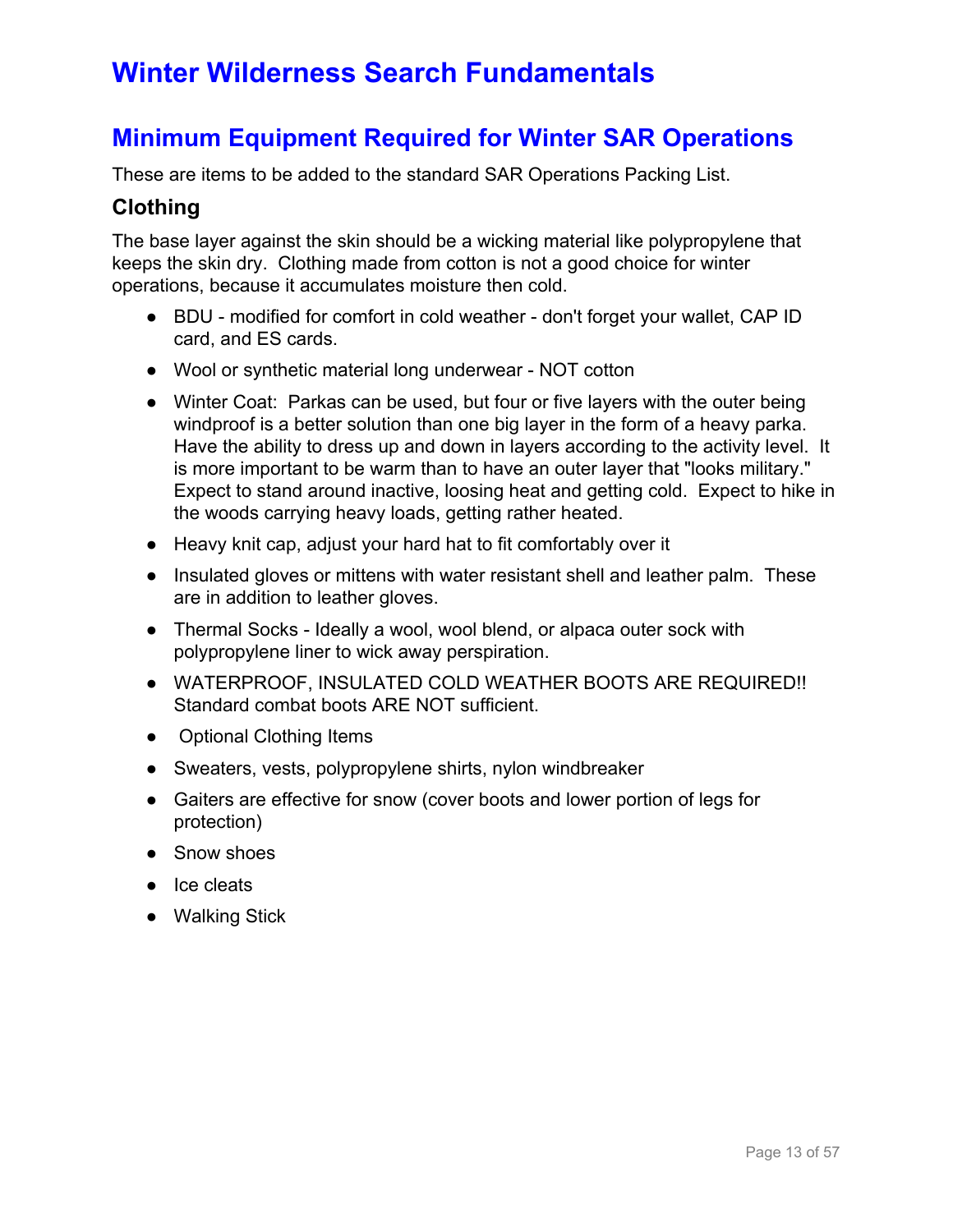### **Web Gear/Rugged Day Pack**

(For search and rescue activities, without the backpack)

- 2 quarts of water
- Lots of snacks and food that do not require cooking
- Rain gear / Poncho
- Spare socks
- Flashlight and extra batteries headlamp is good
- Trash bags one large heavy duty bag can be used for an expedient shelter in emergency situations.
- Leather gloves
- Chemical Hand/foot warmers optional
- Matches storm proof matches are preferred. Vaseline impregnated cotton balls are an excellent fire starter and double for anti –chaffing ointment or chapstick.
- Pocket knife
- Compass
- Orange hard hat
- Orange vest
- Eye protection
- Small personal 1<sup>st</sup> Aid Kit and three days of personal medications or special needs.
- Toilet paper in a waterproof bag.
- Emergency blanket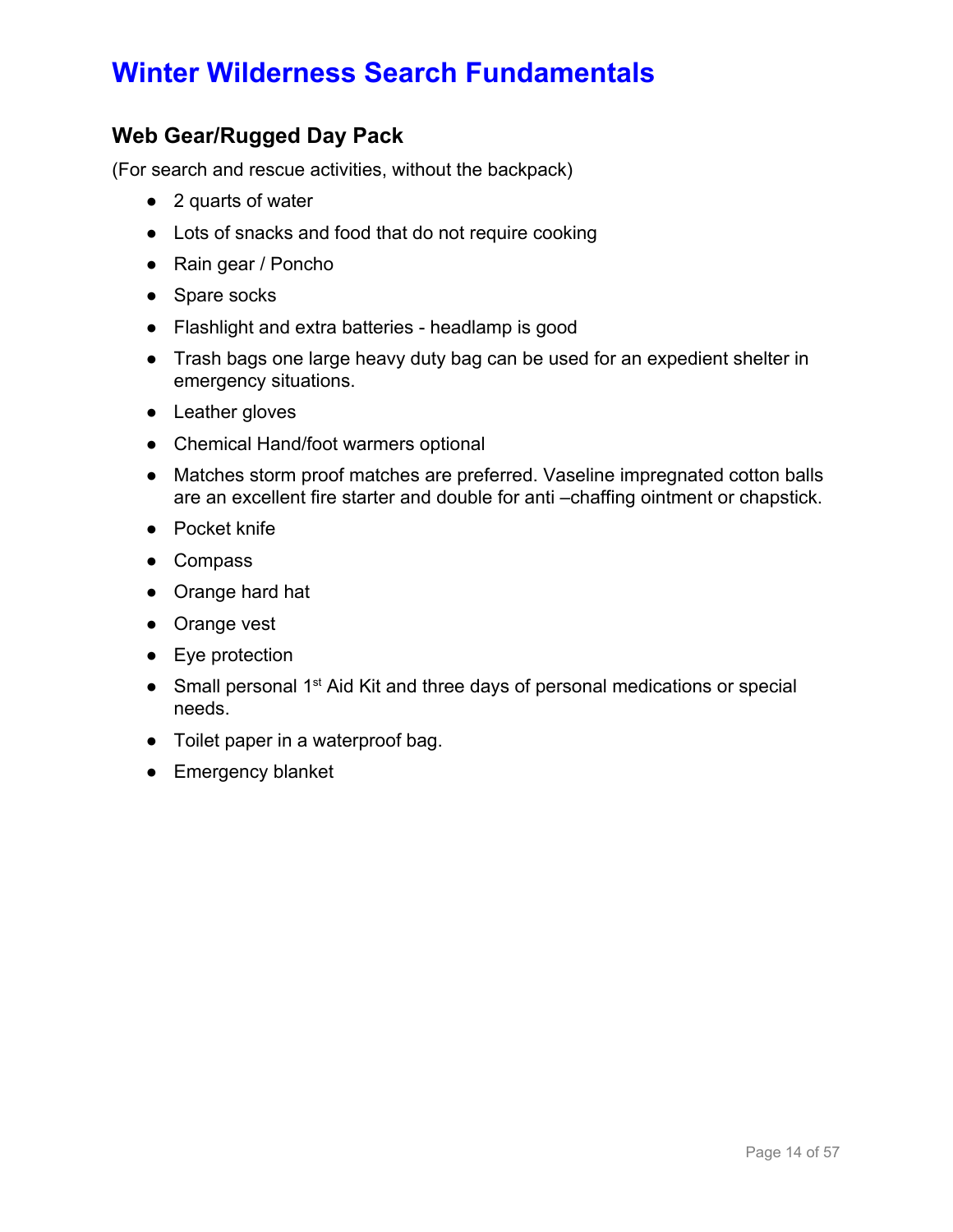### **Backpack**

(Be prepared to hike with full gear)

- Closed cell foam sleeping pad
- Sleeping bag extreme cold weather, down or synthetic filled but NOT cotton
- Ground "cloth " plastic tarp or poncho
- Small lightweight tent
- Roll of toilet paper in plastic bag
- Spare socks
- Spare BDU trousers
- Food for 4 or 5 meals (hot) consider snacks in day pack
- Eating Utensils
- Small Stove Optional
- Soap, small towel, toothbrush, toothpaste, deodorant, etc
- Another quart of water

This list does not include Team Gear.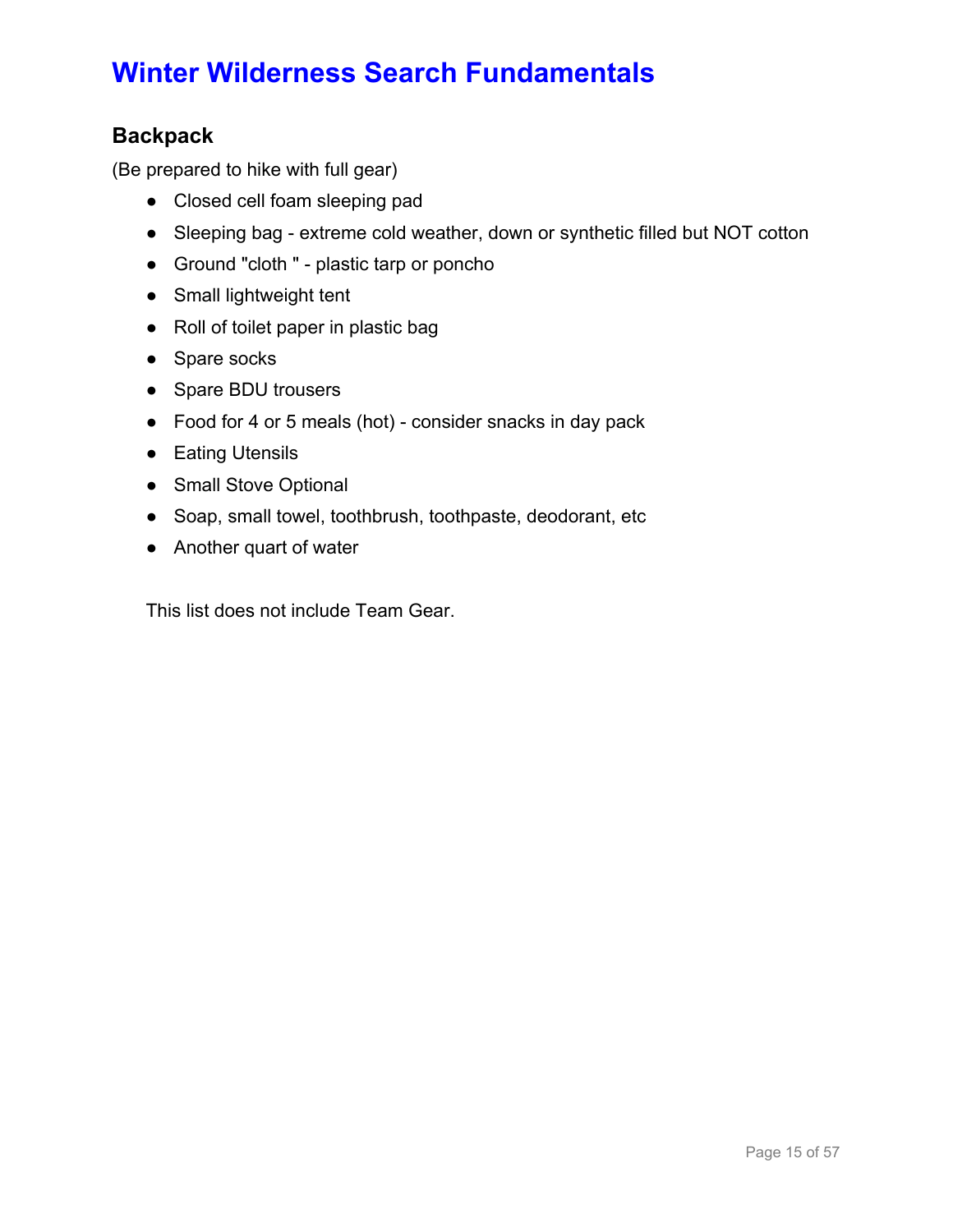### **Individual Clothing**

"*The freezing German troops were reduced to removing clothes from enemy corpses, improvising strawboots, and taking other emergency measures."* - Russia, 1942

It is necessary to understand the design principles of cold-weather clothing. These principles are: insulate, layer, and ventilate. There are four ways to make these principles work: keep it **C**lean, avoid **O**verheating, wear it **L**oose, and keep it **D**ry. By remembering the "buzz word" **COLD**, you can quickly check clothing.

**Insulate -** Insulation material reduces the amount of heat loss. By regulating the amount of insulation, an individual can regulate the amount of heat lost or retained.

**Layer -** Several layers of clothing provide more insulation and movement than one heavy garment, even if the heavy garment is as thick as the combined layers. Air pockets trapped between the layers provide insulation and warmth.

**Ventilate -** Ventilation helps keep a comfortable body temperature by allowing excess heat and moisture to escape. Moisture will cause problems later when inactive.

\*\*\*\* THE KEY TO KEEPING WARM IN COLD CLIMATES IS THE WORD **C O L D**

keep it **C** lean avoid **O** verheating wear in **L** oose in Layers keep it **D** ry

**Keep Clothing Clean -** Dirty clothes are cold clothes. Dirt and grease clog the air spaces in clothing and reduce insulation.

**Avoid Overheating -** Select comfortable clothing and do not overdress. In cold weather, it is better to be a little cool rather than risk being overheated.

**Wear Loose Layers -** All items in cold-weather need to be large enough to allow wear of the appropriate number of layers. Field jackets may appear too large without all of the layers designed to fit under them. If the uniform items do not fit loosely, the insulation that keeps you warm will be greatly reduced.

**Keep It Dry -** It is important to keep clothing dry, since wet clothing conducts heat away from the body more quickly than dry clothing. Moisture soaks into clothing from two directions: the inside and the outside. From the outside you must guard against melting snow; from the inside you must guard against sweating. Brush snow and frost from clothing before entering any heated shelter or vehicle, and avoid overheating. Boot Gaiters help keep the bottom of pants and boots snow and ice free. Proper ventilation when exerting yourself will help to evaporate sweat while you're warm.

### **The Cold-Weather Uniform**

There are many layers of clothing that must be worn in a cold weather environment. Cotton should be avoided because it absorbs moisture and loses its insulating property.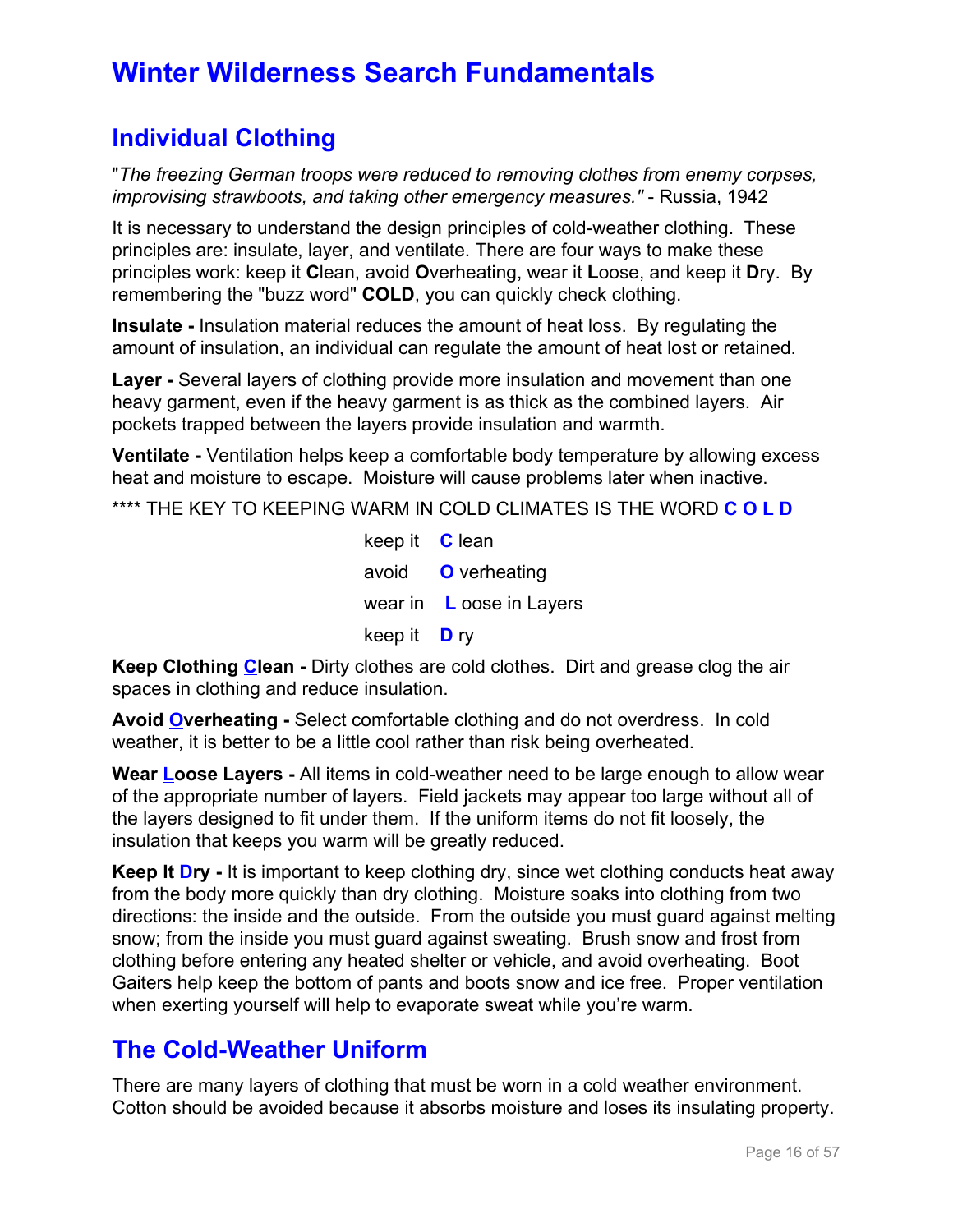This increases cooling adjacent to the skin. The superiority of synthetic material is that it retains most of its insulating properties even when wet.

The first layer of clothing is the T-shirt and underwear. **Synthetic is best.**

The second layer is a set of thermal underwear. This consists of polypropylene, nomex, coolmax, or other synthetic undershirt and pants. Cotton is not good. It absorbs a lot of moisture. Synthetic thermal underwear is designed to wick moisture away from the skin, reducing conductive and evaporative heat loss at the skin surface.

Then wear the BDU layer as the third layer.

Endless combinations can be made over and under the BDU layer with polypropylene or wool shirts, sweaters, vests.

Wear of another set of trousers as an outer garment, or underneath the BDU. When conditions demand more insulation, normal uniform rules no longer apply.

The field jacket is worn with the liner in both cold-wet and cold-dry areas. Remove the liner in mild weather or when activity increases.

In a cold-dry environment a parka is worn. The waist is adjustable for ventilation and warmth with a drawcord. During a period of severe cold, when activity is reduced, wear the parka over your field jacket. To avoid sweating & overheating DO NOT overdress.

A windproof/ waterproof outer shell layer does not provide much insulation, but protects the first three layers from wind, rain and snow; this is good for both cold-wet and cold-dry. Under arm vents in outer garments help regulate body temperature.

Keep the head covered to stay warm; a warm head even warms the feet. Over half of our body heat can be lost through your head. Wear the cold-weather cap or balaclava under your hard hat or under the hood to your field jacket. In a cold-dry environment, wear the winter hood over the cap or the hard hat.

Waterproofed insulated gloves or mittens. In extreme cold, use inner liner gloves with outer shell mittens that are waterproof.

The feet are hard to keep warm and dry, so protect them. The insulated boots (black military QMC for cold-wet conditions and white Mickey-Mouse for cold-dry conditions) are warm and waterproof. Mukluks are excellent, but the military green canvass ones give no support for hiking. Real mukluks are rubber lowers and leather uppers.

When active, feet will sweat and, because of waterproofing, the moisture will remain in the socks or in the bottom of the boots.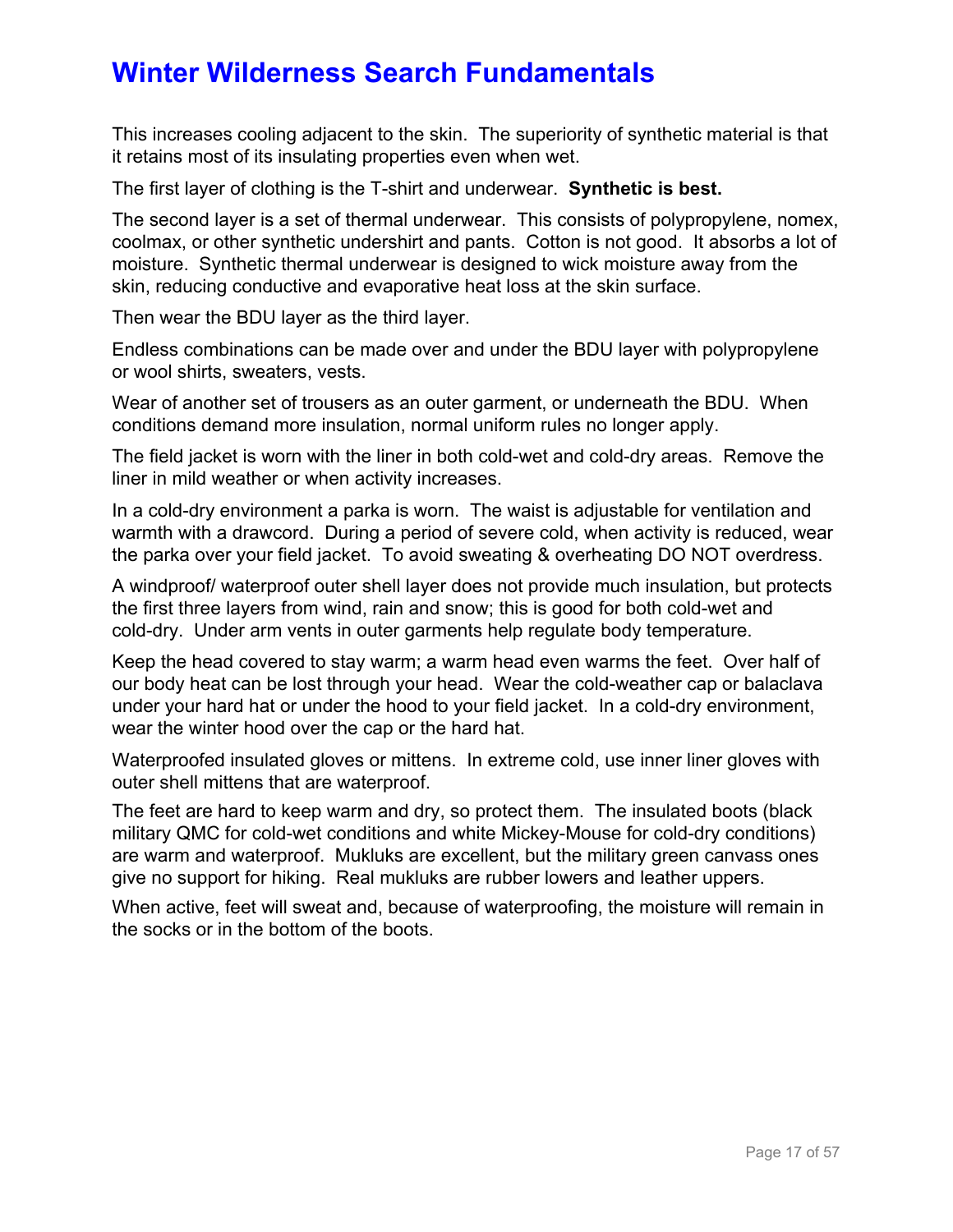If the boots are worn for long periods, the feet may become white and wrinkled when boots are removed. This is known as "Trench Foot." This is no cause for alarm. Drying, massaging with foot powder, warming and putting on dry socks will correct this. During long periods of inactivity, feet may become cold. Exercises such as knee bends, stamping, running in place, or wiggling toes will make them warm.

Elevate the feet whenever possible to aid blood circulation. Don't wear socks that are too tight, and wear only one pair of insulated cushion sole socks at a time, over a thin synthetic pair. Change socks at least twice a day. Most importantly, stay active.

Care of boots is important; in order to keep feet warm, and the insulation must be kept dry. Inspect boots often and repair any holes or punctures immediately. Temporary repairs can be made, by patching the hole with any kind of tape; even chewing gum can be used. Seal the hole quickly to prevent the insulation from becoming wet. If one boot feels heavier than the other, the insulation is probably wet.

Overshoes may be worn over leather boots in wet or muddy conditions. The overshoes are not as warm and dry as the insulated boots. Make sure socks are dry and boots are loosely laced so as not to restrict circulation.

**Drying Wet Clothing -** Hang items separately on drying lines. Do not place anything too close to a stove, fire, or over steaming pots; they could catch fire, and steam will cause further dampness.

**Drying Damp Clothing -** Damp items can be hung on the backpack while moving. Pin damp socks to load-carrying equipment or shirt during movement or just inside the last layer of clothing. Do not place damp clothing in sleeping bags. This will only make sleeping bags wet and they are harder to dry than clothing.

Never warm feet in boots next to an open fire. The boots will melt and burn before the feet become warm, because of their insulation. Take boots and socks off, monitor the drying process carefully by hand.

When sleeping, remove boots, and place under bottom of sleeping bag, on top of foam pad, openings facing out to ventilate. Remove damp socks. Make sure boots including soles are dry.

Never wear boots in a sleeping bag.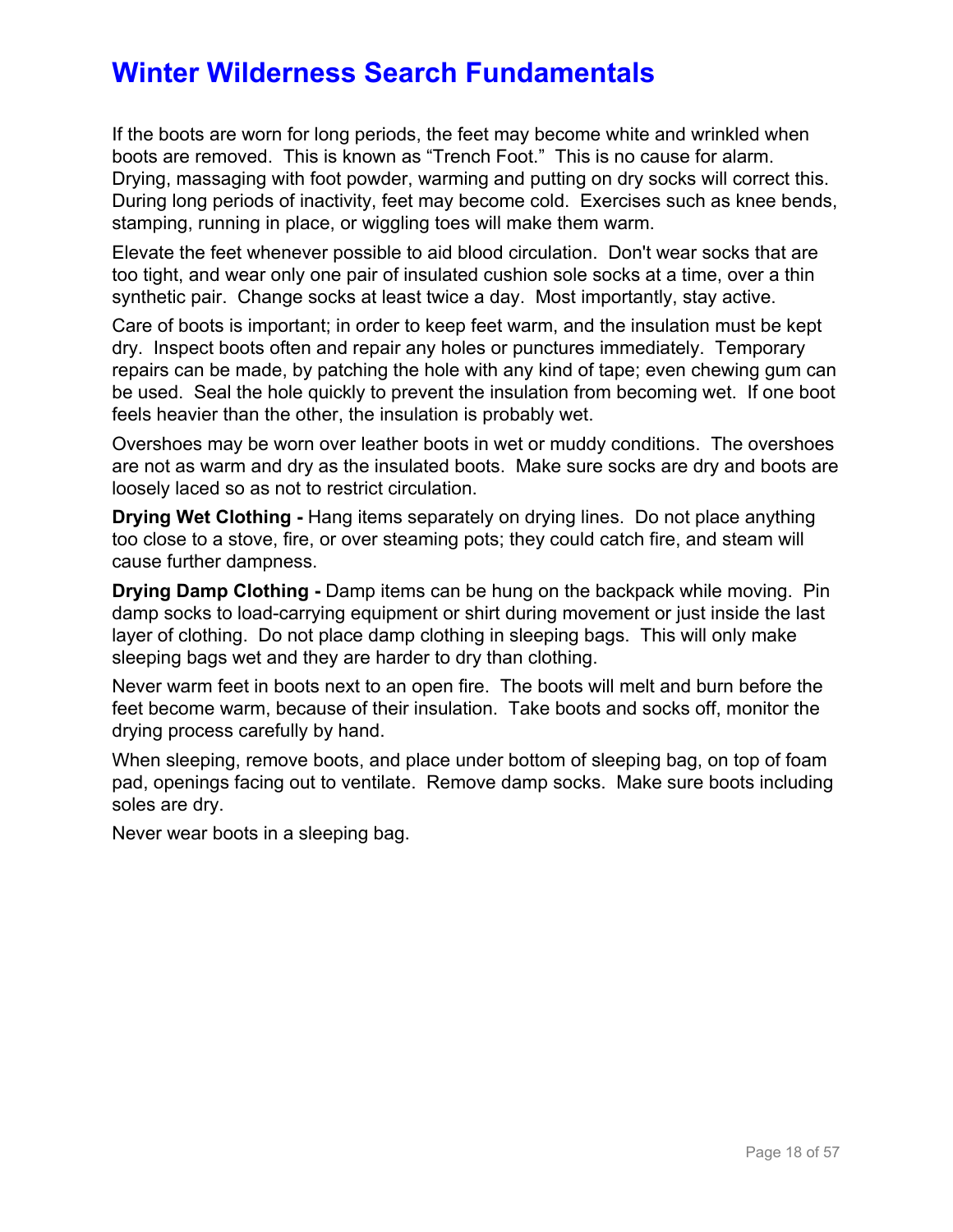# **Cold-Weather Equipment**

### **Packing Your Backpack**

Team members should carry two sets of equipment, called day gear and extended gear. It is important to consider that both sets of gear may have to be carried at the same time.

The purpose of day gear is to support a person for up to 24 hours while functioning as part of a team. A list will be provided with typical items to be included in the day gear. There are many options for day gear and some of the most popular are described below.

- Load Carrying Equipment (webbed gear) is usually cheap, long lasting and easy to adapt. The main drawback is that items are hung off the person causing increased fatigue. Hanging items are easily caught in heavy brush.
- Load Bearing Vests are an improvement to the military webbed gear by cutting down on the amount of items on the waist. The majority of the weight (canteens, butt packs, etc.) is still hung from a web belt.
- Air Force Survival Vests are constructed from nylon mesh and many different sized pockets. There is no place to attach canteens or other items.
- Fanny packs are similar to the military butt pack except they normally have their own built in PADDED waist belt. This type of pack is normally not large enough.
- Daypacks are small commercial backpacks with several compartments.
- Extended gear is used when a team must be self-sufficient for an unknown or extended period of time. A list will be provided with typical items to be included in extended gear.

When loading your pack for travel, place heavy items at the top, next to the frame. Items should be packed to distribute the weight low and close to your body. Place hard or sharp objects inside the load where they will not rub on your back. When trail walking, raise the center of gravity and take more of the load on your shoulders. Articles that are often needed are placed in the outside pockets for easy reach. Adjust the straps so that you can move the top part of your body and swing your arms freely.

#### **Backpacks**

An ALICE (All Purpose Lightweight Individual Carrying Equipment) pack is the most common form of military pack. It comes in medium and large. Both packs have a large inner compartment, three main exterior pockets, a "hidden" compartment in the top flap, and various attachment points for equipment on the outside of the pack. The large pack also has additional three smaller outer pockets for items such as socks, foot powder and snacks. ALICE frames are available as an accessory with these packs.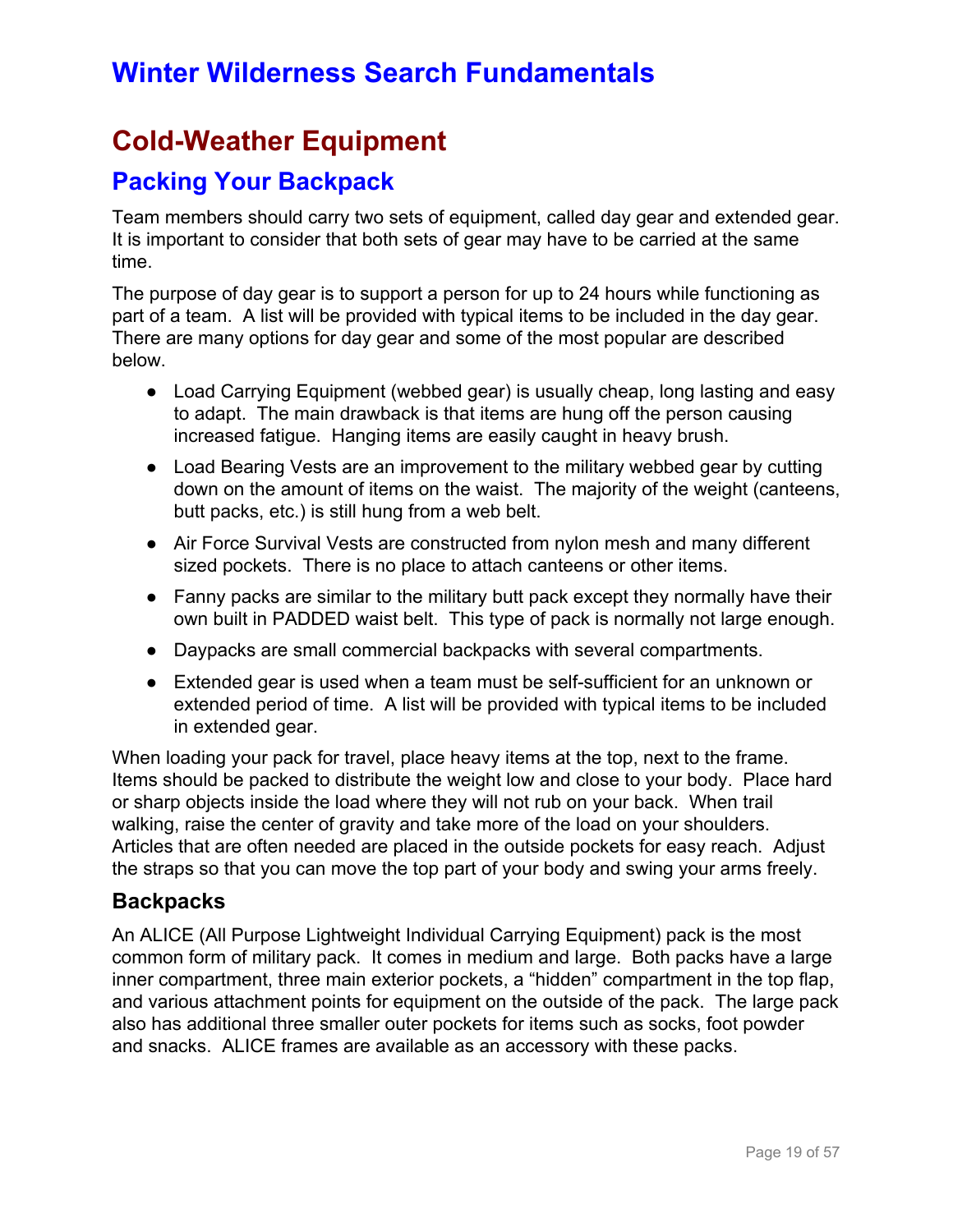Commercial backpacks range in size from one many people carry to school to one large enough to sustain an experienced woodsman for many days. Many packs lack exterior pockets for equipment storage.

Commercial backpacks come with either internal or external frames. External frame refers to the fact that the frame is outside of the pack. This type of pack is generally best suited for longer duration excursions but is not available in as many sizes as other types of packs. Depending on size, these parks may hinder movement through brush and heavily wooded areas.

The internal frame pack has two aluminum bars make up the rigid support for the pack. These bars are bent to conform to the wearer's back and allow for a greater degree of comfort. The internal frame pack does sit against the wearers back allowing the jacket or shirt to become soaked with sweat. Great care must also be taken to have the pack properly adjusted since the entire system works together to support the load of the pack.

#### **Sleeping Bags**

The sleeping equipment or sleep system consists of a sleeping bag, an insulated sleeping pad, and a waterproof bag. There are two types of sleeping bags, down filled and synthetic. Some brand names of synthetic fibers are: Hollowfill, Quallofill, Thinsolate, Lanolite and Fiberfill II. Pick a bag with baffles that evenly distribute the insulation. The goal of bag construction is to avoid cold spots. Quality bags do this by using systems such as slant-walled baffles. This means the walls of the baffles are angled so each section partially overlaps the adjacent baffle.

Mummy - shaped bags are warmest.

Military down-filled bags are common, sufficient, and cheap.

The bag must be kept dry if it is to keep you warm. Sleeping bags become wet from outside moisture, from sweating on the inside of the bag, and from water escaping from the mouth or nose into the sleeping bag. Avoid sweating by wearing a minimum of clothing necessary to stay warm and comfortable at the lower temperature ranges. Typically, long underwear, dry socks, and knit hat should be worn while sleeping.

Do not breathe into the bag or moisture will collect and wet the bag or form ice crystals. If your face gets cold, cover it with a towel, balaclava, or sleeping hood.

When it is not in use or being carried, open the sleeping bag wide so that fresh air can get into it. Turn it inside out so that the sun and wind can dry it. Always shake the bag out and fluff it up before use to provide for more trapped air between the layers of the wind-resistant/water-resistant outer shell. To warm sleeping bags, rub activated chemical hand/foot warmers over the inside of the sleeping bag just prior to entering. Warm clean and dry rocks from close to the fire can also be used; however do not use HOT rocks. A canteen of hot water can also be used to warm the inside of your sleeping bag, but care should be taken to make sure that it does not leak.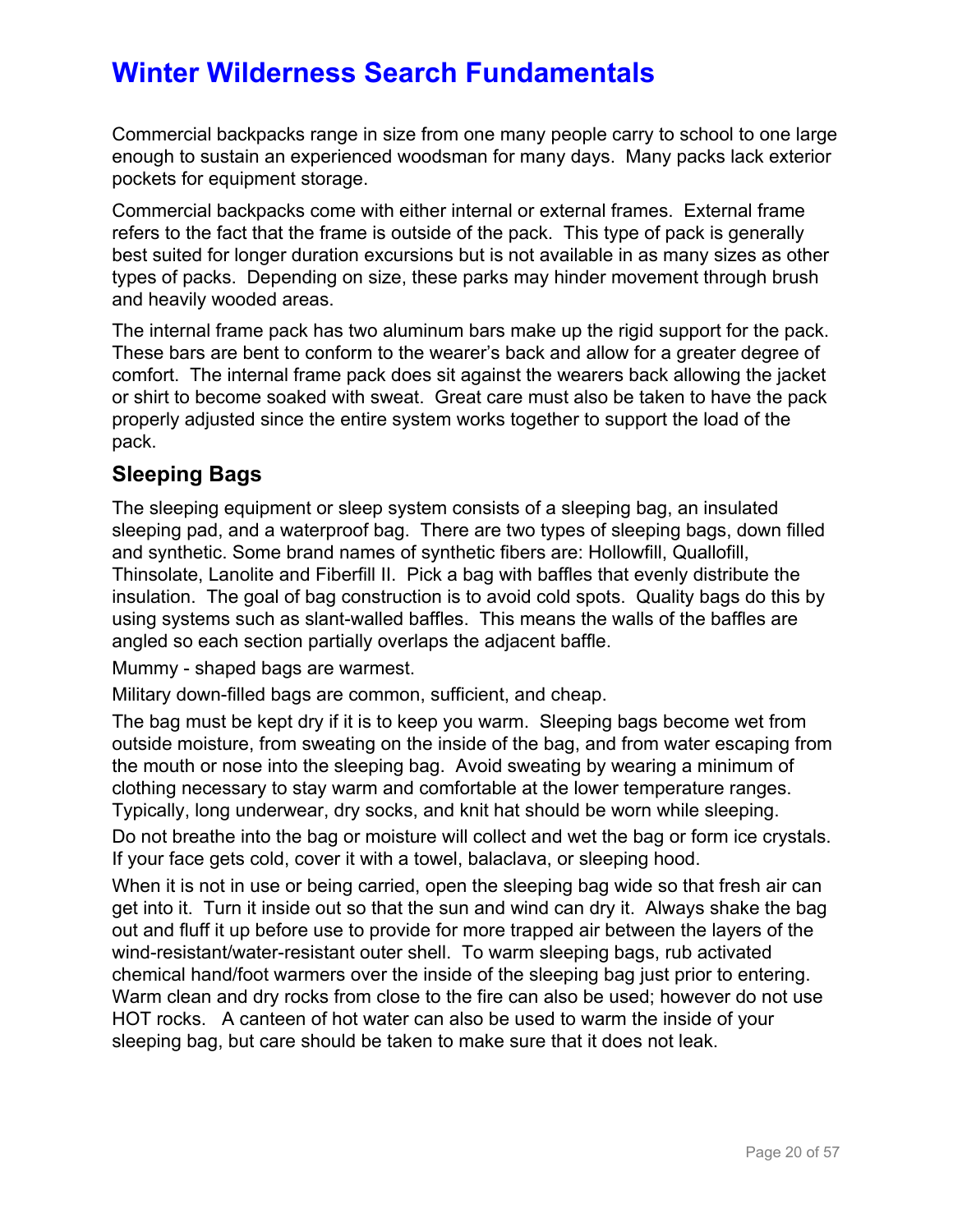Down fill & synthetic fill both provide excellent insulation capabilities. Synthetics have the advantage of maintaining their insulating capabilities even when wet, which down will not do. Down has the advantage of being more compressible, meaning a smaller, lighter bag when compared to a comparable synthetic fill bag.

Always carry sleeping bags in the waterproof, brushproof carrying bag. This protects the bag and helps keep it dry. Ensure that the top of the bag is securely tied to prevent snow or other moisture from getting inside and wetting the sleeping bag.

#### **Ground Pads**

Self-inflating air mattresses tend to be more comfortable, but closed cell foam pads insulate better. Use the ground pad under the sleeping bag for warmth, comfort and to keep it dry. Twice the insulation is needed under you than above you. Any other equipment or even dry natural materials such as pine boughs can be used. Eat just before getting into the bag. This gives you energy and helps you to stay warm. Always relieve yourself just before going to bed. The act of getting out of a warm

sleeping bag to go outside can be a chilling experience.

#### **Tents**

A tent with a built in bottom and detachable rain fly is best. These features will help any outside moisture from entering the tent, keeping it dryer. Evaporative water loss through respiration and perspiration will produce over a liter of fluid that will accumulate in bedding and clothing. This situation is preventable with purchase of breathable tent material and proper ventilation to prevent condensation forming inside the tent.

Keep in mind you will potentially have to carry your tent for many miles and set it up while tired and in poor conditions. When purchasing a tent, it may be worth paying a little more for a lighter, easy set up one.

Always put a waterproof ground cover under your tent. Pine boughs and/or leaves are great insulation from the cold frozen ground, snow or ice. Make sure the ground cover doesn't extend past the outside wall of your tent. This could cause water to pool under your tent. Warning: Never have an open flame in or near a tent.

#### **Sunglasses & Sunscreen**

Polarized sunglasses should always be worn on bright days when the ground is covered by snow. Even on overcast days when the need seems less, light reflection may result in snow blindness. Sunscreen should be used on all exposed skin. Exposed skin, typically on the face, may be susceptible to sunburn on bright days, when snow will reflect sunlight up.

#### **Canteens and Hydration Systems**

In cold weather personal hydration systems, camelbacks, and plastic canteens will freeze very quickly if not protected correctly. Think about how to keep the tubing and connectors from freezing. Be very careful placing directly over heat; plastic melts easily. There is no quick method for thawing. Whenever possible, they should be carried in one of the interior uniform pockets, or wrapped in clothing and placed in the rucksack to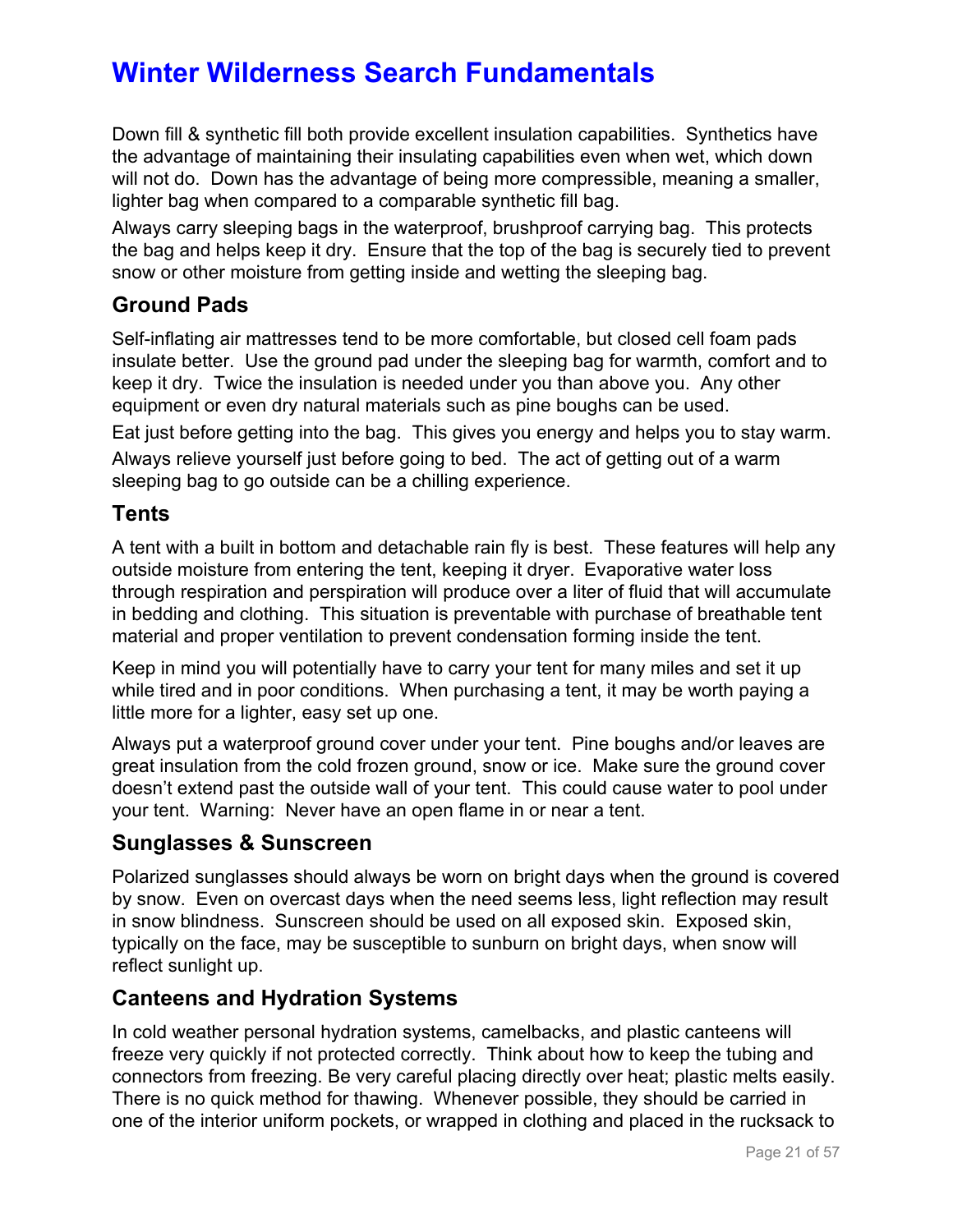ride against your back; however, remember that the cold container can rob you of body heat if it is not insulated properly. In extreme cold, **do not** fill the water container more than two-thirds full; this allows for expansion if the water freezes. Use warm water when possible. Metal canteens take less time to thaw.

Keep canteens and hydration systems clean. Wash them before and after every trip, and regularly during your time in the field. If a canteen is used to hold anything besides water, extra care should be taken while cleaning it, as sugar tends to breed bacteria.

Put canteens under your sleeping bag at your feet while sleeping to keep them from freezing. Make sure they do not leak. During fire watch, one of the responsibilities should be to keep sufficient water available for morning activities through melting ice or keeping water from freezing in tents.

An insulated canteen such as a stainless steel vacuum bottle will keep water from freezing for a long time.

#### **Electronic Equipment**

Electronic equipment tends to not work as well in the cold, particularly those with LCD screens. Batteries become discharged more quickly, and high-tech equipment may not function at all. This is important to keep in mind if you are planning on communicating by cell phone or radio, navigating with GPS as an aid, or seeing at night with the help of a flashlight. If you want your equipment to work, you must keep it warm. The easiest way to accomplish this is to keep it close to your body.

#### **Camp Stoves**

There are many stoves on the market, almost all having a unique feature that gives them their niche. Ultralight, ultra-small, ultra-blowtorch, they all have functions that give them a place in the gear closet. What is best is what's best for you.

BTU output or British Thermal Unit, is a standard measure of energy. One BTU is equal to the amount of heat required to raise the temperature of one pound of liquid water (approximately 8 ounces, or one pint) by 1 deg. F at its maximum density, which occurs at a temperature of 39.1 deg. F. To boil a quart (32 ounces) of water, from 40 deg. F to boiling (212 deg. F) will require approximately 688 BTUs. A stove that outputs 7000 BTUs per hour, will take almost 6 minutes to boil a quart of water. Therefore, the higher the BTU output, the hotter the stove.

When looking to purchase a stove, look for the type and cost of the fuel it uses. In the event you will be using the stove frequently, it might be better to choose one fuel over another, and therefore this will determine what brand of stove you purchase. Also, some stoves will burn a variety of fuels. Efficiency may determine what stove you buy, since the less efficient the stove, the more fuel you must carry into the woods. In addition, higher efficiency stoves tend to cost more.

#### **Types of Stoves**

Stoves are divided up into three main categories, liquid fuel stoves, compressed gas or canister stoves, and solid fuel stoves. Liquid fuel and canister stoves are often further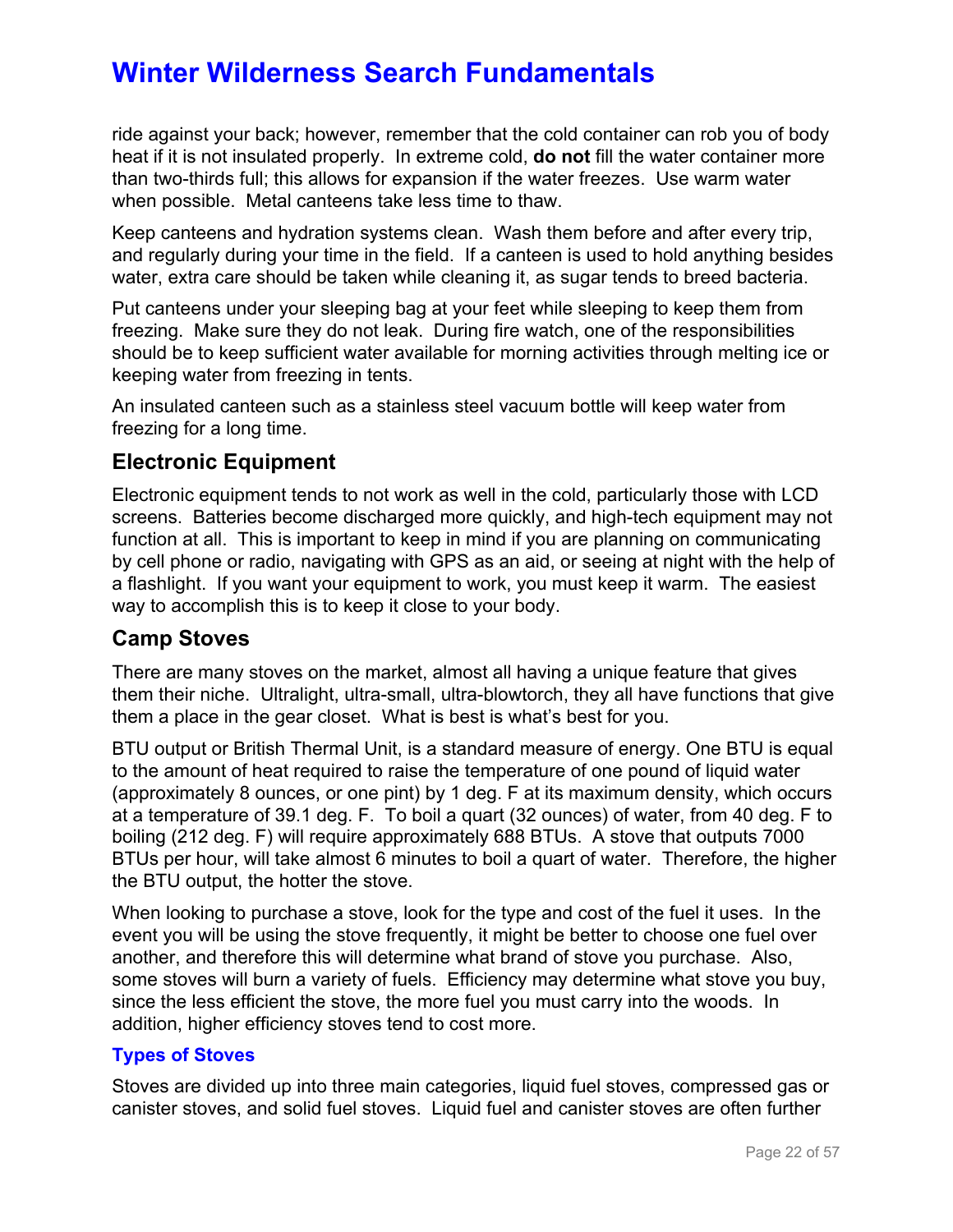divided into base camp and portable stoves.

#### **Base camp Liquid Stoves and Canister Stoves**

Base camp stoves can be lumped into one category; as they are more or less identical in their functions. These are the large, two-burner (or three) stoves. They're big, they put out a lot of heat, and they're great for recreating conditions that rival the home kitchen. This type of stove would be best used during a squadron-sized function, as these large stoves are not meant for individual use. These stoves typically use a bottled propane or butane blend fuel source.

#### **Liquid Portable Stoves**

These are very popular stoves, and can burn a multitude of fuels that include kerosene, white gas (Coleman® fuel), diesel fuel, aviation fuel (AV gas), alcohol or even gasoline. They are usually lightweight and portable, often stowing inside the pots and pans used for cooking. They're reasonably priced, and are almost always field-serviceable. They burn hot and are fuel efficient, and under normal conditions can typically boil a quart of water in less than 5 minutes.

There are few drawbacks to the liquid portable stoves. They are less convenient, requiring priming; the fuel line must be flared in order to operate correctly, and can be somewhat noisy, typically sounding like a small rocket engine. Liquid fuel stoves can also clog easily when the wrong fuel is used, although they can be cleaned.

#### **Canister Stoves**

These stoves are relatively new, and rightfully have their place in the backpacking/camping world. These stoves are ultra-light and easy to use, setting up in moments and burning seconds later.

These stoves are gaining popularity, as the fuel mixture has been altered, using a hotter-burning propane-butane combination. They light more easily and they work better at colder temperatures than the old straight butane stoves. Canister stoves have a very controllable flame and their portability is a huge advantage.

The downsides are considerable for the traveler. Compressed gas cannot be transported on aircraft and finding the proper canisters when you arrive at your destination can be tricky. There is no "standard" canister. Each brand of stove has its own proprietary fuel canister. If you arrive at your destination, it may be difficult to locate the proper fuel for the stove you own. Mailing your fuel ahead of your arrival is possible, but keep in mind that regulations prohibit mailing of fuel, and at the very least, additional handling charges will be added. In some cases these fees can be more than what the fuel cost to purchase. When in doubt, call ahead or locate a local retailer close by before you travel.

#### **Solid Fuel Stoves**

Solid fuel stoves are still popular, and most are very inexpensive. There are several varieties on the market, each having their own advantages and disadvantages.

Sterno - One of the simplest stoves is a Sterno® Stove, which used an alcohol-based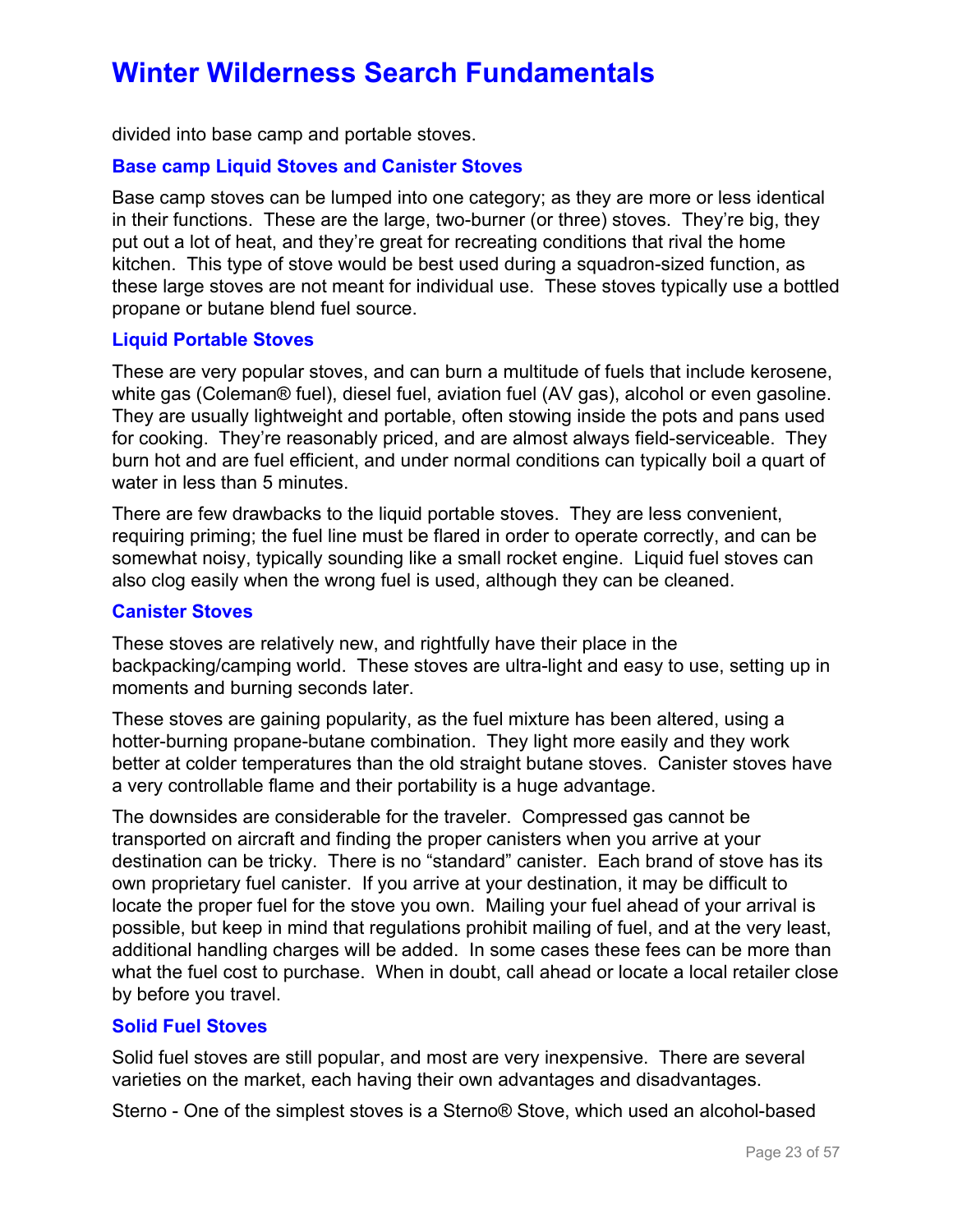solid fuel gel. Sterno® Stoves are readily available, and very inexpensive for the occasional field exercise. The stove itself is made of steel or aluminum, and folds flat for easy storage in a pack. These stoves burn very quietly, but with a low flame. Time to boil water can be lengthy, since the heat output is not very intense. The other draw back is the canister. If not sealed properly when finished, the alcohol can evaporate from the can and render the rest of the fuel useless.

Trioxane - Trioxane is a compressed, solid fuel. It was made mainly for survival and military use and usually packaged 3 bars to a box. Each bar is individually sealed in a coated, water proof, foil wrapper and every bar is scored so that you can break it into thirds to vary the amount of fuel burned. There's nothing to spill and they are reasonably lightweight. This fuel is similar to the commercially available Esbit® Tablets.

One bar will burn for about 7 to 9 minutes, which is enough to bring a small amount of water to a boil. Trioxane is very easy to light, and can be used in a variety of ways. They can be used in the "Special Forces" folding stove, which is specially designed trioxane stove, or if you have nothing else, simply place one on dry dirt or a rock, and hold your pot or canteen cup over the flame for cooking.

One drawback to using this type of fuel is that there isn't any real practical way to vary the heat intensity. Once you ignite the fuel bar there's only one real heat setting - High. This is not ideal for any true wilderness cooking, but they work great for boiling water, or heating a can of soup. They can be useful if you mainly rely on dehydrated foods that only require boiling water for a few minutes, or making coffee or tea.

Another solid fuel stove is the Sierra® Stove. This stove burns twigs, bark, pine cones, scrap wood or charcoal. The Sierra stove heats like a blacksmith's forge. The heat is easy to control through an adjustable draft. The one disadvantage is that this stove runs on one AA battery. This might not be a problem during the spring, summer and fall, but winter may pose a problem when the battery gets cold, and power output is reduced. The one advantage is that you do not need to carry additional fuel. You can collect it when you need it.

#### **Selecting a Stove**

Which stove is the best stove? The best thing to do is decide what you're going to do first, and then choose a stove that matches your needs. Most people have more than one. Also, when going out into the field, make a mental note of what other people use, and what they like and dislike. If someone has a stove, ask them how it works, try it out in the conditions you are going to be using it in. Starting a stove in the summer is not the same as starting a stove with frozen fingers in December. If you purchase a stove in the store, be sure to learn how to use it. It makes no sense to buy a stove, and throw it right into your pack until you need it. You might end up in a situation that you might actually need it.

An equally appealing alternative to acquiring hot food is chemical heat generation packs. An example of this kind of heat generation system is found in Meals Ready to Eat (MRE). They require water to start the process that must never be consumed once in contact with the chemicals. You must also insure that unused chemical heat packs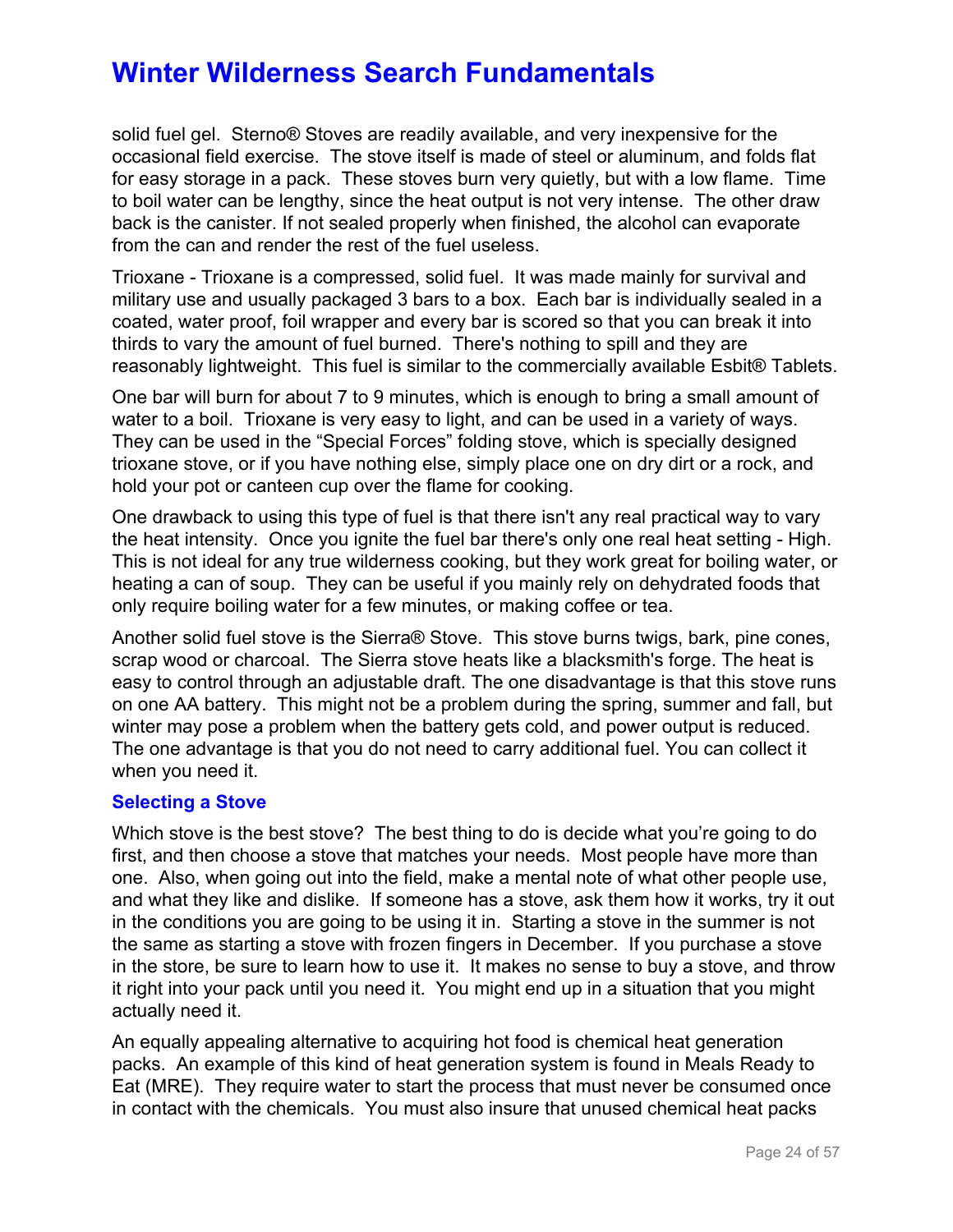aren't thrown in trash bags or exposed to other sources of moisture in your pack or clothing.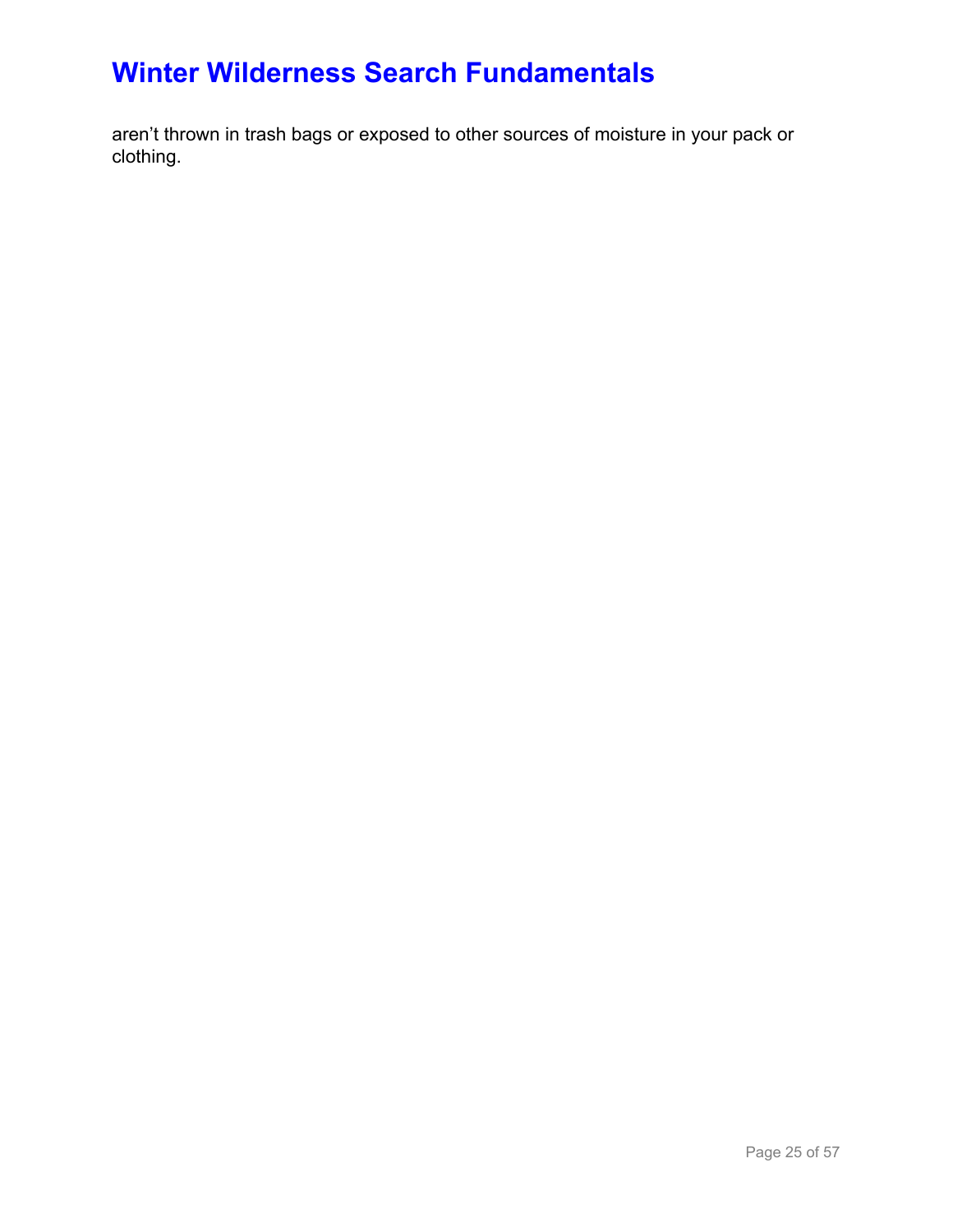# **Rations, Diet, and Heat Exchange**

"*I ate my boots and a pair of pants . . . tea and seal-skin gloves for dinner."* ∼ Greely, Arctic Expedition, 1883

### **General**

Our greatest defense against environmental injury and exposure is our intellect. Understanding how we gain or lose heat is essential to success in the wilderness search and rescue setting. There are four routes of heat exchange: radiation, evaporation, convection, and conduction.

Radiant heat is exchanged directly with the environment via emission. Thus, heat loss is a measure of the difference between your generated heat conveyed to your skin and the surrounding environment (air, snow, ice, rocks, etc.). As ambient temperatures becomes colder, radiation heat loss increases. Conversely, when the ambient temperature is greater than skin temperature, heat will be absorbed. Our ability to maintain efficiency in the field rests within a narrow range of body temperature regulated by our ability to generate heat, maintain our level of hydration, and release excess heat. Surprisingly, clothing has little consequence on radiant heat loss.

Evaporation or insensible loss of water occurs via the skin through perspiration and through the lungs during respiration. For each cubic centimeter of sweat produced, 575 calories of heat energy are consumed. Depending on exertion, altitude, and fitness, 2,300 calories of heat energy and 2 to 4 liters of water are lost daily through respiration. Most of what we eat and drink is used in maintaining our body heat, while only a small portion is used in producing energy for physical work. You must ensure adequate caloric intake in cold-weather operations. Estimate 4,000 calories per day are necessary for personnel performing physically demanding work in the cold at a minimum.

The body loses liquid at a very fast rate in arctic conditions, regardless of how carefully you adjust and ventilate your clothing. The exertion of movement on foot, preparation of campsites in the snow, etc., takes a toll in sweat and loss of moisture in the breath. These liquids must be regularly replaced, preferably by hot drinks, which provide extra calories if they contain sugar. Dehydration reduces our ability to extract and produce heat from available fuel so both are required. Insensible loss of heat and fluid is not preventable but is irrelevant if personnel are adequately hydrated and eat properly. Thus, it becomes a leadership issue in mission environments.

Convection heat exchange is a dynamic process. Air is warmed at the skin's surface. This air is displaced by colder air which extracts heat from the skin. As long as ambient temperature is cooler than that at the skin surface, heat loss will occur. If the rate at which the exchange increases, like during high winds, the equivalent temperature is considerably lower. This process is called "Wind Chill." In the wilderness environment, convection heat loss is the most important factor in exposure or hypothermia.

Proper clothing, appropriate layering for conditions, and adequate consumption of food and water greatly impact convection heat loss. The correct clothing material with layering creates a micro-environment reducing the heat exchange while outer wind proof shells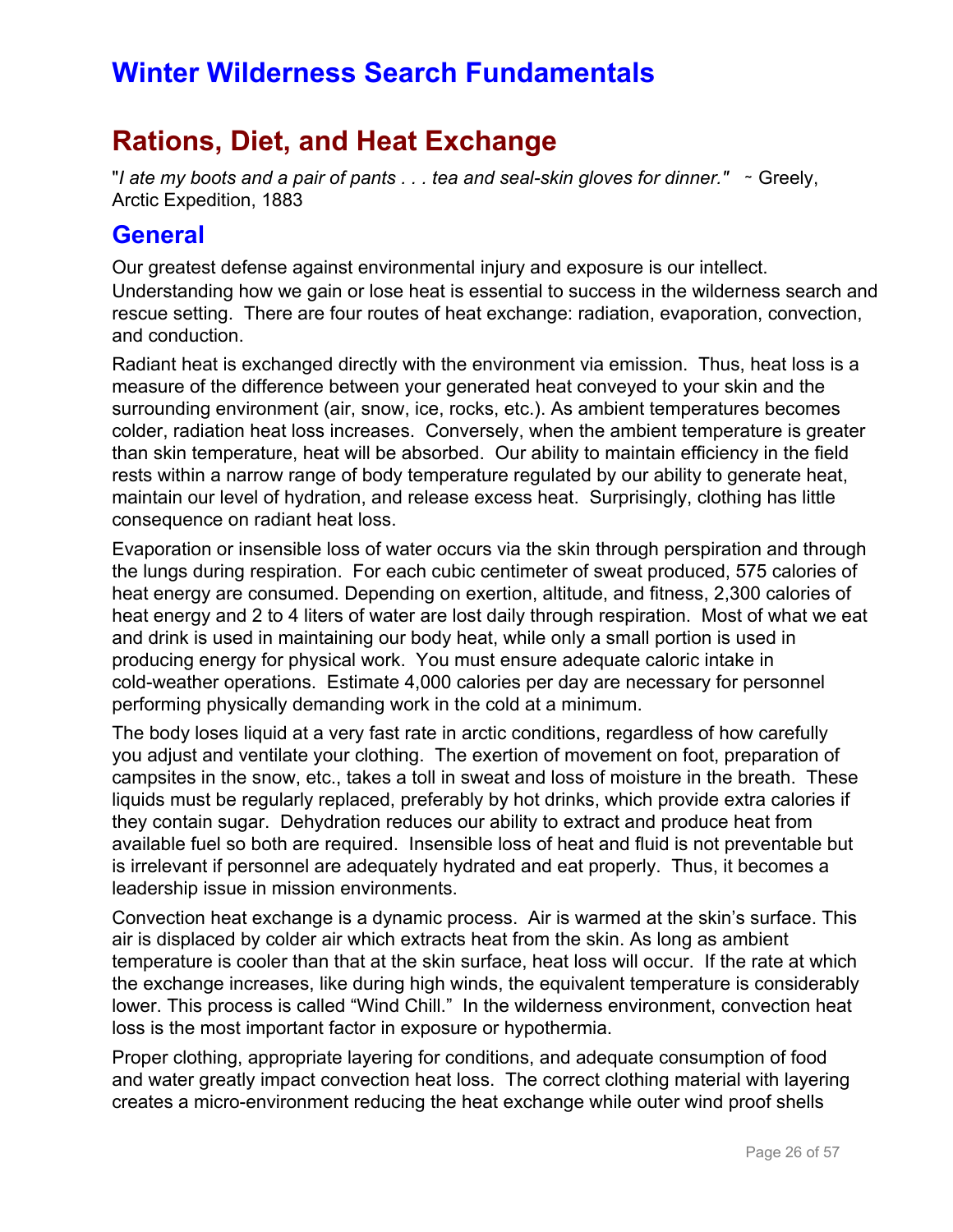reduce the effects of wind chill.

Conduction heat loss occurs when the skin is in direct contact with a heat conductor. Ground, snow, ice, metal, cold rocks, and water can produce substantial heat loss. This type of heat loss is usually not a major factor and can be effectively eliminated by keeping dry, using ground insulation, and good leadership. Air is a poor conductor. This is a secondary reason that wearing loose layers trapping heated air improves heat retention.

### **Food**

Good food contains the right amount of complex carbohydrates, fats, protein, and vitamins. Carbohydrates are by far the biggest requirement. The appropriate intake of these essential items depends on eating several spaced meals rather than one large meal.

The lack of desire to eat caused by the cold, combined with the difficulties and inconvenience of cooking, may tempt people to miss meals. The principles of sound leadership and discipline in cold weather require that hot meals be prepared and eaten.

Save snacks (cookies, chocolate bars, protein bars etc.) for between meals and when on the move. The seasoned rescuer has mixtures of essential fats and carbohydrates in the form of GORP or trail mix that are readily available during breaks. However, do not eat food that will dehydrate you. i.e. pop tarts, dehydrated meats, and heavily caffeinated supplements. Only eat when you also have water available.

Protein bars and energy supplements such as protein gel pack can be helpful, but they should not be your main source of nourishment. Too much of anything is bad for you.

Depending on your water sources, you might not want to pack foods that require additional water to prepare.

### **Liquids**

Ensure that as much of the daily liquid intake as possible is hot drinks, such as soups and cocoa. Take advantage of local sources on missions, get fresh fruits when available. Main meals should begin with soup and a hot drink. Do not eat or allow others to eat snow or ice, as this lowers the body's core temperature.

Because there is a large amount of fluid loss in the cold, you should drink a minimum of 3 quarts of water a day when heavy physical activity is involved. In high altitude terrain, 3-5 quarts a day may be required. Water is usually available either from streams or by melting snow or ice, which wastes much time and fuel. To save time and fuel, water should be obtained from running streams.

When running water is not available, ice or snow must be melted. Ice produces more water in less time than snow. It is important to get your ice or snow from a clean source. Your source should be located uphill and upwind of your latrine, as the latrine could contaminate it. When melting snow, put a small amount of snow into a cup. Once that melts, more can be added since there is water to melt it. You should use as many stoves as possible, since this is a very slow process. The melted snow or ice should be purified by boiling rapidly for at least 10 minutes, or adding iodine. If water purifiers are available, these should be used. Before going to bed, ensure that there is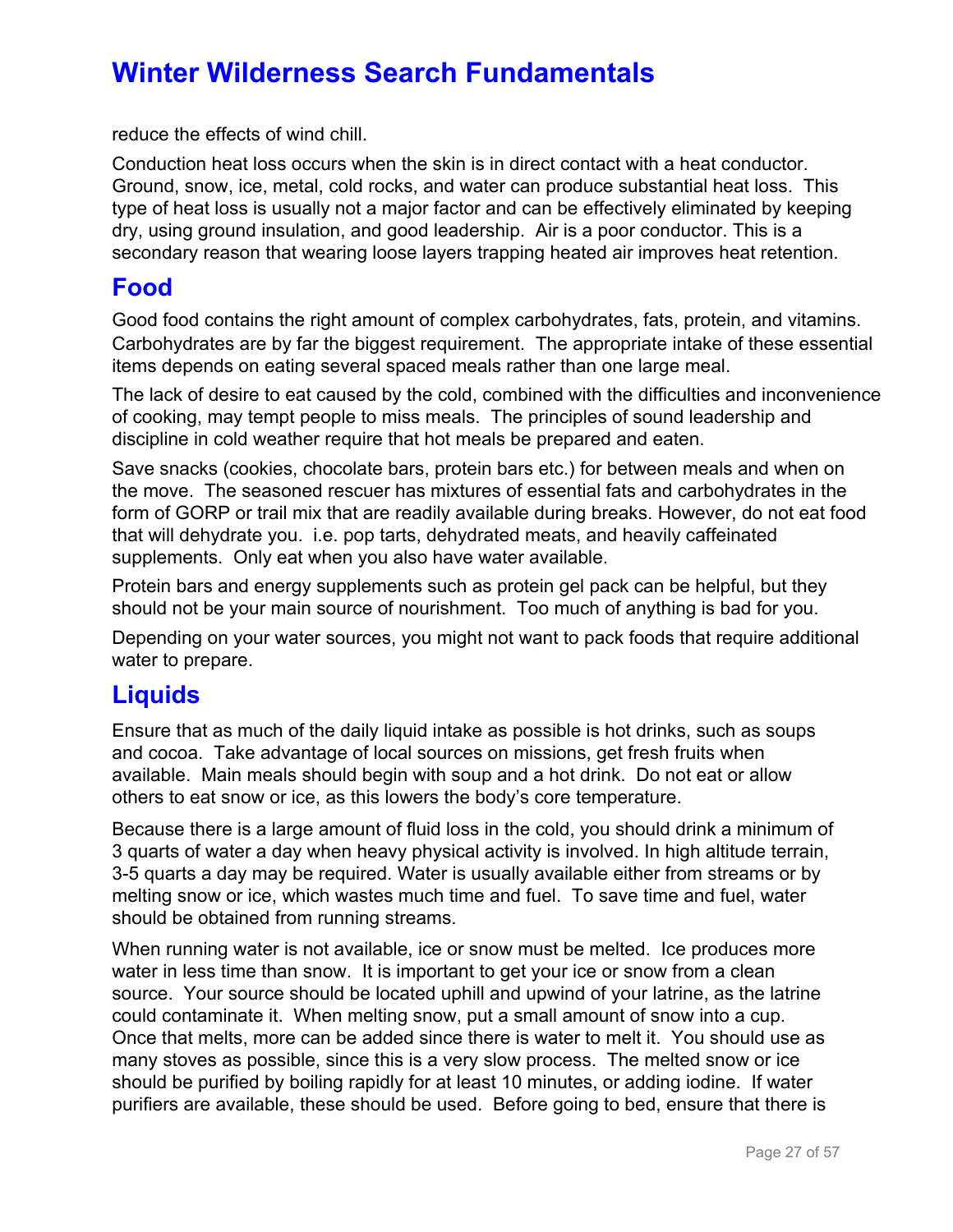enough water for breakfast. Keep this melted.

When you are adequately hydrated, urine is clear and light yellow. Morning voids are concentrated due to the fasting that occurs with sleep, so mid-day and evening assessment of urine color and volume is usually best. Humans require a volume of approximately 1 liter of urine to excrete the osmolar load and excrete waste products.

Never drink alcohol on operations or when exposed to low temperatures. Alcohol is a diuretic resulting in dehydration, higher water requirements, and impaired reasoning. In a mission environment, it is a prescription for disaster.

Add water on the go by adding ice or snow to the melted water in a container. Carry this container in the outer layers of your clothing when moving. The additional body heat produced through your activity will melt ice and snow, and help save time in camp.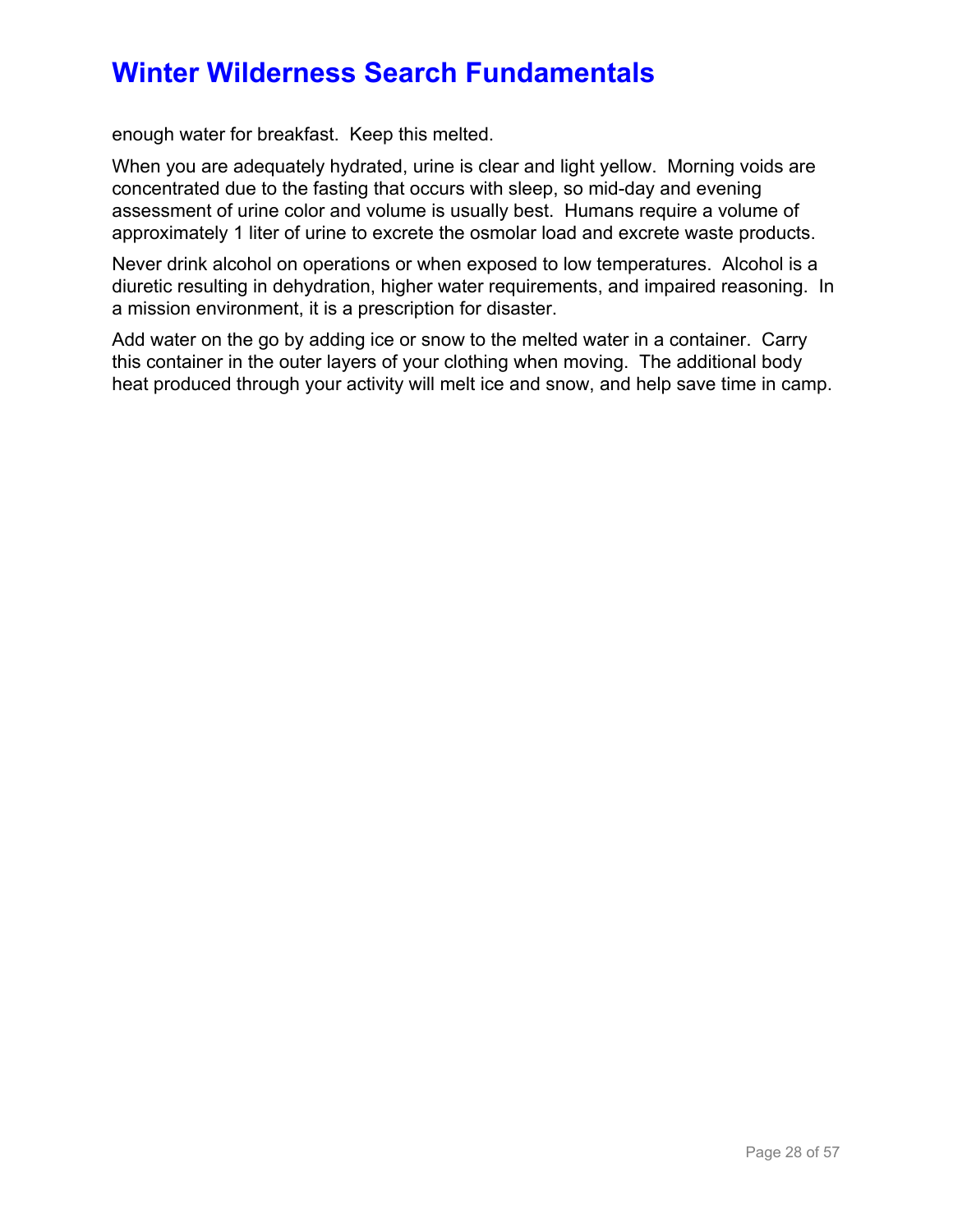### **Hygiene and First Aid**

### **Hygiene Tips**

Cleanliness in the field, particularly in the cold, is important. It's easy to let yourself go for long periods without bathing, but if you wish to be effective, you must keep clean.

Face and hands should be washed daily. If out for several days, the rest of the body will need washing. When water is not available, take a "bath" using foot powder, cornstarch, or rub your body briskly with a dry towel. The powder removes excess oil and perspiration from skin and hair. Body wash towlettes are compact, lightweight, and sanitary. These should be used in your tent where wind chill is reduced. Many contain alcohol which evaporates quickly; thus, work on small areas allowing time to rewarm.

Shave regularly if water is available. Shaving just before sleeping will allow the face maximum recovery time before going out into the cold, reducing the possibility of superficial frostbite.

Teeth should be cleaned daily. If a toothbrush is not available, a clean piece of cloth wrapped around a finger or a chewed twig may be used as a substitute. Toothpaste embedded dental floss has multiple survival uses and requires no water to get the job done. Another alternative is disposable "dry toothbrushes" such as Colgate , Wisp.

The bladder and hose assembly of a hydration system should be cleaned before re-supply and following each activity.

The "bathroom" area of a wilderness camp should be set up downhill and just in sight. After having a bowel movement in the woods you should bury the waste. When the ground is frozen, you must cover the excrement sufficiently to prevent unsanitary conditions from developing. If the camp is supporting a large group for an extended period, consider portable facilities. When this is not possible, build a fire over an area large enough to create a latrine to support your unit. Alternating fire with digging will get through the frost line. Maintain and close the latrine according to field medical doctrine. Lastly, wash your hands, use a cleansing wipe or alcohol gel. The field is not the place to start a diarrhea epidemic.

Completely cook food. When cooking in the can, remove the label and open the can lid before a can of food is heated in a fire. Can lids are sharp and produce nasty cuts. If you need to use the lid as a handle, roll the edges with your multi-purpose tool. Clean the lid of food products before handling with your gloves. Food products on gloves in bear country make you particularly appealing. Clean all eating and cooking utensils after each use. Store your food in animal proof containers or bring them in packages suitable to complete in one sitting.

Burn the trash after everyone is done cooking and away from the fire. Remove and crush what is left of the burnt trash after the fire is extinguished. Burning trash will help keep unwanted animals from your campsite. All trash should be carried out of the field. In the rare occasion the trash is not carried out, it must be burned, crushed, and buried.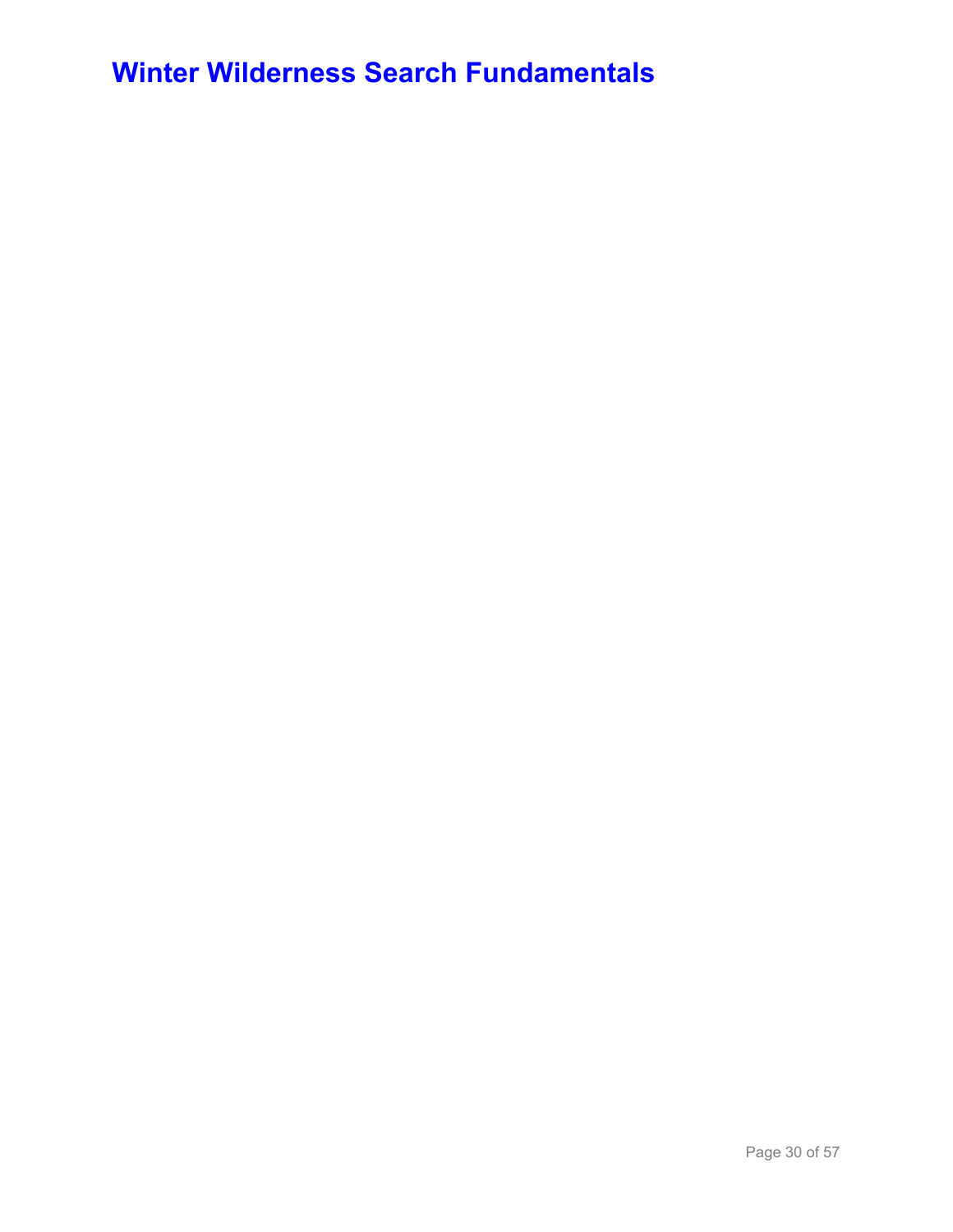### **Hypothermia**

Hypothermia is a condition of impaired heat regulation resulting in low core body temperature. Consequently, the body's heat loss is faster than heat production. You must be able to recognize symptoms of hypothermia and to treat the condition immediately. The progression from mild to severe hypothermia is the critical point in determining whether you become a victim or just suffer a close call.

#### **Prevention**

- Stay physically fit
- Keep active, layer clothing, and stay dry
- Eat properly and often.
- Drink plenty of liquids
- Be ready for changes in weather.
- Sleep early before judgment is weakened by fatigue.

#### **Symptoms**

Mild Hypothermia

- Shivering at the onset, skin numbness, and minor impairment of fine motor control. Example: buttoning small buttons.
- Weak pulse due to vasoconstriction
- Mild confusion, apathy not caring mental sluggishness.
- A late sign of this stage is stumbling, retrograde amnesia, and inability to use the hands with dexterity

Severe Hypothermia

- Paradoxical undressing take your clothing off for no reason
- Shivering ceases, incoherence, confusion, inability to stand.
- Loss of feeling, muscular rigidity
- Late signs are semiconciousness, inapparent heart beat and/or respirations
- Pupillary dilation large pupils
- Unconsciousness leads to eventual death

#### **Treatment Of Hypothermia**

- Prevent any further heat loss.
- Get victim out of the wind and into the best shelter.
- Replace any wet clothing with dry, and place the victim in a sleeping bag, if one is available.
- Add heat by the best available means to the victim's neck, legs, and torso. This can be done by using a hot water bottle, stove, campfire, or your own body heat.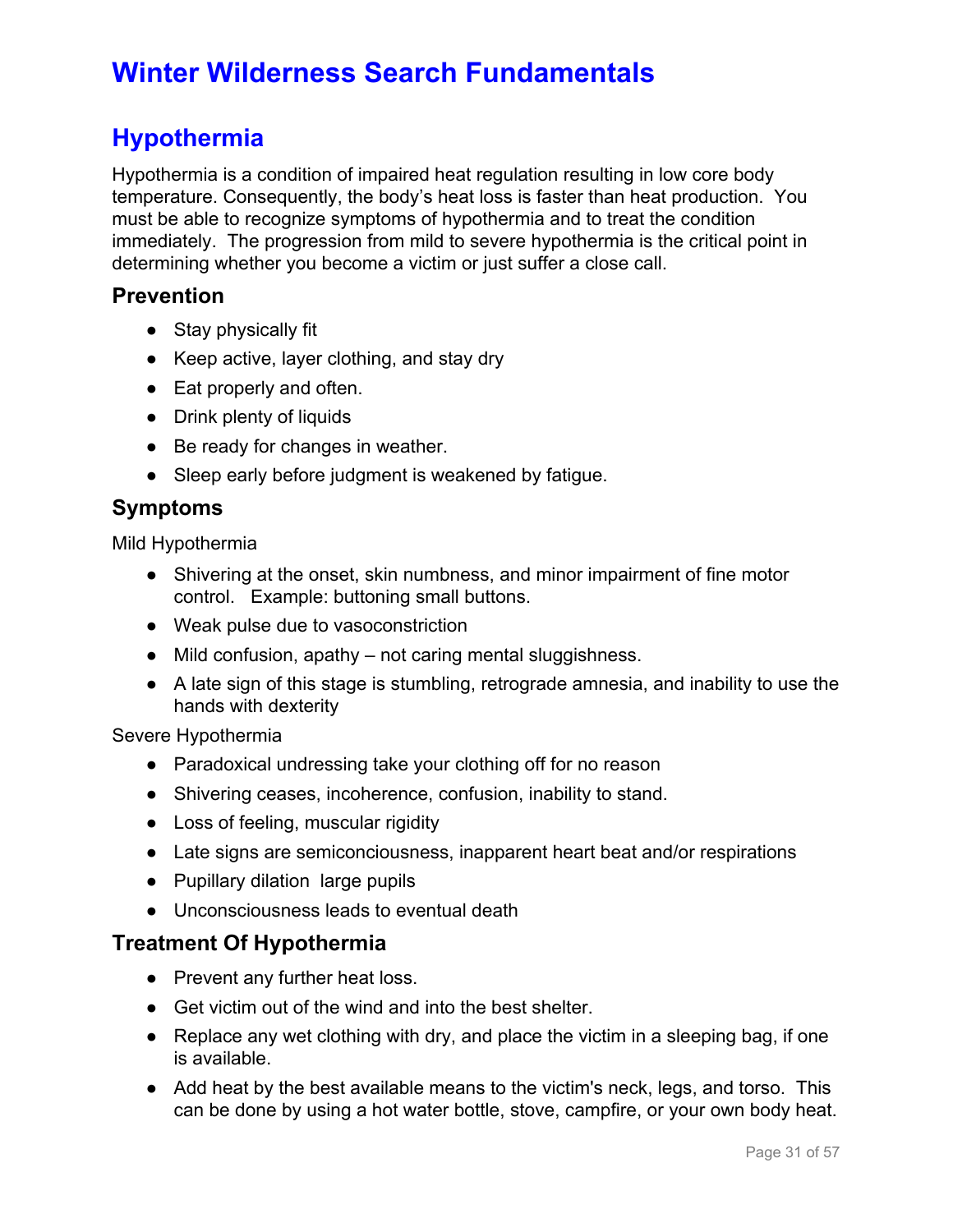- Provide something warm and nutritious to drink if victim is conscious. Add calories with sugar in hot drinks. Victims are usually in a calorie deficit, dehydrated, and require recovery in a warm environment for a minimum of 24 hours.
- DO NOT massage the victim.
- DO NOT give alcohol to the victim.
- The above steps will work for mild hypothermia only
- For severe hypothermia-evacuate to the nearest medical facility by air evacuation.
	- o This condition is life- threatening until normal body temperature is restored. This often requires active core rewarming with warm IV fluids, heated and humidified air, heated peritoneal dialysis, heated gastric lavage, or cardio-pulmonary bypass. Remember-"You are not dead until you are warm and dead"
	- o The hypothermic heart is extremely susceptible to ventricular fibrillation (VFib) during the cooling and rewarming process. This is a potentially fatal heart rhythm unless it is electrically converted. Stretcher evacuation with inherent jarring may induce Vfib. Even if an AED (automated electronic defibrillator) is available, the ability to effectively convert the person's Vfib to a normal rhythm while hypothermic is unlikely. If evacuation is greater than an hour and CPR is required the victim is in a hopeless situation.
	- o Thus, severely hypothermic individuals that can't be evacuated by air must be rewarmed at the scene. This requires protection from the elements, external heat, and central warming. An experience rescue medical team is prepared to do this because essentially no one has survived a long overland evacuation in this condition. Cold weather rescue medical preparedness is beyond the scope of this brief but produces real world survivors.

### **Frostbite**

*"...the first frostbite cases have made their appearance. We amputated two feet and will probably amputate many more."* ∼ Amosoff

Frostbite results when tissues freeze from exposure to temperatures below 32 deg. Fahrenheit (F). The extent of injury depends upon the wind-chill factor, length of exposure time, and proper protection. The injury can be extended by freeze-thaw cycles, improper handling, and delay in appropriate treatment.

Persons with a history of cold injury are prone to frostbite. Initially, there may be a tingling, stinging, an aching sensation, or a cramping pain. The skin first turns red (chilblains) and then becomes pale gray or waxy white. Frostbite can be classified as superficial (partial thickness) or deep (full thickness).

**WIND CHILL -** The combination of wind and low temperatures creates a condition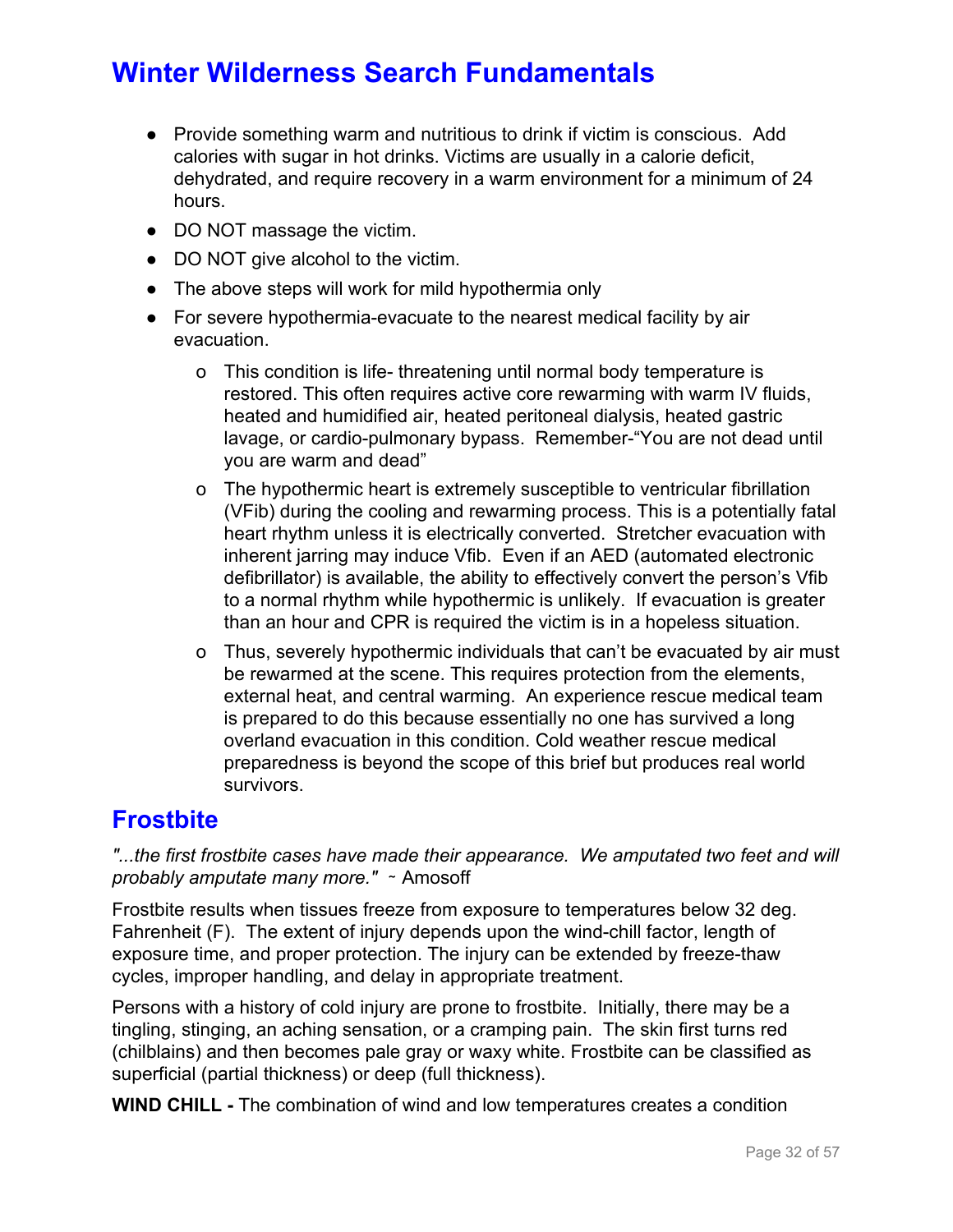known as wind chill. For example, with the wind calm and a temperature of –20 deg. F there is little danger of wind chill. If the temperature is –20 deg. F and there is a wind of 20 MPH, the equivalent chill temperature is –48 deg. F. (See appendix 1)

Under these conditions there is GREAT DANGER and your exposed skin can freeze within 30 seconds. You also create your own wind when you walk, run, or ski. As examples, walking creates a wind speed of about 5 mph and running 10 mph. Wind is also created by moving vehicles, aircraft propellers, and rotors. The wind-chill chart is provided, on the last page, to show how wind and temperature combine to create wind chill; use it. Cold injury disables you AND your team.

**PREVENTION OF FROSTBITE -** Frostbite is preventable and seldom occurs in people who are maintaining enough body heat. It is most commonly associated with an overall body heat loss resulting from poor equipment, reduced food intake, dehydration (water loss), overtiring, injury, or a combination of these factors. The two pillars of frostbite prevention are knowledge and leadership.

The feet, hands, ears, and exposed areas of the face are most susceptible to frostbite and must receive constant care.

#### **Prevention**

- Do not wear overly tight boots and socks.
- Use the "buddy system" to check exposed areas, especially when wind is present.
- Carry extra socks and mitten liners.
- Do not stay still for long periods. Immobility increases risk.
- Use caution when cold and wind are combined.
- Check feet often.
- Ensure that you eat well and have hot drinks as often as possible.
- Keep the torso warm
- Reduce or eliminate cigarette smoking because they constrict blood vessels

#### **Symptoms of Superficial Frostbite**

- Redness occurs, followed by powdery flaking of the skin. Small areas like the skin of the finger tips, nose, and ears may experience "frostnip" that leaves no permanent damage.
- Larger affected areas may appear dull and grayish.
- Blister formation may occur 24 to 30 hours after exposure, followed by flaking of superficial skin. Clear blisters usually predict good recovery

#### **Symptoms of Deep Frostbite**

- Loss of feeling occurs in the affected area, leaving it pale yellow & waxy looking.
- When the frostbitten area thaws, it is painful.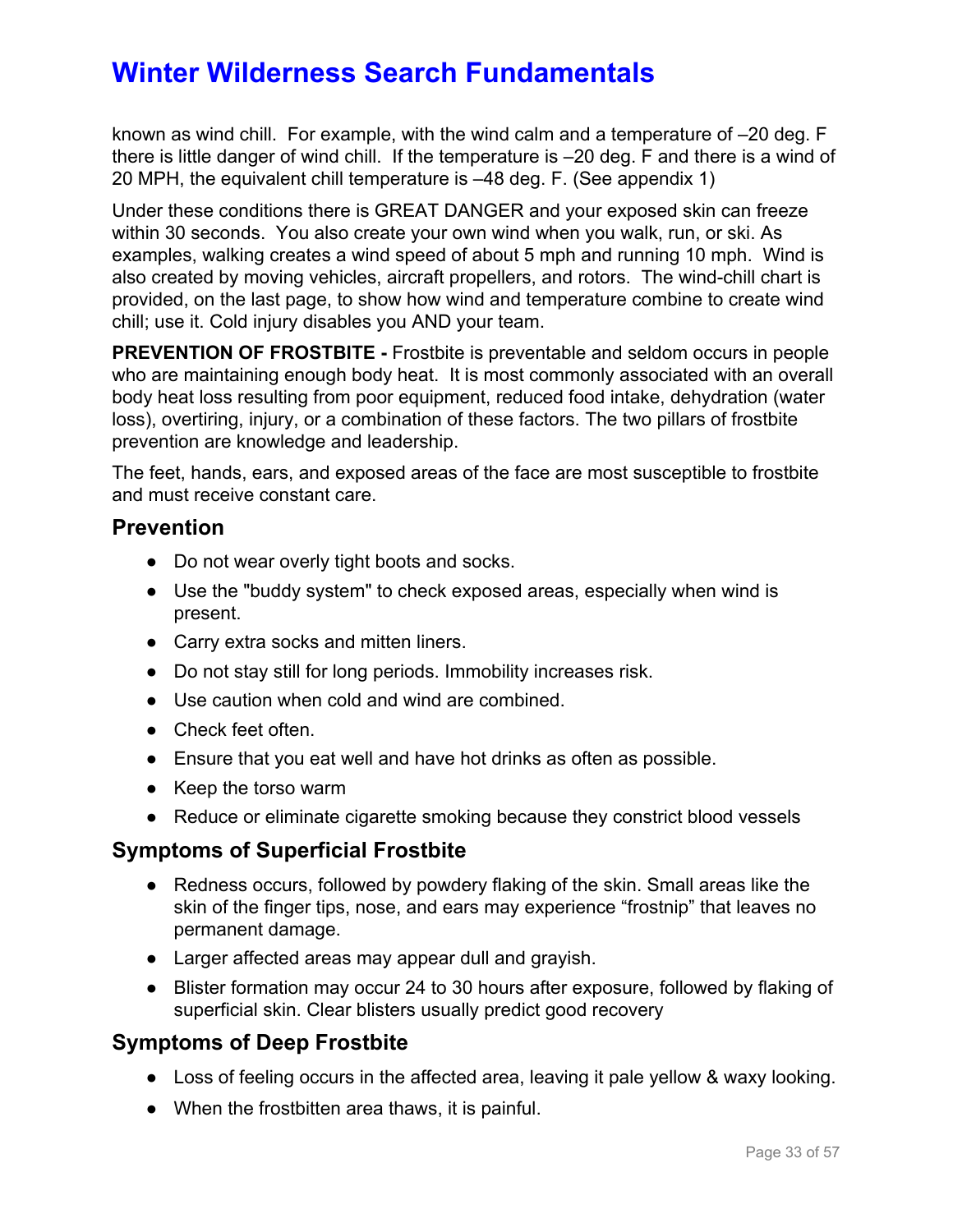- Frozen skin may feel solid or "wooden" to the touch.
- When exposed to inside temperatures, blisters may appear in 12 to 36 hours. Blisters in deep frostbite are filled with red fluid predicting poor recovery of underlying tissue.
- Discoloration (red-violet) appears 1 to 5 days after the injury.
- Gangrene usually develops by a week to ten days. The thick black covering called an eschar is a hallmark of full thickness injury. By 4-6 weeks, the dead tissue may separate with loss of appendages.

#### **Treatment**

The proper treatment of a patient with frostbite is to rapidly warm the area in a water bath if the warmth can be maintained and seek medical attention. If the exposure time was short, the frostbite will probably be superficial. If the exposure time was long, frostbite may be deep, so rapid rewarming may not be prudent in the field setting. Rapid evacuation may be a better recourse.

- Move the casualty to a warm and sheltered area.
- Do not rub the area with snow or apply cold water soaks.
- Do not rewarm by massaging or exposing to open fire.
- Rewarm the face, nose, or ears by placing your hands on the frozen area. Rewarm frostbitten hands by placing them under clothing and against the body.
- Close the clothing to prevent further loss of body heat. Rewarm the feet by removing boots and socks. Place bare feet under clothing, against the abdomen of a buddy. Once the feet are warmed, put on dry socks and boots.
- If available, rewarm with water of temperature ranging between 100-108 deg. F in a bath. Once thawed, protect from trauma, avoid pressure, do not puncture blisters, and provide pain medication. Evacuate expeditiously. Immediately
- Do not allow the victim to use alcohol or tobacco. Alcohol increases loss of body heat; tobacco causes narrowing of blood vessels in the arms and legs.
- If you require evacuation before thawing frozen tissue, protect them from further cold or trauma, and evacuate to the nearest medical treatment facility.

Deep frostbite is most common and harmful to the feet. When deep frostbite does occur, the victim should be moved to a sheltered area and evacuated to a medical treatment facility immediately. If possible, do not allow the victim to walk if feet are frozen and avoid treating or thawing the affected area. Thawing of deep frostbite in the field increases pain, invites infection, and greater damage. Do not try to thaw deep frostbite in the field unless directed by a physician and evacuation is imminent.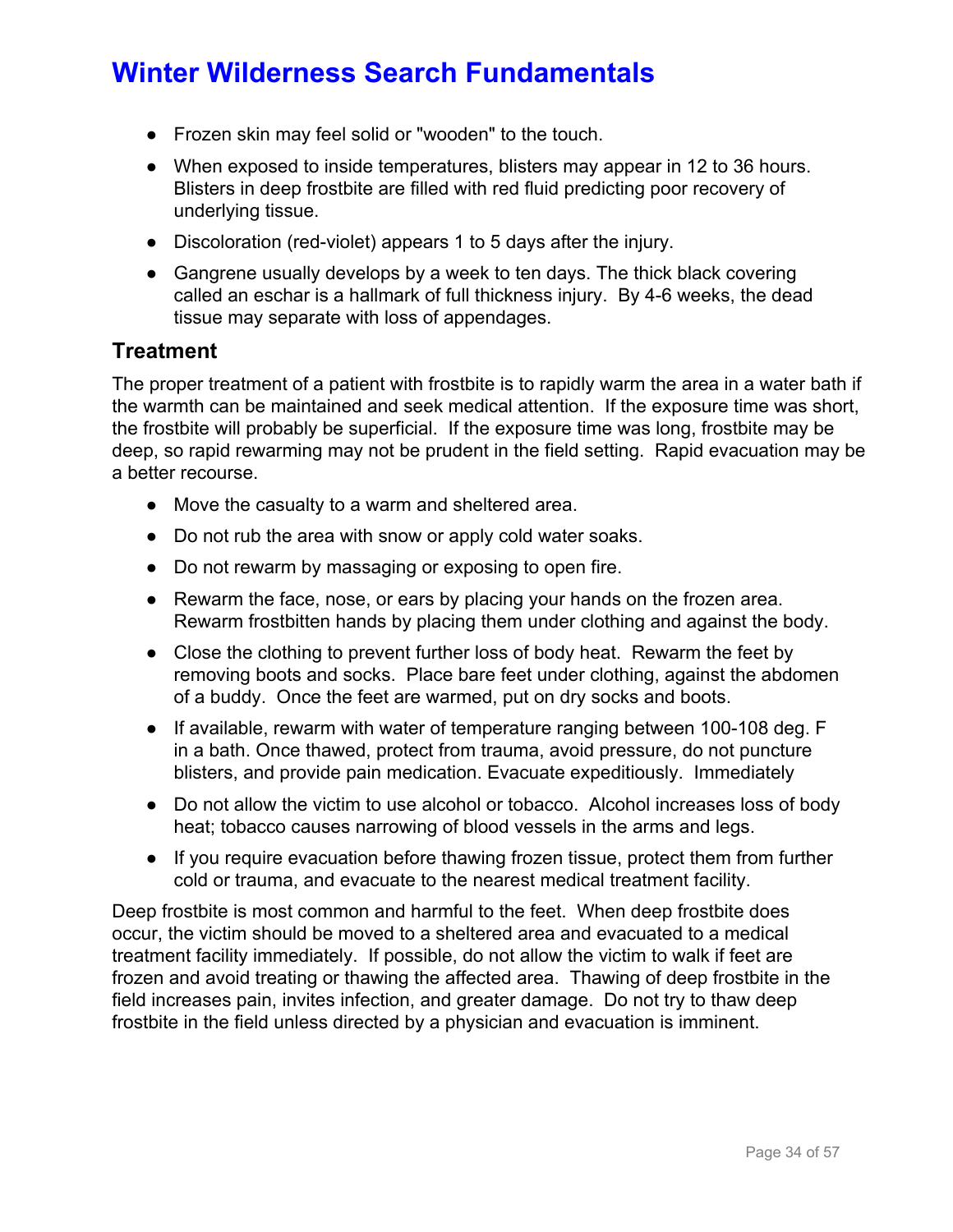### **Dehydration**

Dehydration can lead to poor decisions and cause serious physical problems making you more susceptible to other problems, such as frostbite and hypothermia. By the time you feel thirsty you are already dehydrated. Dehydration is more prevalent in cold weather conditions than in hot ones because it is unpleasant to remove gloves, etc. and look through the pack for your water. Also, since you feel cold already, you do not think about needing water.

#### **Prevention**

- The minimum daily liquid requirement when performing strenuous physical labor in the cold is 3 quarts per day.
- Drink whenever possible, particularly during halts and rest periods.
- Ensure that canteens are full when water is available.
- As a leader, set camp and keep warm beverages available.

#### **Symptoms**

- Check your urine spots in the snow. Dark yellow or brown indicates dehydration. Red indicates a severe condition needing immediate medical evacuation to the nearest medical treatment facility. The best is clear yellow. Check urine color mid-day and early evening in ambient light. Morning urine is concentrated and the color of urine by flashlight is not as reliable.
- Lack of appetite
- Dry mouth, tongue, and throat
- Muscle cramping
- Stomach cramps and/or vomiting
- Headaches

#### **Treatment**

- Keep the victim warm.
- Give plenty of warm liquids, require rest, and provide food for energy production.

### **Carbon Monoxide Poisoning**

Whenever a stove, fire, gasoline heater, or internal combustion engine is used indoors, there is danger of carbon monoxide poisoning. Fresh air in living and working quarters is vital. Carbon monoxide is a deadly, odorless gas.

#### **Prevention**

- Use stoves and lanterns in well-ventilated areas.
- Ensure that stoves and lanterns are functioning properly.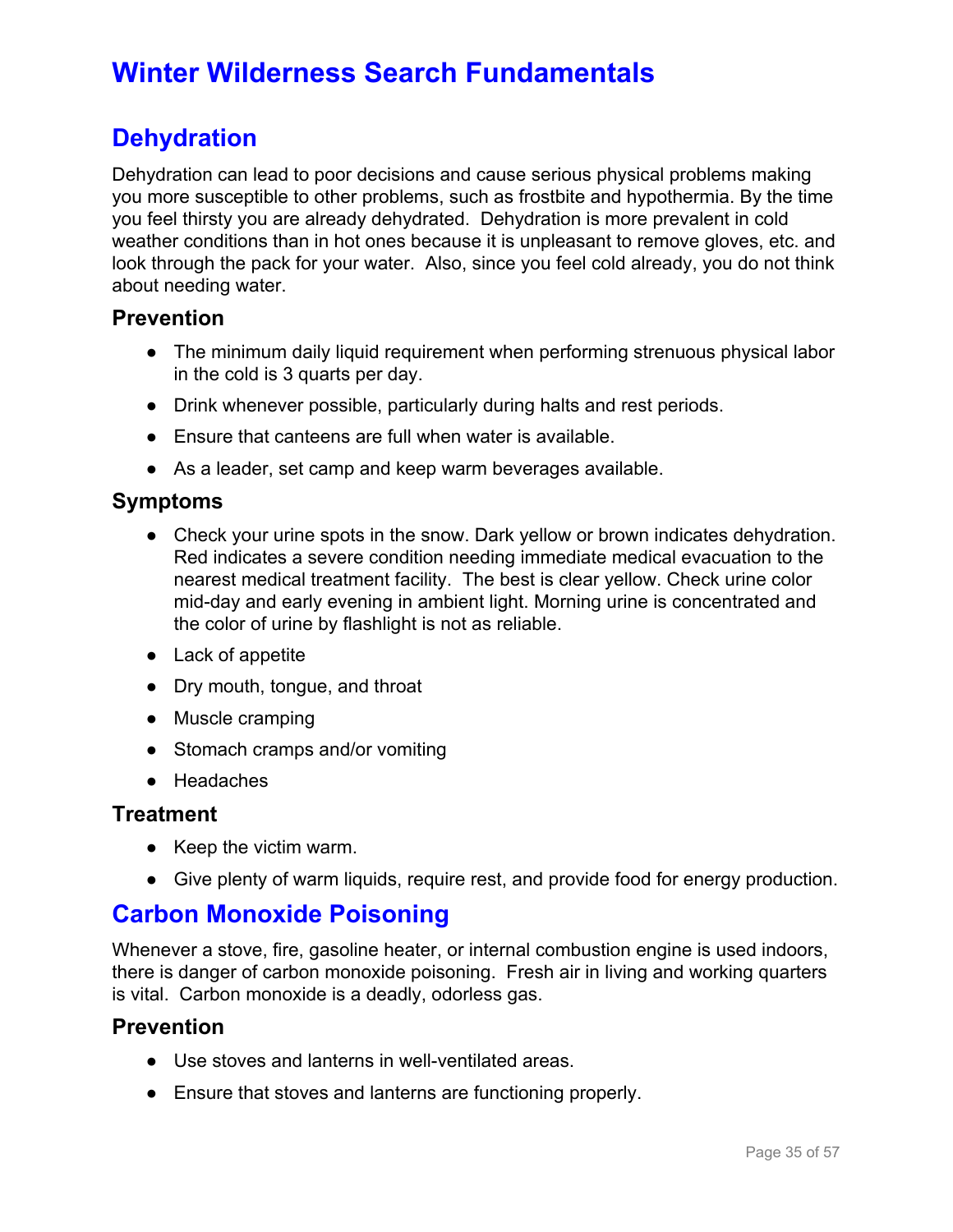#### **Symptoms**

- Headache, dizziness, confusion, yawning, weariness, nausea, and ringing in the ears.
- Bright red color on lips and skin.
- Victim may become drowsy and collapse suddenly.

#### **Treatment**

- Move the victim to open air, keep them warm. If oxygen is available, administer this at a rate of 10 L/min via a non-rebreathing mask.
- If the victim is not breathing, administer mouth-to-mouth resuscitation, CPR if necessary.
- Immediately evacuate the victim to the nearest medical treatment facility.

#### **Burns**

Team members can get burns from several sources including heat, chemical or electrical sources. Burns are generally categorized as first, second, and third degree with first degree being the least severe. Infection is always a potential hazard with all types of burns.

#### **Prevention**

- Always bring sunscreen with you, even if it is not sunny
- Light reflects well off snow and water surfaces resulting in sunburn
- Never touch something that may be hot without using gloves. This includes putting food in the fire and taking food out of the fire
- Do not work around fire, chemicals, or electrical equipment when you are extremely tired.
- Exercise great caution when handling fuels, loading generators, and energizing electrical equipment in snow conditions.

### **Symptoms of 1 st Degree Burns (Called Superficial Burns)**

- Localized redness/swelling around affected area
- Pain at the site of burn
- Sunburn is a  $1<sup>st</sup>$  degree burn.
- There is no blistering with  $1<sup>st</sup>$  degree burns.
- Only injures the epidermis and superficial layer of the dermis. Complete recovery is expected.

### **Symptoms of 2 nd Degree Burns (Called Partial-Thickness Burns)**

● Skin blisters at site of burn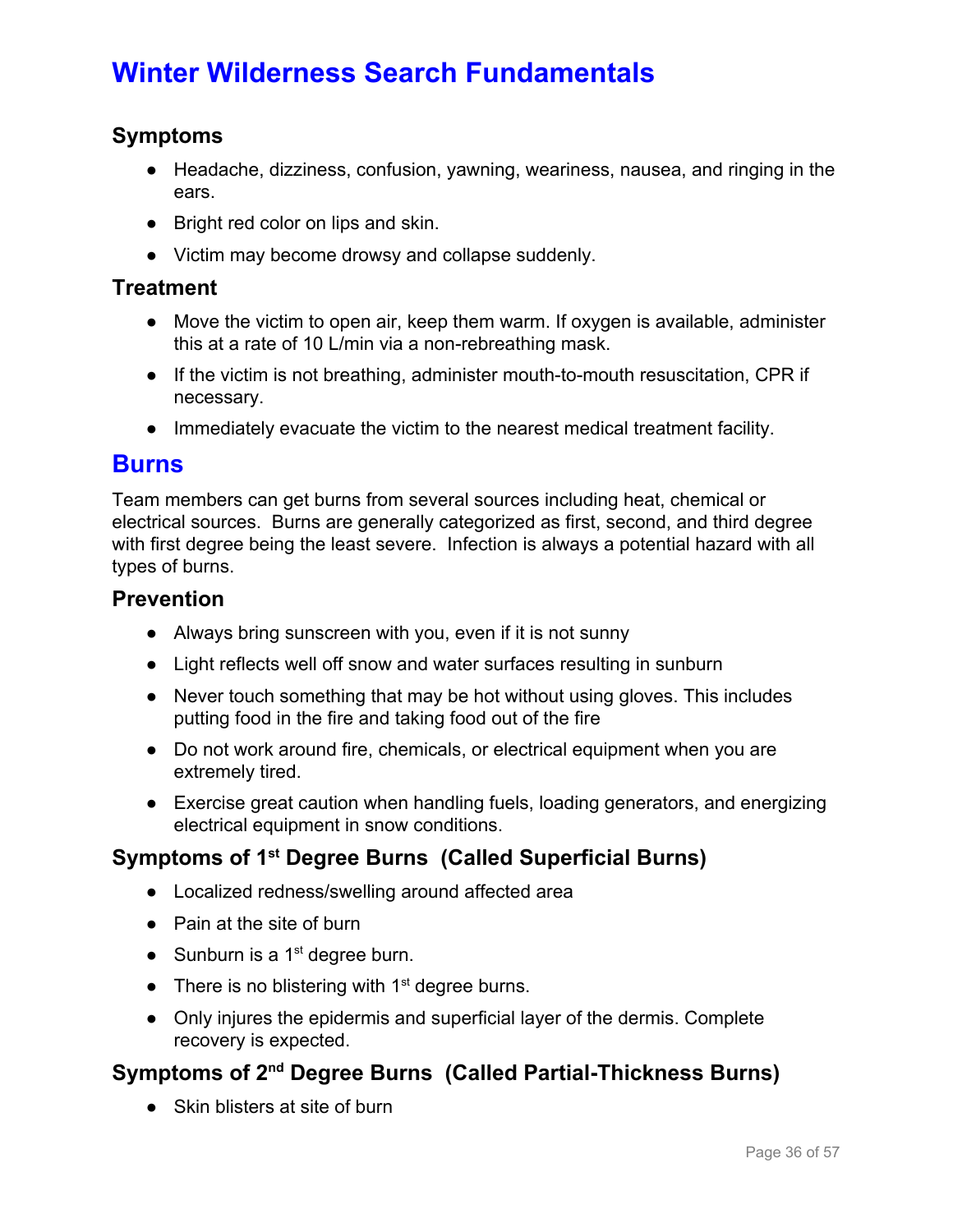- Swelling
- Pain
- Burns the epidermis and a portion of the dermis.
- Most of these burns resolve without consequence.; however, infection can increase the depth of injury to full thickness

### **Symptoms of 3 rd Degree Burns (Called Full Thickness Burns)**

- Charred black or white skin
- Burns deep through all layers of the skin
- Can burn nerves
- May not be painful at site of burn
- Usually surrounded by regions of  $2^{nd}$  and  $1^{st}$  degree burns which are painful

#### **Treatment**

- Remove the victim from the source of the burn taking special care with chemicals and de-energizing electrical power.
- 1st degree burns should be cooled with water
- Aloe may be applied to first degree burns. Apply sunblock if exposure to the sunlight is expected.
- Cool 2<sup>nd</sup> degree burns with water and wrap area with sterile bandage to prevent infection. Do not rupture or puncture blisters in the field if possible.
- $\bullet$  If 2<sup>nd</sup> degree burns occur on the face, hands or groin, seek medical attention
- If blisters are larger than the size of a quarter or if greater than 10% of the body surface is affected, seek medical attention
- 3<sup>rd</sup> degree burns can be life threatening
- $\bullet$  Seek immediate medical attention for any  $3^{rd}$  degree burn
- $\bullet$  Do not put water on a 3<sup>rd</sup> degree burn
- Cover the 3<sup>rd</sup> degree burn loosely with dry sterile bandage to prevent infection
- Keep victim warm, as they may go into shock

Chemical burns can occur if the skin is exposed to chemicals such as battery acid or liquid vehicle maintenance products. Remove clothing and brush dry chemicals off of the skin then rinse with water. To treat a chemical burn, rinse affected area with a lot of water for at least fifteen minutes. Contact the poison control center and check the treatment recommended on the Material Safety Data Sheets (MSDS) if they are available. Wrap the burned area in dry, sterile dressing and seek medical help. Electrical burns can be deceiving. These require advanced medical assessment and care in a hospital setting.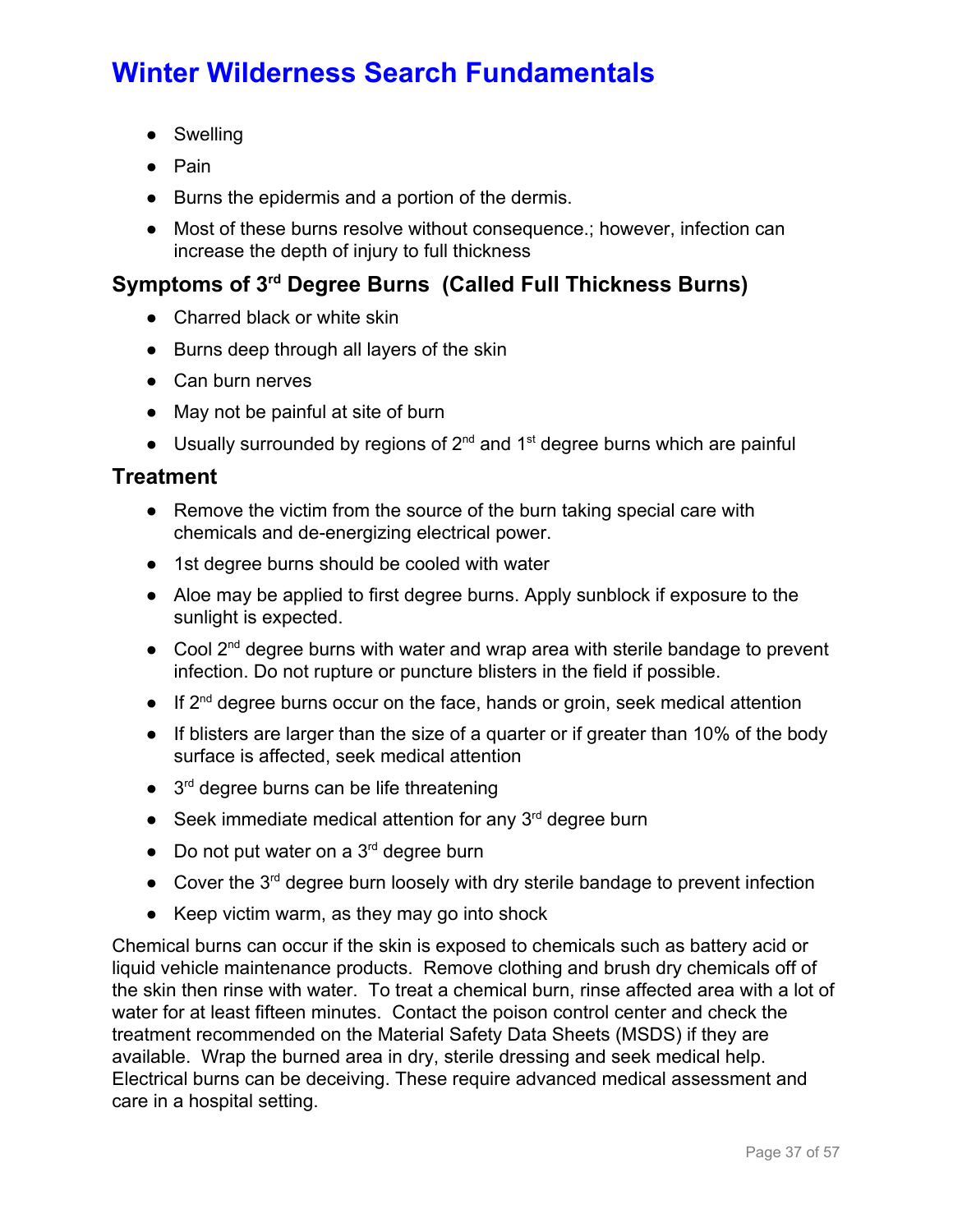### **Snow Blindness**

Snow blindness is caused by ultraviolet rays of the sun being reflected from a snow-covered surface into the eyes. This condition can occur even in cloudy weather. In fact, it is more likely to occur in hazy, cloudy weather than in sunny weather.

#### **Prevention**

- Wear sunglasses transmitting less than 10% of sunlight below 320 nm. Glasses should provide protection from the sides as well as the front of the eyes.
- If sunglasses are not available, make slitted glasses from cardboard, thin wood, tree bark, or similar material.
- If glasses are not available, apply sunblock to the eyelid area and alternate exposure to light one eye at a time.

#### **Symptoms**

- Development of symptoms may be delayed 8-12 hours.
- A scratchy, sandy feeling under your eyelids is characteristic.
- Redness and watering of the eyes, lid swelling, and sensitivity to light set in.
- A headache may be associated. Severe cases can lead to corneal ulceration.

#### **Treatment**

- Blindfold the patient using a dark cloth. Apply cool compresses.
- Evacuate the patient to a medical treatment facility. Most cases heal spontaneously without consequence.

#### **Sunburn**

Sunburn is a serious hazard because of the reflective qualities of the snow, especially at higher elevations.

#### **Prevention**

• Sunscreen on face, especially the nose

#### **Symptoms**

• Redness of skin with slight swelling

#### **Treatment**

● Treat with soothing skin creams if the swelling is not severe. See Burns above.

### **Tent Eye**

Tent eye is inflammation of the eyes caused by fumes from stoves and lanterns used in a poorly ventilated shelter. This can be prevented by proper ventilation of tents or shelters. Treatment is fresh air. From a leadership standpoint, use of stoves and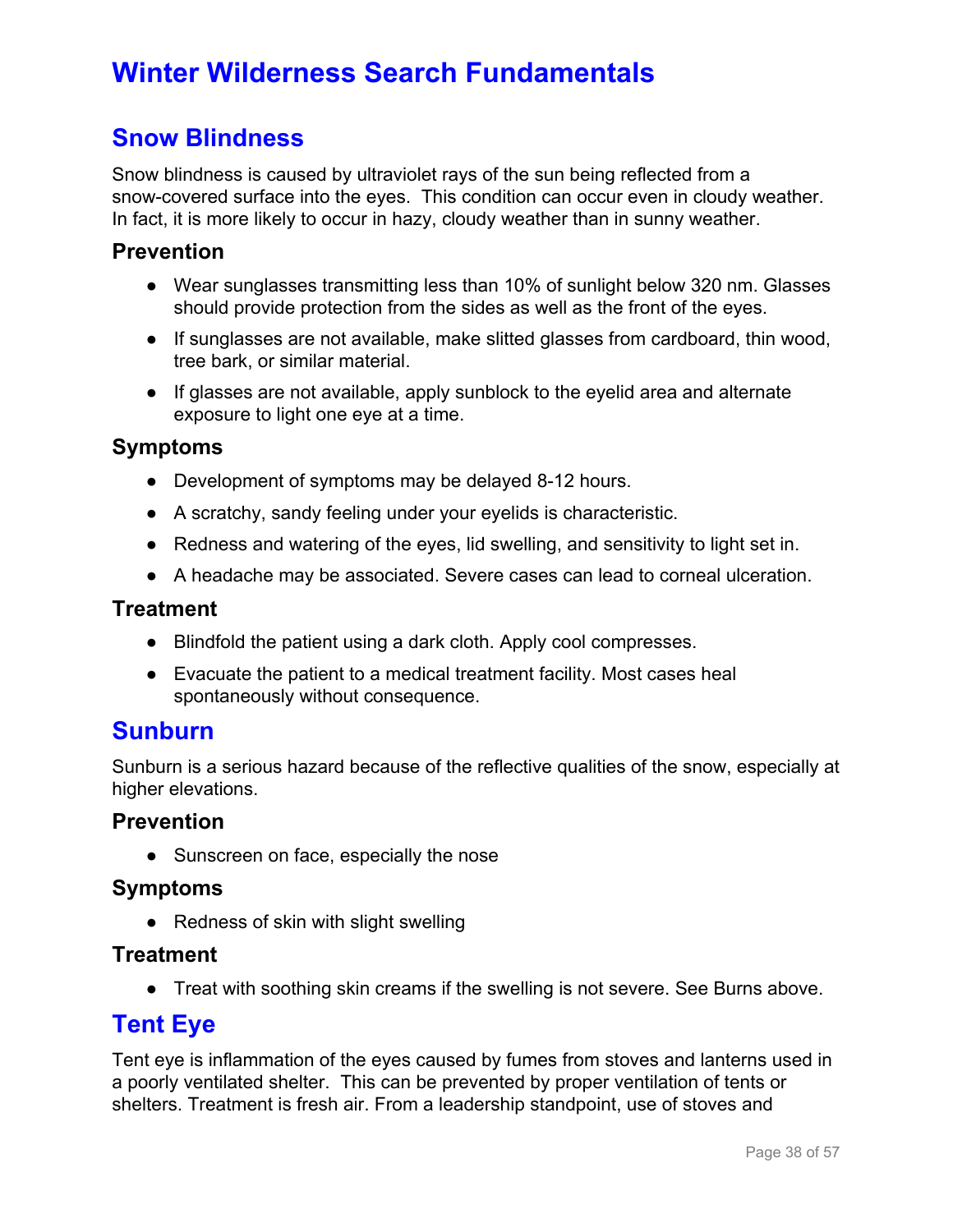lanterns that require combustible fuels should be discouraged. See Burns and Carbon Monoxide poisoning above.

### **Trench Foot/Immersion Foot**

Trench foot is a non-freezing, wet-cold injury and immersion foot is an injury resulting from prolonged wet conditions. Neither condition requires prolonged immersion in water only wet/damp conditions. The cold temperature and wetness induces vasoconstriction. Continued wetness maceration, decreased oxygen delivery, and local trauma result in pain, swelling, and redness. Deep furrows and cracks may develop. In extreme cases, the skin dies, infection sets in, and amputation may be necessary.

#### **Prevention**

- Change to dry socks at least twice daily.
- Dry and massage your feet regularly with foot powder.
- If leather boots are worn, dry them whenever possible.
- At night, air shoes out, do not stuff dirty socks into them.

#### **Symptoms**

- In early stages, the feet and toes are cold, numb, and still.
- Walking becomes challenging.
- The feet swell and become painful.

#### **Treatment**

- In early stages, keep the feet dry, clean, and exposed to the air.
- In later stages, evacuate the victim to a medical facility.

### **Constipation**

At very cold temperatures, personnel tend to put off the natural urge to have a bowel movement, resulting in constipation. This can be a painful casualty producer.

#### **Prevention**

- Eat fresh or canned fruit and eat regularly.
- Drink plenty of liquids.
- Try to have a daily bowel movement at your normal time.
- If you are prone to constipation, consider using a fiber supplement using sufficient water for effectiveness.

#### **Symptoms**

- Stomach cramps, rectal pain, and abdominal bloating.
- Dizziness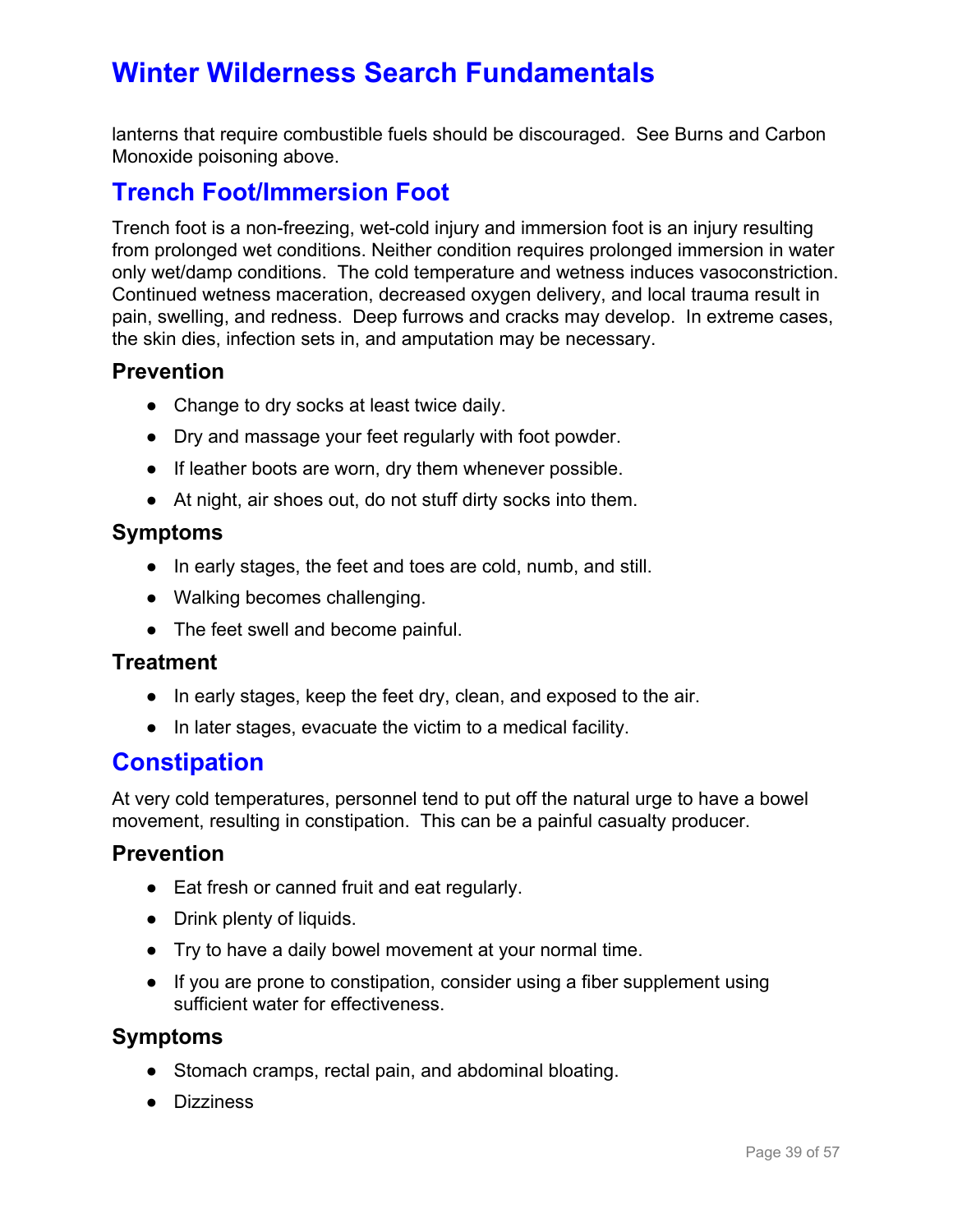● Headaches

#### **Treatment**

- Prevention is the best treatment.
- If symptoms persist, get medical help.

### **Diarrhea**

Diarrhea is characterized by watery stools with increased frequency. There are multiple causes for this including bacterial, protozoal, viral, chemical, and more. The majority of cases are self limited and viral. The usual course of illness is complete in 24-36 hours. Although this may not seem significant, diarrheal disease can spread quickly through rescuers in close quarters. The mission can rapidly change course requiring cessation of efforts and evacuation of your team. DO NOT TREAT THIS LIGHTLY.

#### **Prevention**

- Good field sanitation
- Wash your hands after visiting the latrine, close contact with people ill with diarrheal disease, after work in the area of latrines, or work in the medical area. Use an alcohol gel sanitizer at a minimum.

#### **Symptoms**

- Frequent watery stools
- Fever
- Chills, headache, muscle aches

#### **Treatment**

- Drink plenty of liquids, preferably warm like soups and tea. Fluids like Gatorade and Powerade are also helpful.
- Acetaminophen (Tylenol)
- If symptoms persist more than 24 hours, seek medical assistance.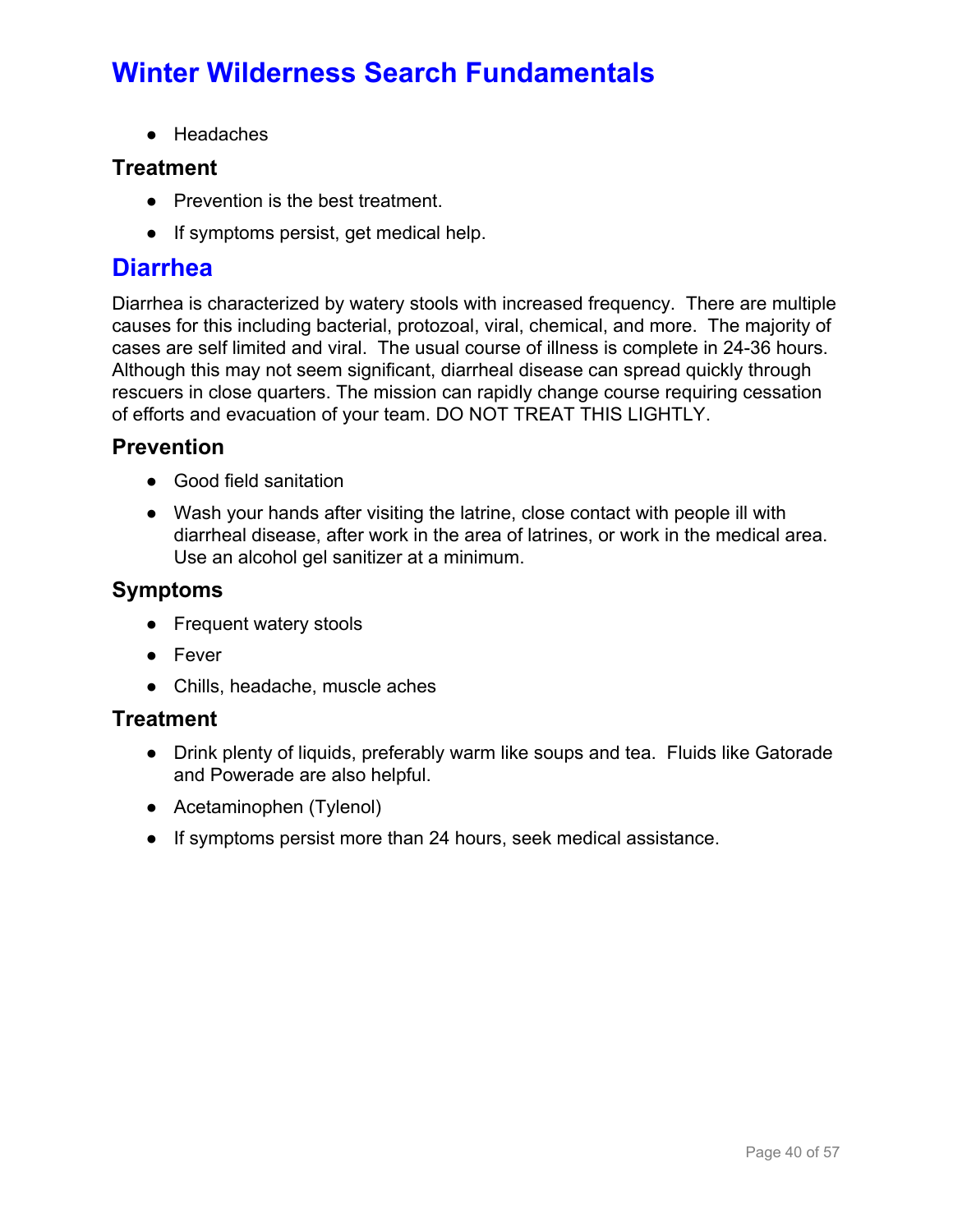### **Heat Cramps**

Heat cramps are caused by an excessive loss of salt in the body or intake of salt poor fluids without salt replacement. This causes muscles to spasm, and they are unable to relax. After prolonged physical activity in a cold-wet environment, signs and symptoms of heat cramps could appear in the arms legs, and stomach. It is possible to experience heat cramps in cold-weather when undergoing extreme physical exertion.

#### **Symptoms**

- Severe muscle cramps in arms, legs, and/or stomach. Most commonly, the legs
- Skin is pale and wet.
- Dizziness and extreme thirst may be present.

#### **Treatment**

- Have the person drink one fourth of a canteen of water.
- Stretch the muscle immediately. Do not knead or pound the muscle as this may only produce soreness.
- Give one canteen of water with one packet of salt stirred in. Drink the canteen of salted water over a 30-minute period. Eat salted foods like pork, potato chips, and peanuts. If cramping continues, evacuate to the nearest medical treatment facility.
- Do not give the saltwater to one who has an upset stomach. Have them sip a canteen of unsalted water while awaiting medical assistance.

### **Heat Exhaustion**

Heat exhaustion is caused by dehydration and loss of body salt from extreme physical activity in a cold-wet environment. It is possible to experience heat exhaustion in a cold-weather environment when undergoing extreme physical exertion.

#### **Symptoms**

- Feeling dizzy, weak, and/or faint
- The skin feels cool and moist to the touch.
- One may feel nauseated or have a headache.
- A brief loss of consciousness is not uncommon.

#### **Treatment**

- Drink one canteen of water to relieve the symptoms. Offer salted pork, potato chips, or peanuts.
- If complaint of cramps, give one canteen of water with one packet of salt stirred in. Drink the salt solution over a 30-minute period. Do not administer salt if one has an upset stomach. Give a canteen of unsalted water.
- Loosen all tight-fitting clothes.
- Elevate the feet above the level of the heart
- If the person recovers, provide a hot meal, fluids, and rest.
- If unable to drink water due to an upset stomach or if the symptoms have not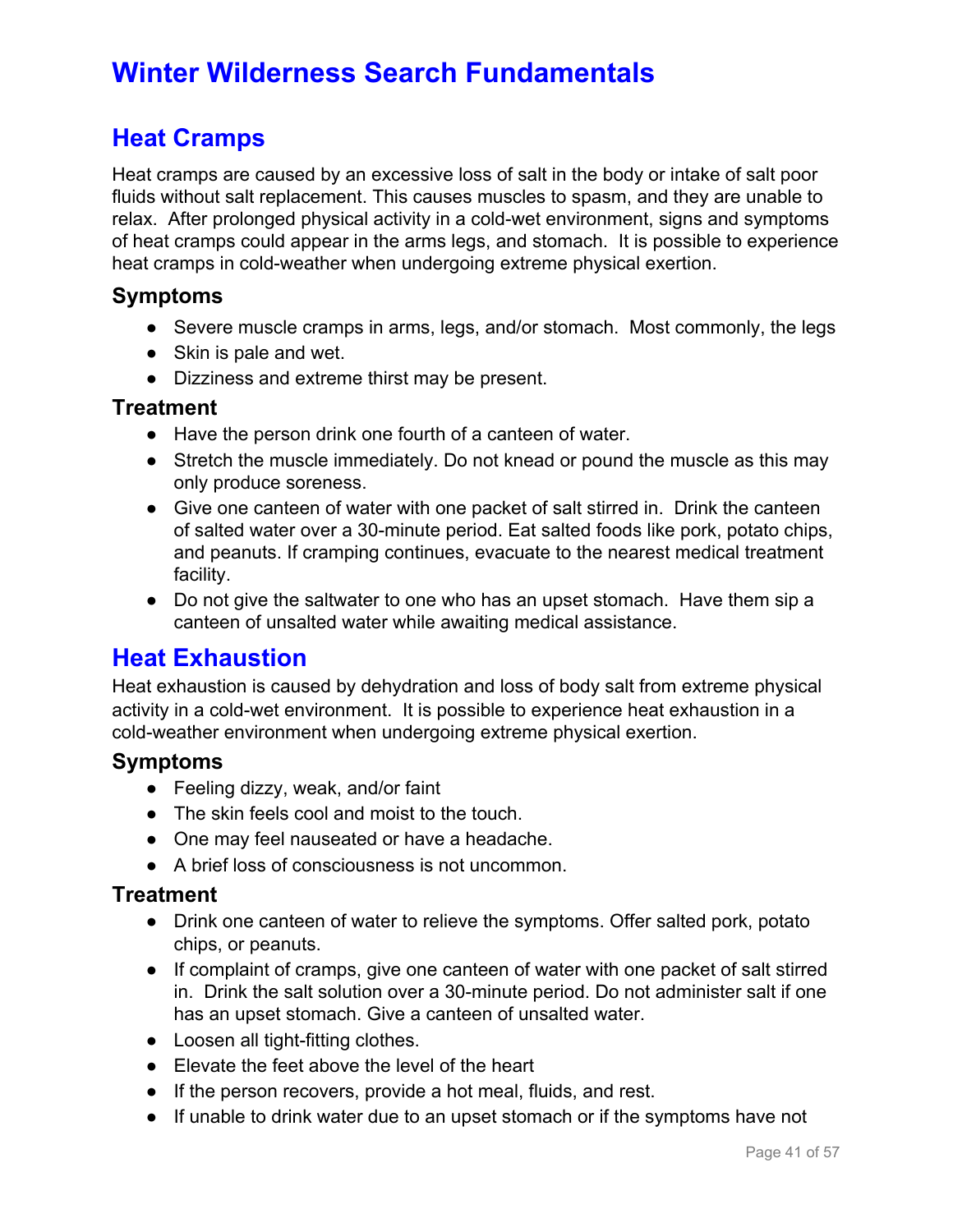improved within 30 minutes, evacuate to the nearest medical treatment facility.

### **Effects of Illicit Drugs, Alcohol, and Tobacco**

Cold weather multiplies the effects of alcohol, tobacco, or other drugs to a serious level. Under the influence of these drugs you lose your reasoning abilities resulting in mistakes that can lead into dangerous situations. Alcohol increases loss of body heat; tobacco causes narrowing of blood vessels in the arms and legs. There can be a variety of other complications due to use of various drugs.

#### **Treatment**

- Keep them as warm as possible
- Keep them under supervision at all times. They may not be thinking clearly.
- Evacuate them as soon as possible.
- Provide education on smoking cessation, effects of drug and alcohol abuse.
- Evaluate the individual for retention on the team. Poor choices in life usually put others at risk or reduce the effectiveness of your rescue crew.

### **Fires**

Fires can provide warmth, light, a cooking source and be used for signaling in an emergency. The three things needed for fire are fuel, heat, and oxygen. A fourth element, chain reaction, is required for flames and continued fuel consumption.

Generally dead, dry hard woods found low in trees are the best fuel for starting fires. There are three categories of fuel based on size:

- Tinder is used to start the fire and includes bark, wood shavings, small twigs, pine needles, dry grass and some dried leaves
- Kindling or "medium" sized wood is then added to support the flame
- Fuel (large logs) are then added to support the fire long term.

Have plenty of sticks and twigs in various sizes ready to place onto the fire as it starts. Remember small dry sticks burn quickly, so make sure you have more than enough at hand.

The firewood should be stored at least 20 feet from the fire pit in such a way that it can be easily pulled into the fire. The wood must be positioned so that it can't accidentally roll into the fire. If camping in wet weather, it is important to cover the wood pile with a tarp. Dry out fuel next to the fire before placing logs on the fire to burn.

The fire pit should be about 20 yards from tents. Construct a fire pit in an area clear of overhead hanging branches. Before lighting a fire, always clear the ground of combustibles. Always have an extinguishing agent nearby.

One way to construct a fire is by pushing a stick upright into the ground to make a support for the small twigs and tinder. Around the base of the stick, place plenty of easily ignitable material. Wood can also be arranged in a log cabin style, a teepee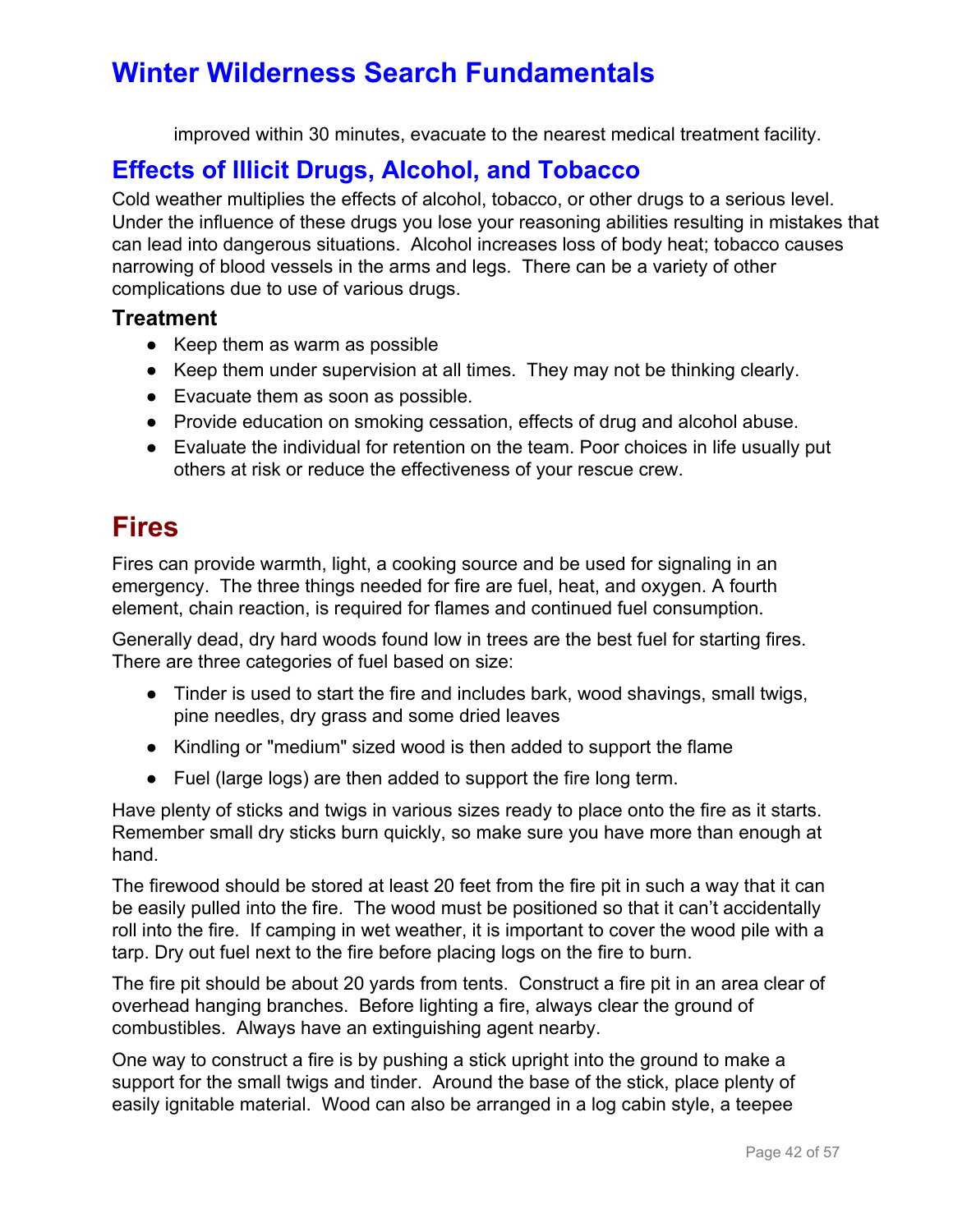style, or lean too style. The heat needed to light the fire can come from many sources including:

- Matches or a lighter
- Flint and steel
- Magnifying glass
- Battery and steel wool
- A road flare

The air in most outdoor places contains more than enough oxygen to allow fire to burn once lit. Providing more air will speed the process of lighting the fire. Place wood as not to obstruct air flow into the center of your fire. Light the fire from the side the wind is blowing. Putting your lips almost together and blowing at the base of the fire will greatly speed fire growth.

Slowly add small pieces of wood, then larger pieces as flame grows. Use plenty of tinder, but do not smother the flame. Maintain the fire size sufficient for your purposes.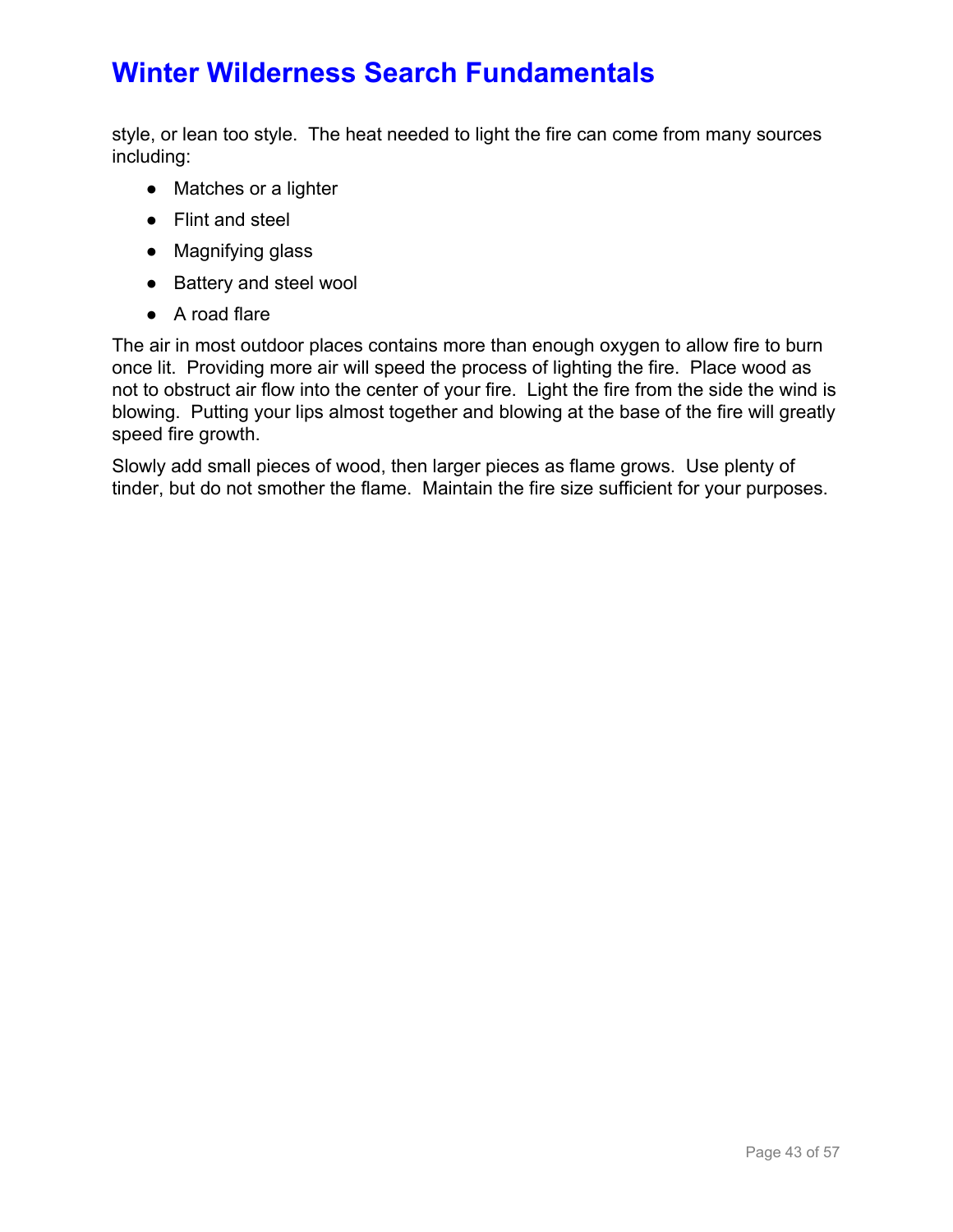# **Campsite Selection**

When considering where to set up shelters keep the following in mind.

- Shielded from wind
- Camp on level ground or only a slight grade
- Does campsite allow drainage of water from melting snow or rain
- Remove as many roots or rocks as possible
- Access to water
- Availability of firewood
- Presence of gullies, slopes, cliffs, or swamps
- No dead overhead trees or branches
- No branches that carry a lot of snow overhead
- Is the campsite high enough that a severe rain won't wash it out?

Obtain permission of private property owners if your operation involves camping on or crossing their property. Respect shrubbery and crops. Leave the area better than you found it. Clean up after yourself. An emergency is no excuse for trespassing.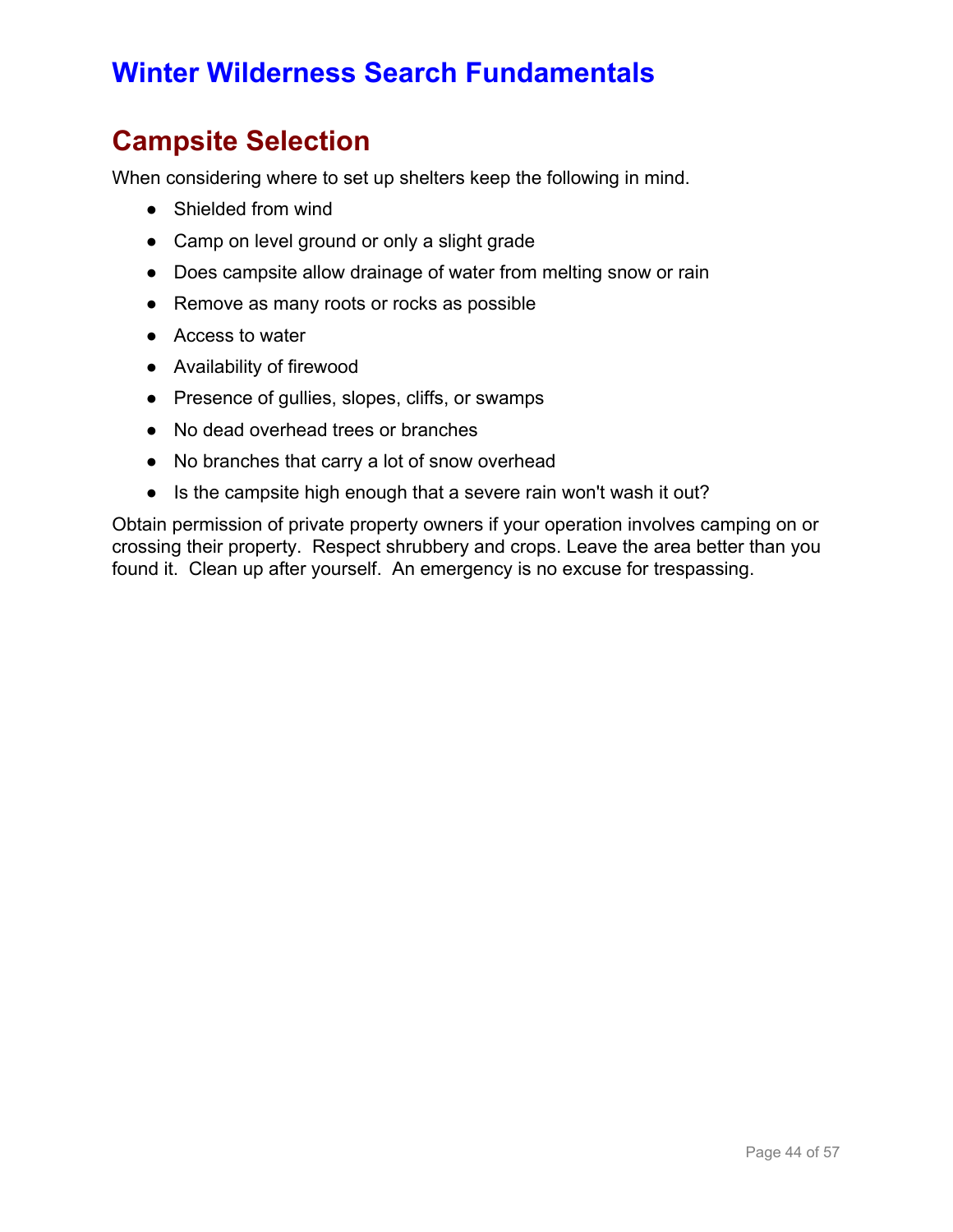### **Shelters**

**Poncho Shelters -** The simplest type of shelter can be made by pulling the poncho over your sleeping bag. For additional comfort, various types of shelters and lean-tos can be made by attaching your poncho to trees, tree branches, or poles.

To build a one-man shelter from one poncho, spread the poncho on the ground, hood side up. The hood opening must be tightly closed by adjusting and tying the drawstrings. The poncho is raised in the middle of its short dimension to form a ridge, with the stake outs at the corners and sides. Snow, sod, or branches are used to seal the side and one end of the shelter to provide additional protection from the wind and to retain heat.

A two-man shelter can be made from two ponchos. Spread the ponchos on the ground with the hood side up and the long sides together so that the snap fastener studs of one poncho may be snapped into those of the other poncho. The ponchos are raised where they are joined to form a ridge. The shelter is then staked out at the sides and corner. A third poncho may be snapped into the other ponchos to form a ground cloth.

**Lean-to Shelters -** The lean-to shelter is built in forested areas and is made of trees and tree limbs. A poncho, a piece of canvas, or a natural material in addition to pine bough, may be used for covering. Depending on the number of people to be sheltered, two types of lean-tos (single and double) are built. Pine boughs should be laid in the shelter like overlapping shingles (the same as on a live tree).

To save time and energy, use two trees the right distance apart and sturdy enough to support the crosspiece. If suitable trees are not available, use two forked poles or build two A-frames to hold the crosspiece. A large log is laid at the back for added height. Stringers about 3 meters long and 10 centimeters in diameter are then placed 45 centimeters apart from the crosspiece over the top of the log in the rear. Available coverings, ponchos, boughs, and so forth are then placed on top of the stringers. A double lean-to is made by building two single lean-tos facing each other with the fire in between.

**Tree Shelters -** In wooded areas, the tree-pit shelter furnishes temporary protection. Select a large tree with thick lower branches and surrounded with deep snow. Enlarge the natural pit around the tree. The walls and floor are lined with branches and boughs. Try not to disturb the snow that may be on the branches.

Additonal insulation can be obtained from emergency blanket, pine boughs, and snow.

Geometry of tents provides different cold spots. Dome tents have equal distance to the cold wall from the warm body. Classic triangular tents have cold corners at apex of triangles.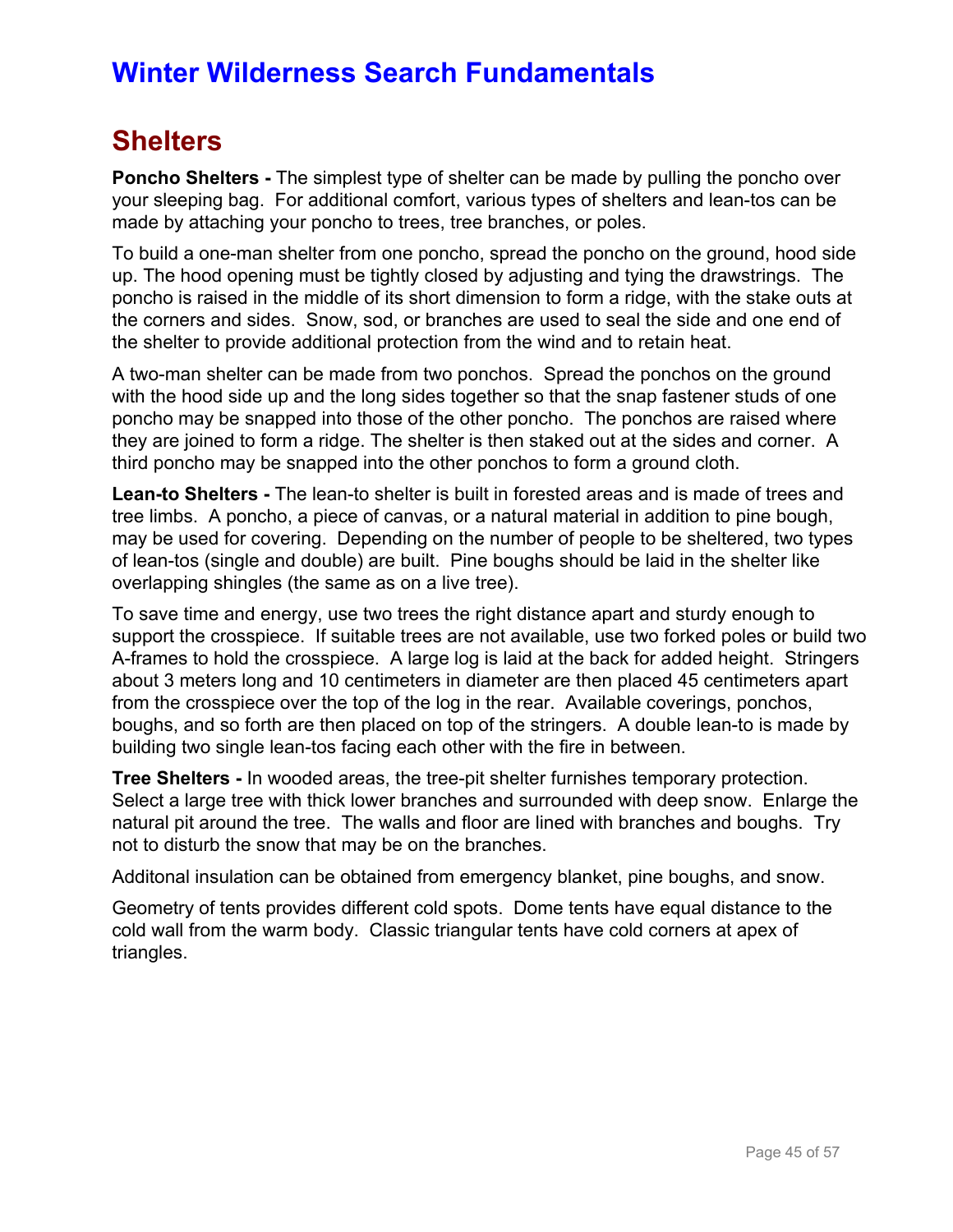# **Search**

### **Search Types**

The type of search and the number of available searchers determines the number of searchers that are placed in a search area. It is never okay to search alone. The smallest team is two.

**A Type I (Hasty) -** search is the rapid response to high probability areas by immediately available resources. A type I search requires 3 to 4 trained personnel that are clue conscious. A fast moving small team would check areas and trails. First checked are the Point Last Seen (PLS) and/or the Last Known Position (LKP) and the suspected route of travel.

**A Type II (Efficient) -** search is a relatively fast, systematic open grid search in a high probability area, often where a clue was found.

**A Type III (Thorough) -** search is a slow, highly systematic search using thorough techniques to achieve the highest Probability of Detection (POD) possible.

Type I, II, and III searches can all flag (placing a visible boundary) and search at the same time. No search operation should be performed alone.

A route search is used to search a specific path or route of travel.

A contour search follows terrain features. On the contour search, the team members on the downhill side must travel more distance so they will require more time.

The words subject or object are used to describe what you are looking for during the search. It is a good practice to assume the search is criminal in nature so you keep a questioning attitude. It may be important to detail your exact actions at a later time.

The Federal Aviation Administration (FAA) investigates aircraft crashes. The FAA might request aircraft crash security from a wilderness emergency services team. Security is preventing disturbance to a crash site.

The National Transportation Safety Board (NTSB) may respond to an aircraft crash with a fatality or extensive damage. They would investigate with the FAA.

Search definition:

- PLS Point (or Place) Last Seen- The location where the missing subject was actually seen by another person.
- $\bullet$  LKP Last Known Position The last known location for the missing subject as determined by physical evidence such as a discarded object or a footprint. In the case of an aircraft, the LKP may be the last reported point or the last observed radar position.
- POD Probability of Detection
- LPQ Lost Person Questionnaire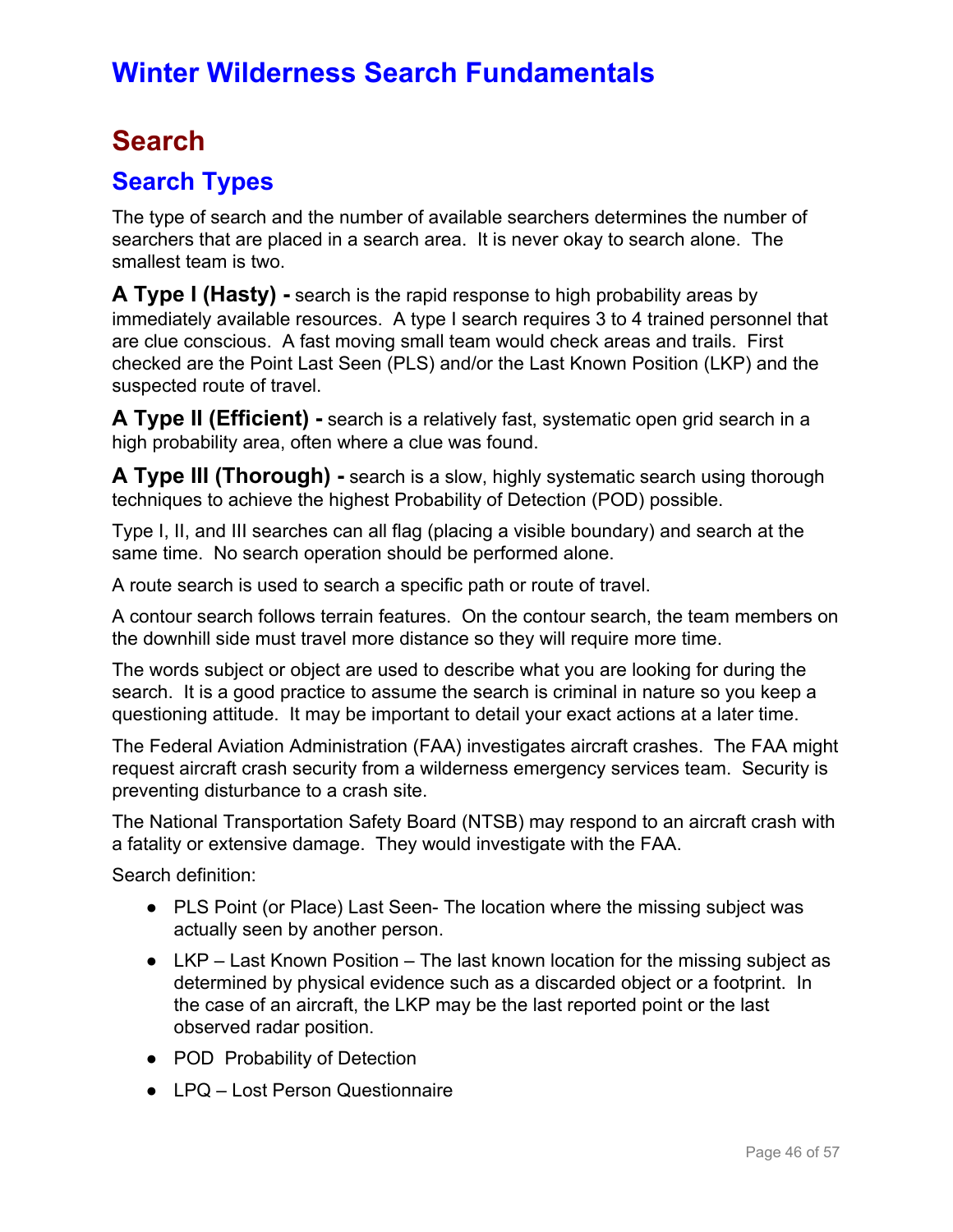### **Search Tactics**

Search tactics are the techniques used to find clues, and the subject of the search. The more commonly used tactics are listed in this text.

A passive search is a combination of techniques used while not actively looking for clues or looking for the subject. The three main components of a passive search are Attraction, Confinement and Investigation.

Attraction is trying to get the subject to move to a desired location. This assumes that a person is able to travel. Attempt to attract the person by using sound, lights, and objects. Sirens, whistles, yelling, bells, and public address (PA) systems have all been used. Periodically, be quite and LISTEN. Methods of visual attraction include lights, beacons, strobes, flares, fires, smoke, balloons, and aircraft.

Confinement (containment) is an initial tactic used to limit the search area. It is very important to make boundaries for the search area before the subject has a chance to pass beyond the rapidly established perimeter. Road blocks, trail blocks and signs should be used on all routes leading into and out of the confinement perimeter. Look-outs placed at high points and camp-ins at natural travel routes identify and help preserve perimeter boundaries.

Track traps are established on dirt roads or bare areas by dragging or brushing them off. Footprints are looked for afterwards. This technique can be significantly altered in a short period of time during snow fall.

Large search areas can be subdivided into smaller, more manageable areas. String lines are tied from tree to tree in long boundaries at waist level, and then paper arrows attached that show the way to road or trail.

If your team receives search interview information that does not seem relevant, the information should be reported as you would any other information.

Investigation or fact finding is collecting any information that can help focus the search. The Lost Person Questionnaire (LPQ) is used as a guide to assemble and record information to develop strategy and tactics based on the responses to the questions from interviews with family and friends.

The Lost Person Questionnaire is a large list of predetermined questions that are asked of friends and family as the searchers are initially responding. It is usually best to have a trained investigator record the answers to the questions on the LPQ.

The team leader will receive operational tasking information and then brief the team.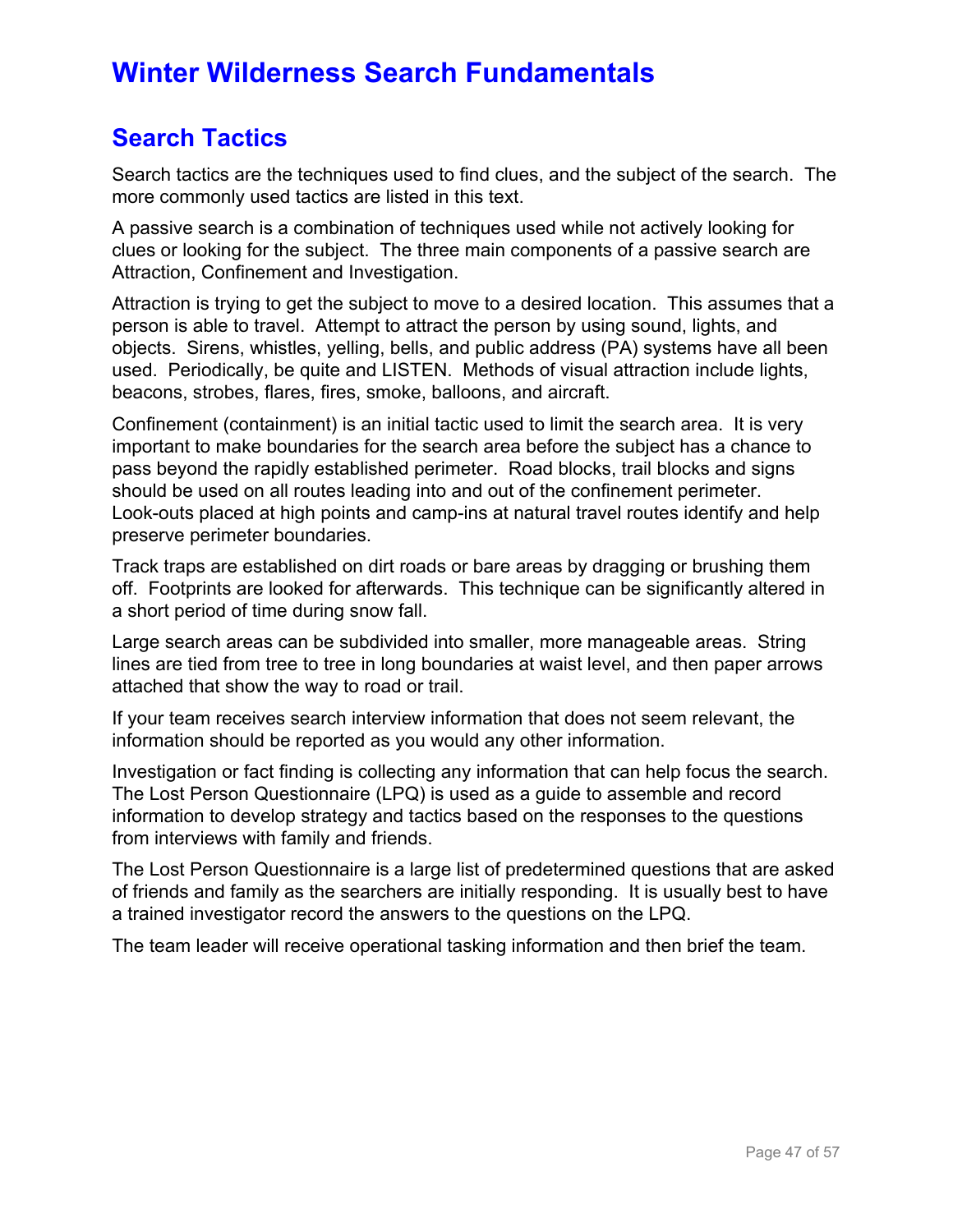### **Flagging**

Flagging or blazing are terms used to describe placing a visible boundary with surveyor tape or toilet paper. Toilet paper boundaries do not work well in the wind or wet.

Snowfall presents a significant complication to flagging. The far greater period of biodegradability for colorful survey tape may be justified in the winter.

Flagging would be placed as a visible boundary by the team member on the right if the person on the left of the search line is using a road as a boundary. When the team turns to make the next search sweep, the flagging will be the new boundary on one side while the other side places new flagging.

Flagging should be positioned so that the person following the flag on the return sweep will have no trouble in sighting the marker. This can be accomplished by attaching each marker to the back side of the tree, relative to the direction of travel.

Flagging is often used after the search objective is located to make the best access for transportation.

### **Night Searches**

Night searches should only be considered when the payoff is high and the risk to the team is low or moderate. Proceed slowly and with caution using good lighting.

When there is a moderate or low payoff, the team should rest and be ready to begin the search at first light.

If you and other team members are walking in the woods and closing in on another group of searchers walking toward you using flashlights, your group should listen to your team leader's instructions and avoid shining lights into other people's eyes.

### **Search Lines**

The search line is the most often used search configuration. Search lines are often used on missing person searches with either a small area or a lot of searchers. They are also often used in bordered area to locate clues.

The distance between searchers is called the search interval. The interval will be set by the team leader based on both the size of what the team is looking for, and how far each searcher can effectively see. Each searcher must know exactly what they are looking for. Areas of dense brush must be completely searched.

Maintaining interval can be challenging for untrained or undisciplined searchers. Darkness and dense terrain will also make maintaining interval difficult. When moving on a search line, walk at a steady pace, and move in as straight a line as possible.

The search line normally guides off of the team member following the flagging or other border. Each searcher must also keep aligned with the team members on either side. Variations in terrain and underbrush from one end of the line to the other may slow the progress of some team members, forcing others to adjust their speed. Do not become so concerned with alignment that your Probability of Detection (POD) suffers.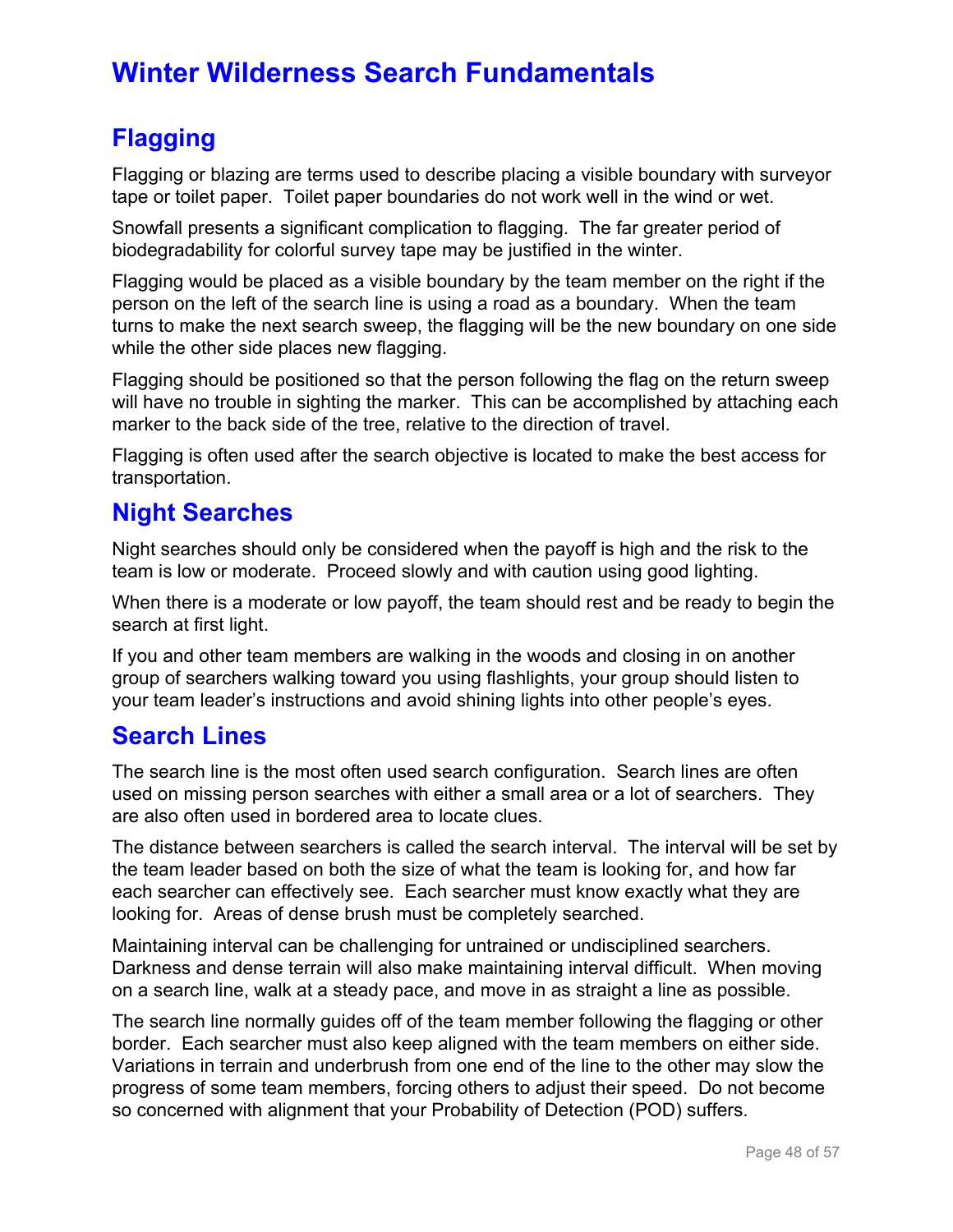The search line should move no faster than its slowest member. While searching, scan in front, above and behind. It takes self-discipline to scan the search area properly, while maintaining interval and moving safely.

Team members will need to watch where they are walking, but be careful not to mostly look at the ground. Slow down in difficult terrain. Be quiet and listen unless otherwise directed. Coordinated shouting or calling in unison might be very effective in certain missing person searches, and is at the team commander's discretion.

Using breaks after each sweep is a good idea because it gives the team leader a chance to assess the team and their efforts as well as to boost morale. During these breaks logbook entries should be made to portray detail of coverage of the search area. This information is later used to calculate coverage of the search area and to determine Probability Of Detection (POD).

### **Clues**

**Clue -** preservation of the LKP and PLS is essential in the case of the lost person search. It should be surrounded by tape, cord, or some very visible indication, and kept under observation. Search Dogs that function from the LKP will have a better scent trail with fewer people contaminating the LKP. A room or a vehicle as LKP should be kept closed and preserved.

- The search subject is a clue generator. Searchers are clue seekers.
- There are more clues than subjects. Clues can include:
	- o Physical footprints, wrappers, broken brush, human feces
	- o Recorded trail register, travel plan, flight plan
	- o People family, friends, eyewitnesses
	- o Events campfire or lights
	- o Scavengers (birds or other animals)

**Electronic –** Where the subject's cell phone has been in the cell network or ELT. A team leader would be likely to see NTAP (National Tracking Analysis Program) information on a missing aircraft search.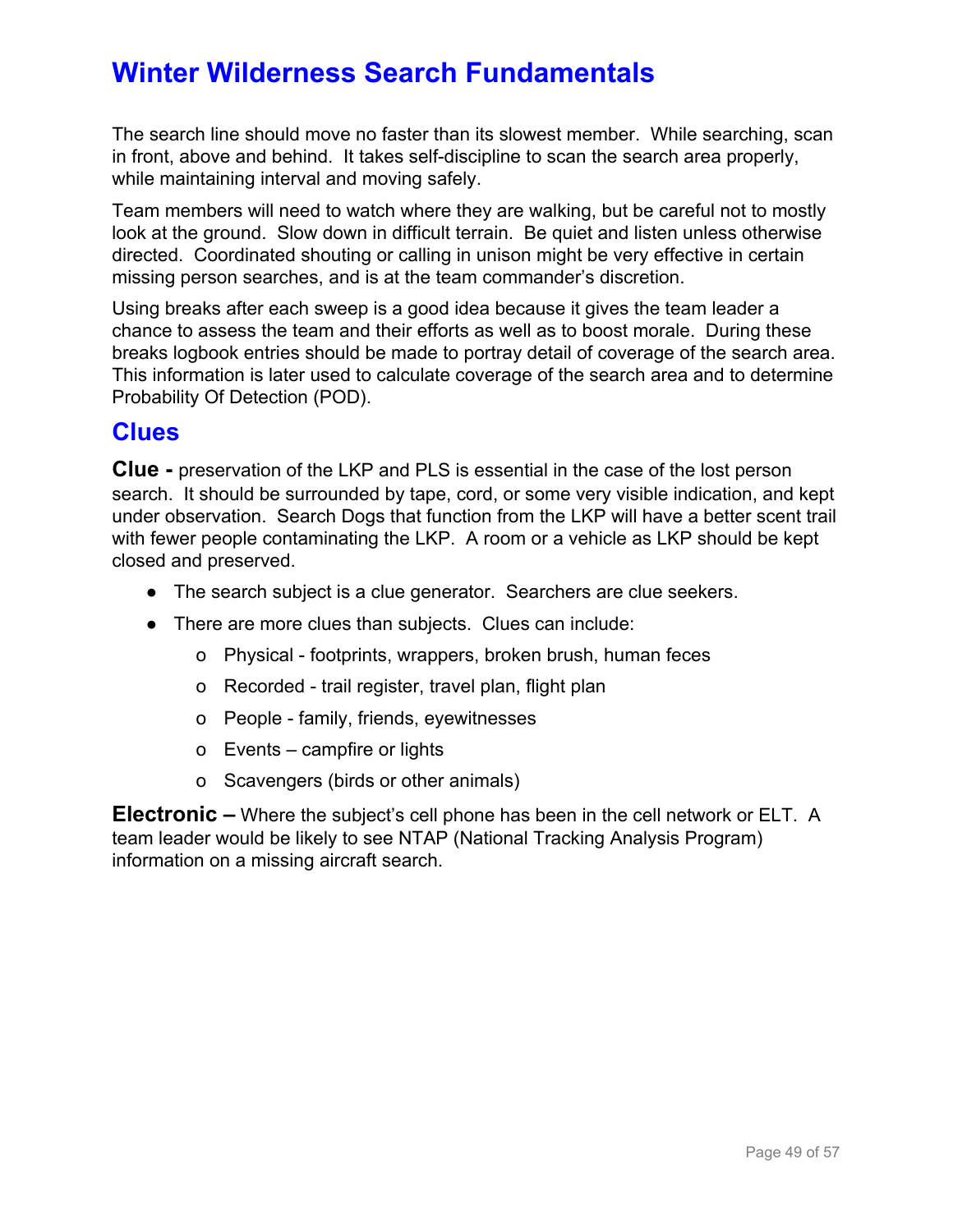### **Working with Aircraft**

Teams can often see aircraft but the aircrew needs the teams help in locating the team. Some ways of assisting the aircrew in locating the team include:

- Giving their location relative to some easy-to-spot landmarks
- Telling the aircrew the magnetic heading to adjust to fly over the team, and then count down as aircraft approaches overhead.
- The team can make itself more visible with:
	- o Bright colors
	- o Unusual activity
	- o Signal mirror
	- o Ground to Air Signals

The aircrew takes over giving the team directions on how they should proceed once visual contact with an aircraft is made. The most common procedure for this is to assume that the team is in the center of a clock. The present direction of travel of the team is always called twelve o'clock. The aircrew will give clock face directions to the team.

### **Sign Cutting**

Sign cutting or perimeter cutting is a method used to detect clues. Sign cutters travel ahead of a track or route looking for discoverable clues. Lack of sign means that the subject went a different way. Cutting for sign is fundamental for tracking.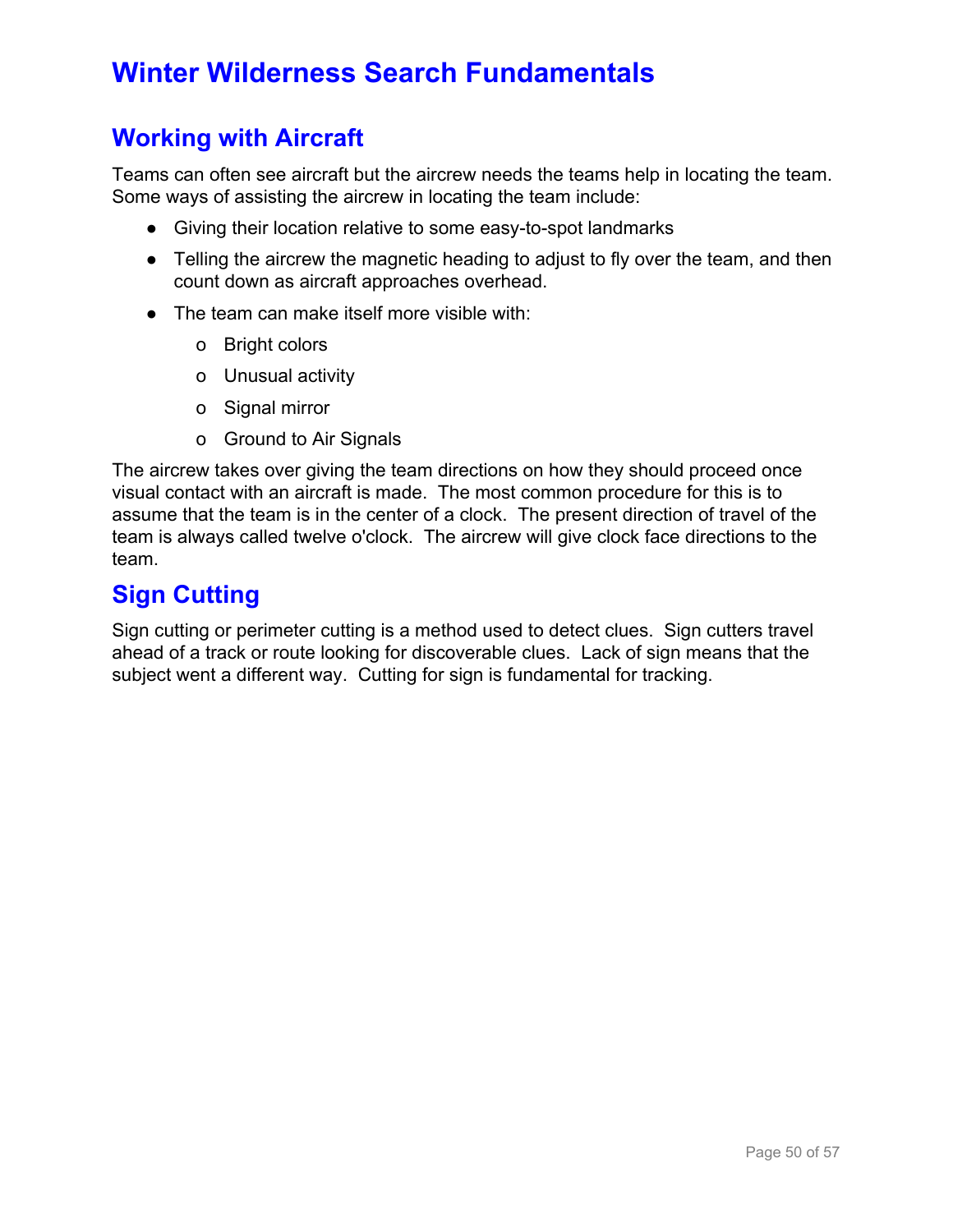# **Security**

Security is defined as; "The state of being safe and free from danger or risk."

Scene preservation means doing as little damage as possible during rescue, this can be done by only allowing a minimum of personnel into the area and sealing-off as soon as practical with security line or tape. Note everything that was moved in the logbook and make a map of the original position.

Clue preservation requires not coming in with contact potential clues, while noting and recording so the clue is not contaminated.

A perimeter can be established to preserve a scene or a clue. Security personnel keep others out from a position outside the perimeter. There could be several perimeters, one around immediate scene (hot zone), and another for much larger area (warm/cold zones.)

When on security detail the team member investigates their area of responsibility using their senses. The team member should report any discovery to the person that was designated during the briefing. The designated person will make sure it was recorded in the log.

If you see a questionable activity, challenge by saying "who goes there?" and check their identification (ID) by either having them hold it for you to see or have them removing it from their wallet and hand only the identification to you.

Be professional, brief, and use good grammar. Aggressive actions can be construed as force. Holding objects in your hands (sticks, rocks, a knife or flashlight) can be considered force.

Teams cannot deny entry to a scene but should attempt to discourage entry. If violators are observed, note details and report to law enforcement. A photograph will not only help to discourage intruders but will make law enforcement's job easier.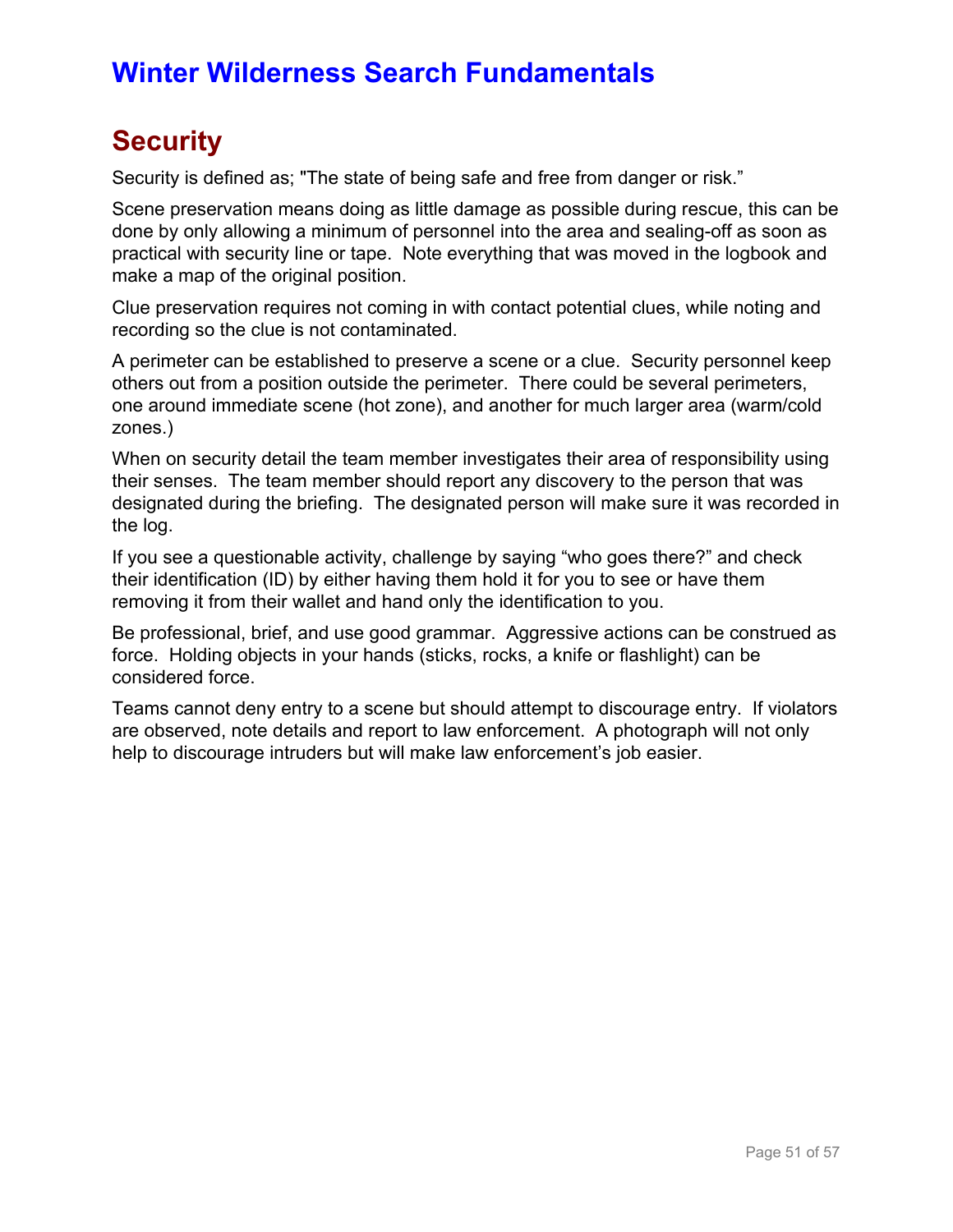# **Survival**

*"Each day the number of my dogs dwindled and the sleds were broken up to cook those animals that we ate ourselves."* ∼ Peary, Arctic Expedition, 1906

### **Surviving an Emergency**

**S**top. Sit down, or find a safe place to make an assessment.

**T**hink. Consider what you know and what you have.

**Observe.** Is there anyone else nearby? What can benefit you?

**P**lan. What are your immediate needs?

Survival priorities include:

- Medical Care
- Shelter & Fire
- Signaling and Communication
- Water and food

### **Avoiding Getting Lost**

Conduct a complete briefing to all team members on the route, destination and emergency procedures before setting out. Memorize details if possible. One can become separated from the team, especially if in a wide open search. This applies more at night or in bad weather. It can also happen if discipline is poor. The briefing before going into the field will keep a team from becoming unintentionally separated. Memorize and write down the details. Use a Personnel Accountability Report (PAR) system often. Accountability is the process used to know the whereabouts of everyone at all times.

One technique for insuring that all team members are alert and present is the "count off." About every 20 minutes or when the team hits any milestone such as the end of a search sweep or break the count off is used. A team leader can check search interval from behind by listening to the count off if the team was placed by their assigned count off number.

### **When Lost Within A Known Locality**

● If separated from your team. Stop and call out and whistle immediately. Start to think. If all is quiet and there are no sounds to guide you back either go back to the last known position or stop and wait depending on your briefing. If you cannot go back, consider carefully the journey already made and the distances and directions from the starting point.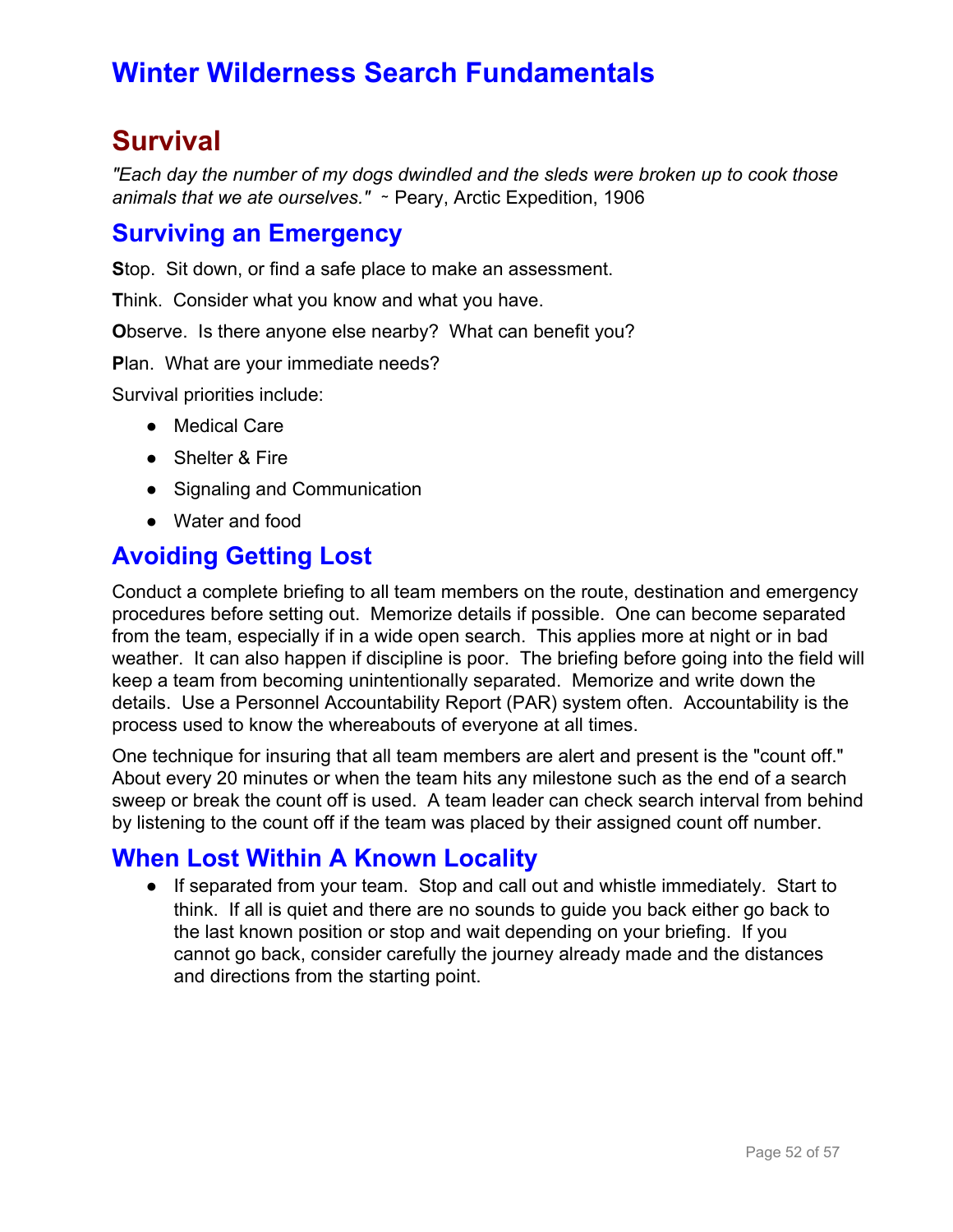- Admit you are lost and don't panic. A positive mental outlook, reinforced by knowledge and skills can help supply the confidence needed to combat panic. STOP where you are, take stock of what you have including water and food. Think about clues that may lead you or your group back to a known point. Develop a plan of action.
- One person must take charge if lost in a group and the group must stay together. Survival depends on clear thinking and resourcefulness. The main things to remember are to keep calm, think, try to help each other, keep together, and keep warm.
- Knowledge of where you are is critical in a survival situation.
- If all is quiet and there are no sounds to guide you to your start point, go back to the last known position.
- Opinions should be taken from the group, yet leadership maintained. Search parties should be sent out to find the next known steering mark. Trails must be marked carefully so that the search party can return to guide the main group forward or to rejoin the group, should their search be unproductive. Meanwhile, the rest of the group should seek shelter.
- If the search party fails to find any known location, perform the steps below, but remember to think clearly and keep calm.

### **Conduct When Lost**

When you are certain that you are lost:

- Stay together. Meet your emergency as a group; don't wander off as individuals; never allow stragglers.
- Check communications.
- Use your whistle 3 short blast. 3 of any sound is the international signal for distress
- $\bullet$  Take shelter. If you have a tent, set it up and get in it. If you do not have a tent, build one of the improvised shelters. The type of shelter is not important as long as you protect yourself from the weather.
- Keep warm. If you are lost in a forest, light a fire. If you are lost in an area where there are no trees, do not use a stove to heat your shelter. Use your stove only to prepare hot food and drinks. Conserve your fuel supply. Get into your sleeping bag to stay warm.
- Check food supply. All the food and water in the group should be collected and rationed systematically.
- If you are in a forest, prepare fires to attract.
- Use things that contrast with the terrain such as logs, footprints in the snow, etc. to make ground to air signals.
- Smoke is better by day and flame at night. Mirrors, ground signals, etc., are helpful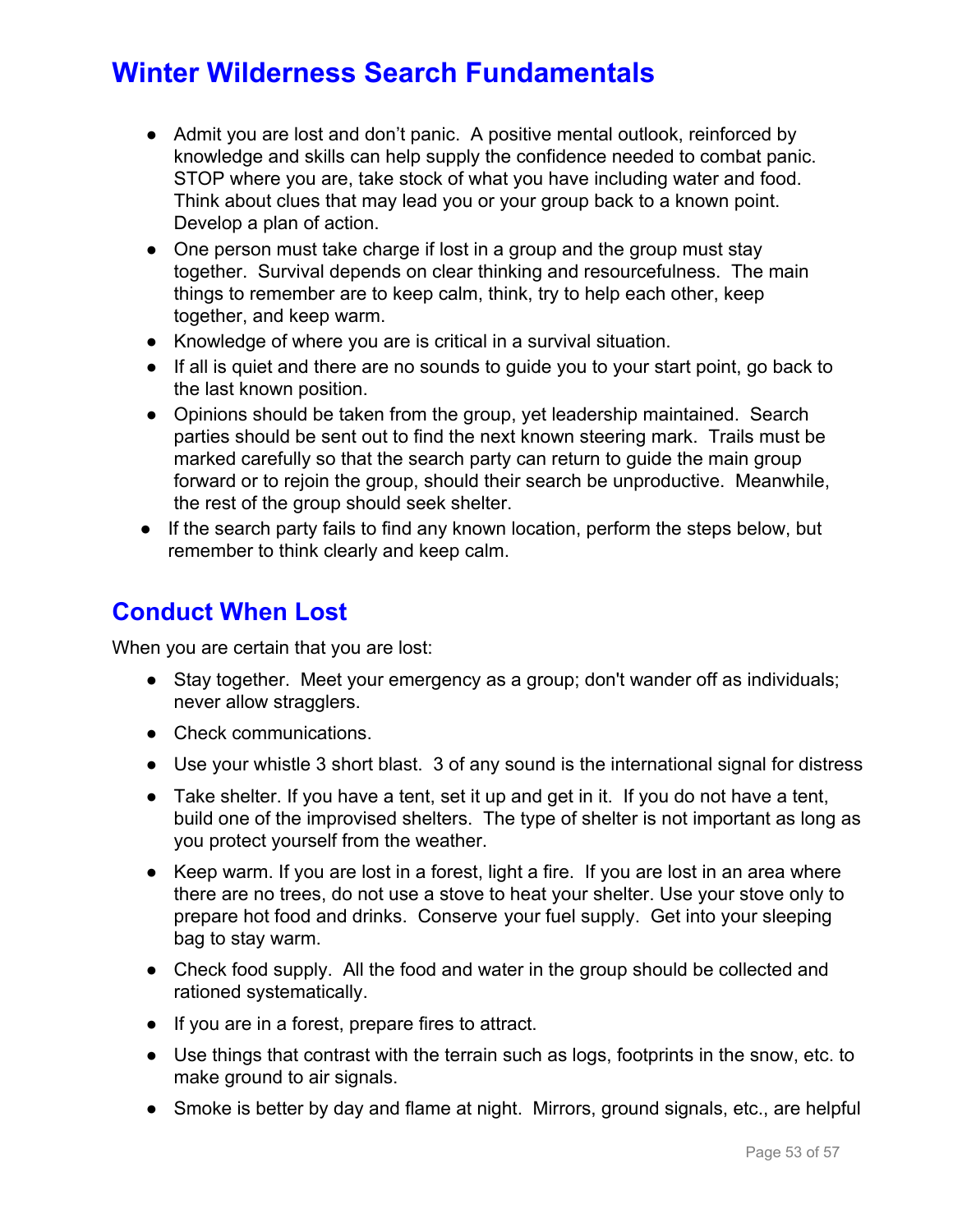in attracting search parties. Arrange necessary ground/air signals for search planes.

- Rest. The more you rest the less energy you expend and the less food you need.
- Adhere to survival tips. Carry safety matches and candles, which are easy to light, provide heat and light, and help in starting a fire. If you have no matches, fire may be produced by striking the flint on your waterproof matchbox with the blade of a knife and collecting sparks in dry tinder. Dry moss and bark make good tinder to start your fire. Fires should be built in layers with sticks being laid out like the spokes of a wheel. A sparklite firestarter is an item to be carried in the day pack.
- Keep a disposable lighter in a shirt pocket.
- Carry a two-cell flashlight. It can be seen from the air or on the ground as far as line-of-sight will permit.
- Ground/air signals can be made with small fires to form the identification characters.
- Survival depends on clear thinking and resourcefulness. The main things to remember are to keep calm, think, try to help each other, keep together, and keep warm.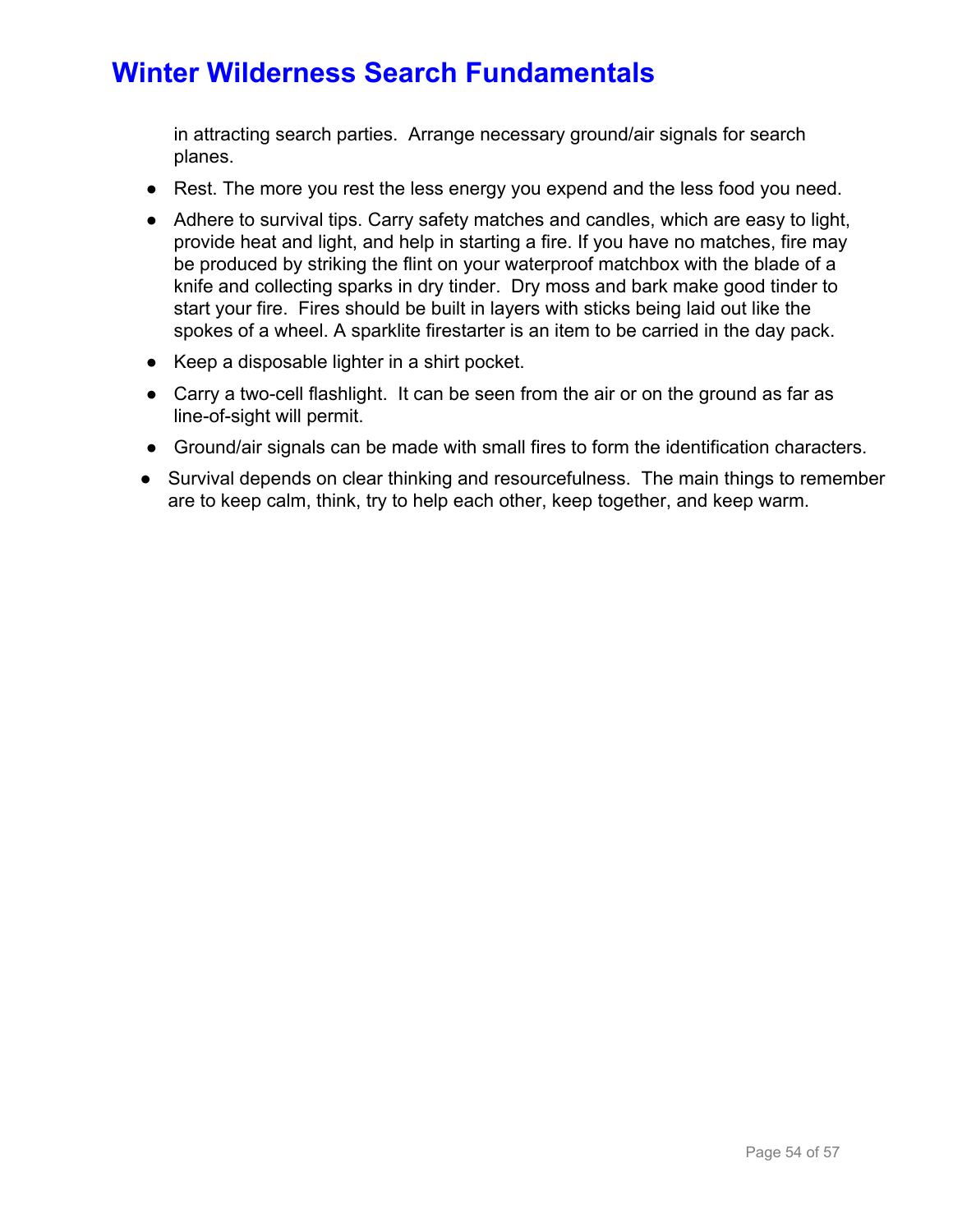|               |    |                 |    |                 |                 |                 |             |        |           |       | Temperature (°F) |       |        |       |       |       |       |        |       |
|---------------|----|-----------------|----|-----------------|-----------------|-----------------|-------------|--------|-----------|-------|------------------|-------|--------|-------|-------|-------|-------|--------|-------|
|               |    | 40              | 35 | 30              | 25              | 20              | 15          | 10     | 5         | 0     | -5               | $-10$ | $-15$  | -20   | $-25$ | 30    | -35   | $-40$  | 45    |
| (mph)<br>Wind | 5  | 36              | 31 | 25 <sub>1</sub> | 19 <sub>1</sub> | 13 <sub>1</sub> | 7           |        | -5        | $-11$ | $-16$            | $-22$ | $-28$  | $-34$ | - 40  | $-46$ | $-52$ | $-57$  | $-63$ |
|               | 10 | 34              | 27 | 21              | 15              | 9               | 3           | $-4$   | $-10$     | $-16$ | $-22$            | $-28$ | $-35$  | $-41$ | $-47$ | $-53$ | $-59$ | -66    | $-72$ |
|               | 15 | 32              | 25 | 19              | 13              | 6               | 0           | $-7$   | $-13^{r}$ | $-19$ | $-26$            | $-32$ | -39    | $-45$ | $-51$ | $-58$ | $-64$ | $-71$  | $-77$ |
|               | 20 | 30 <sup>2</sup> | 24 | 17              | 1               | 4               | $-2$        | $-9$   | $-15$     | $-22$ | $-29$            | $-35$ | $-42$  | $-48$ | $-55$ | $-61$ | -68   | $-74$  | $-81$ |
|               | 25 | 29              | 23 | 16              | 9               | 3               | $-4$        | $-11$  | $-17$     | $-24$ | $-31$            | $-37$ | $-44$  | $-51$ | $-58$ | $-64$ | $-71$ | $-78$  | $-84$ |
|               | 30 | 28              | 22 | 15 <sub>1</sub> | 8               |                 | -5          | $-12$  | $-19$     | $-26$ | $-33$            | $-39$ | $-46$  | $-53$ | $-60$ | $-67$ | $-73$ | $-80$  | $-87$ |
|               | 35 | 28              | 21 | 14.             | ⇁               | 0               | -7          | $-14$  | $-21$     | $-27$ | $-34$            | $-41$ | $-48$  | $-55$ | $-62$ | $-69$ | $-76$ | $-82$  | $-89$ |
|               | 40 | 27              | 20 | 13              | 6               | $\overline{1}$  | -8          | $-15$  | $-22$     | $-29$ | $-36$            | $-43$ | $-50$  | $-57$ | $-64$ | $-71$ | $-78$ | $-84$  | $-91$ |
|               | 45 | 26              | 19 | 12              | 5               | $-2$            | -9          | $-16$  | $-23$     | $-30$ | $-37$            | $-44$ | $-51$  | $-58$ | $-65$ | $-72$ | $-79$ | -86    | $-93$ |
|               | 50 | 26              | 19 | 12              | 4               | -3              | -10         | $-17$  | $-24'$    | $-31$ | $-38$            | $-45$ | $-52$  | -60   | $-67$ | $-74$ | $-81$ | $-88$  | $-95$ |
|               | 55 | 25              | 18 | 11              | 4               | -3              | $-11$       | $-18$  | $-25$     | -32   | $-39$            | $-46$ | $-54'$ | $-61$ | $-68$ | $-75$ | $-82$ | $-89'$ | $-97$ |
|               | 60 | 25 <sub>1</sub> | 17 | 10              | 3               | - 4             | и<br>and in | $-19F$ | $-26$     | $-33$ | $-40$            | $-48$ | $-55$  | $-62$ | $-69$ | $-76$ | $-84$ | $-91$  | $-98$ |

# **Appendix 1**

Frostbite occurs in 15 minutes or less

http://www.nws.noaa.gov/om/windchill/

To reflect the new formula, National Weather Service Forecast Offices have adjusted the threshold values of Wind Chill Temperatures that trigger Wind Chill Warnings and Wind Chill Advisories.

- When the wind chill temperature is forecast to be minus 25 degrees or lower, **a wind chill warning will be issued**.
- When the wind chill temperature is forecast to be between minus 10 to minus 24 degrees, **a wind chill advisory will be issued**.

Here's the formula:

Wind Chill (F) = 35.74 + 0.6215T - 35.75( $V^{0.16}$ )  $+$  0.4275T( $V^{0.16}$ ) Where  $V =$  the wind speed value in mph and  $T =$  the temperature in  $F$ 

Note: Frostbite occurs in 15 minutes or less at wind chill values of -18 or lower